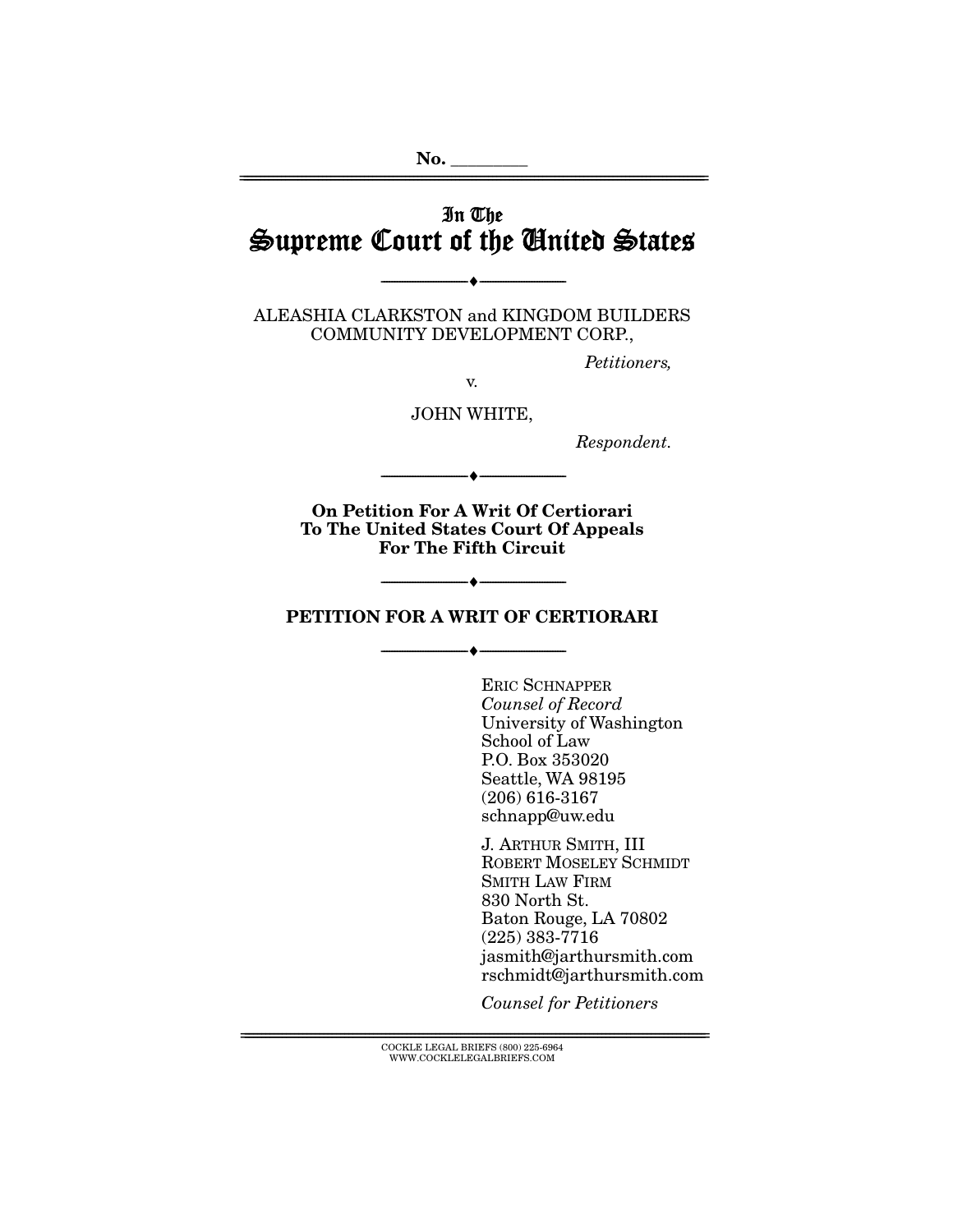# **QUESTION PRESENTED**

 In an action under section 1983, government officials are entitled to qualified immunity if their conduct did not violate a clearly established constitutional right. The question presented is:

Did the Fifth Circuit err in holding that there is a second type of qualified immunity—that government officials are also entitled to qualified immunity, even when they violate clearly established constitutional rights, and "no matter how unconstitutional their motives," if it was unclear at the time of the violation whether relief was available in an action "under section 1983" for the injuries caused by those constitutional violations?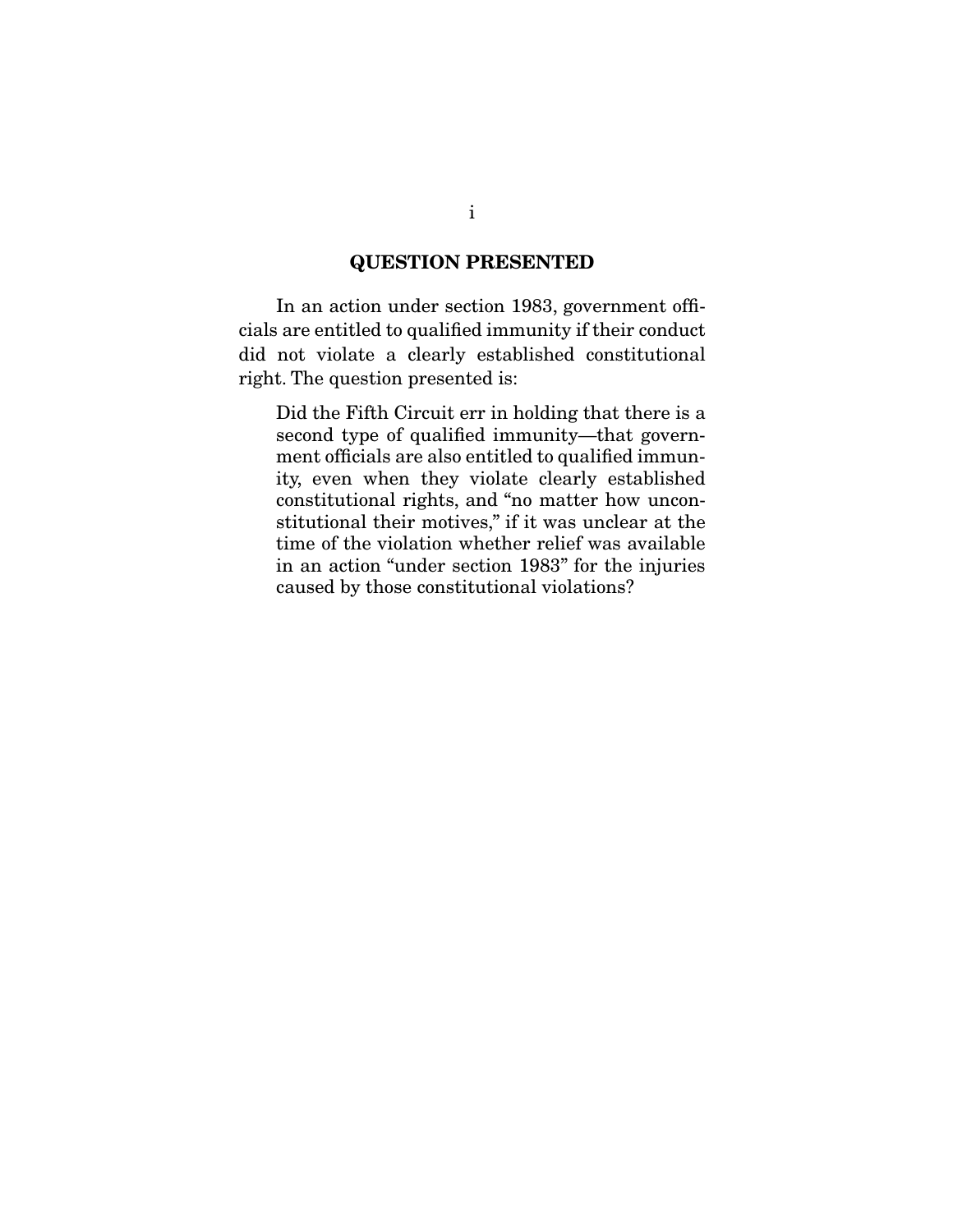# **PARTIES**

The parties to this action are set out in the caption.

# **CORPORATE DISCLOSURE STATEMENT**

 Kingdom Builders Community Development Corporation has no parent corporation, and no publicly held company owns 10% or more of petitioner's stock.

# **RELATED PROCEEDINGS**

*Clarkston v. White*, 943 F.3d 988 (5th Cir. Dec. 4, 2019) *Clarkston v. White*, 941 F.3d 229 (5th Cir. Oct. 25, 2019) *Clarkston v. White*, 2018 WL 4387620 (M.D.La. Sept. 14, 2018)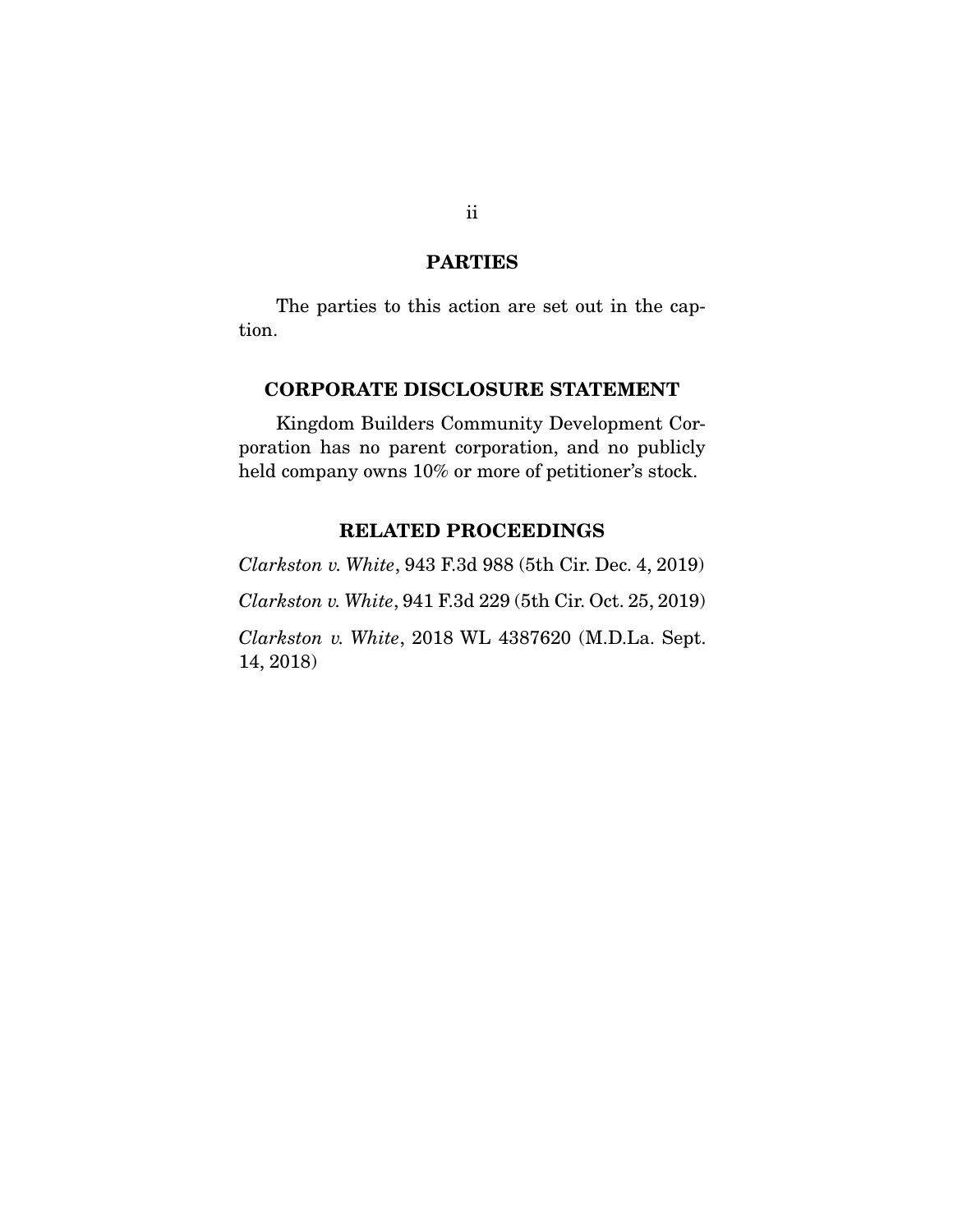# TABLE OF CONTENTS

|                                                                                                                                                                                                                                                               | Page           |
|---------------------------------------------------------------------------------------------------------------------------------------------------------------------------------------------------------------------------------------------------------------|----------------|
|                                                                                                                                                                                                                                                               | Ť              |
|                                                                                                                                                                                                                                                               | ii             |
|                                                                                                                                                                                                                                                               | ii             |
|                                                                                                                                                                                                                                                               | $\mathbf{ii}$  |
|                                                                                                                                                                                                                                                               | 1              |
|                                                                                                                                                                                                                                                               | 1              |
| Constitutional Provision and Statute Involved                                                                                                                                                                                                                 | $\overline{2}$ |
|                                                                                                                                                                                                                                                               | $\overline{2}$ |
|                                                                                                                                                                                                                                                               | $\overline{2}$ |
|                                                                                                                                                                                                                                                               | 4              |
|                                                                                                                                                                                                                                                               | 8              |
|                                                                                                                                                                                                                                                               | 10             |
| I.<br>There Is An Important Circuit Conflict<br>Regarding Whether Qualified Immunity<br>Can Be Awarded, Despite The Violation<br>of A Clearly Established Constitutional<br>Right, Based Merely On Uncertainty As<br>To The Availability of Relief Under Sec- | 10             |
| A. The Fifth Circuit Recognizes Quali-<br>fied Immunity, Despite A Violation of<br>A Clearly Established Constitutional<br>Right, If The Availability of Relief<br>Under Section 1983 Was Not Clearly                                                         |                |
|                                                                                                                                                                                                                                                               | 10             |

iii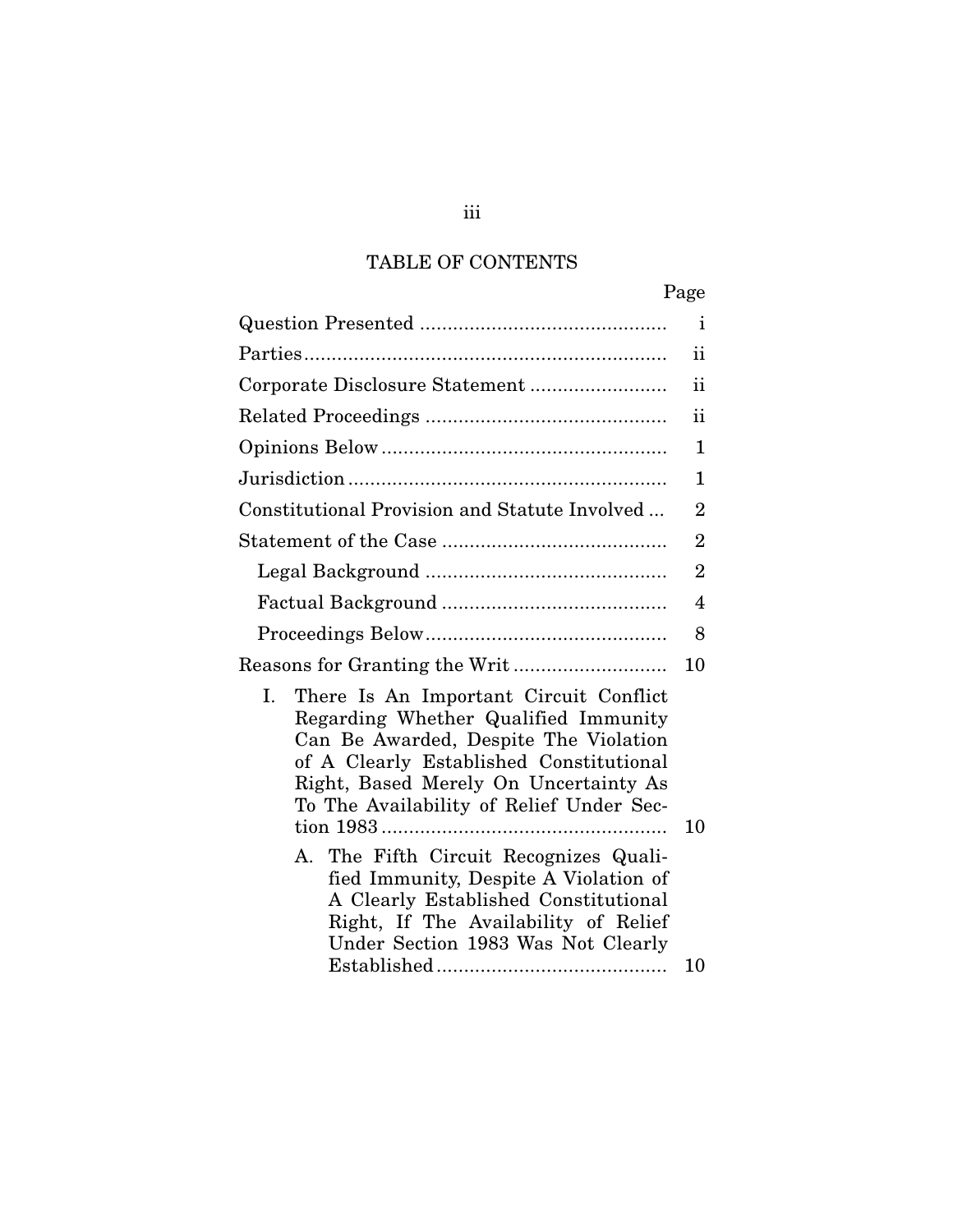# TABLE OF CONTENTS – Continued

Page

| B. All Other Circuits Limit Qualified Im-<br>munity To Cases in Which The Plain-<br>tiff's Constitutional Rights Were Not           | 16 |  |  |
|-------------------------------------------------------------------------------------------------------------------------------------|----|--|--|
| II. The Fifth Circuit's New Qualified Immun-<br>ity Doctrine Is Palpably Inconsistent With<br>This Court's Qualified Immunity Deci- |    |  |  |
|                                                                                                                                     | 28 |  |  |
|                                                                                                                                     |    |  |  |
| APPENDIX                                                                                                                            |    |  |  |
| Opinion of the Court of Appeals for the Fifth Cir-                                                                                  |    |  |  |

| Opinion of the District Court for the Middle Dis- |  |
|---------------------------------------------------|--|
| trict of Louisiana, September 14, 2018 9a         |  |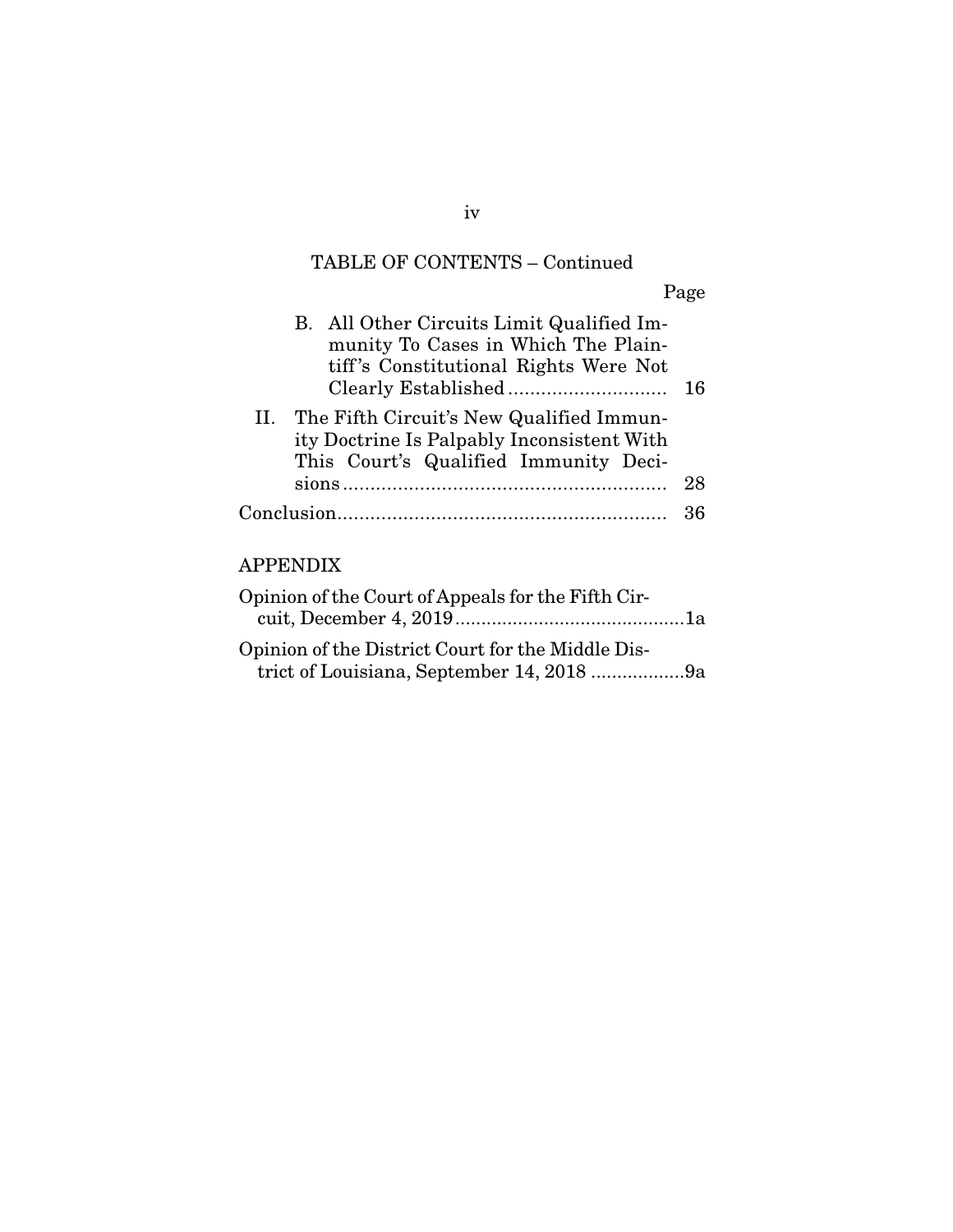# TABLE OF AUTHORITIES

Page

# CASES

| A.M. v. Holmes, 830 F.3d 1123 (10th Cir. 2016)  23, 27                                      |
|---------------------------------------------------------------------------------------------|
| Allen v. Sakai, 48 F.3d 1082 (9th Cir. 1995)23                                              |
| Altman v. City of High Point, North Carolina,                                               |
| Anderson v. Creighton, 483 U.S. 635 (1987)passim                                            |
| Ashcroft v. al-Kidd, 563 U.S. 731 (2011) 20, 30, 31, 32                                     |
| Atherton v. District of Columbia Office of the<br>Mayor, 706 F.3d 512 (D.C.Cir. 2013)25, 28 |
| Beattie v. Madison County School Dist., 254 F.3d                                            |
| Bisbal-Ramos v. City of Mayaguez, 467 F.3d 16                                               |
| Blackmon v. Sutton, 734 F.3d 1237 (10th Cir.                                                |
| Brosseau v. Haugen, 543 U.S. 194 (2004)32                                                   |
| Bruce v. Beary, 498 F.3d 1232 (11th Cir. 2007)24                                            |
| Buchanan v. Alexander, 284 F.Supp.3d 792                                                    |
| Buchanan v. Alexander, 919 F.3d 847 (5th Cir.                                               |
| Bull v. City & County of San Francisco, 595 F.3d                                            |
| Butz v. Economou, 438 U.S. 478 (1978)31, 32                                                 |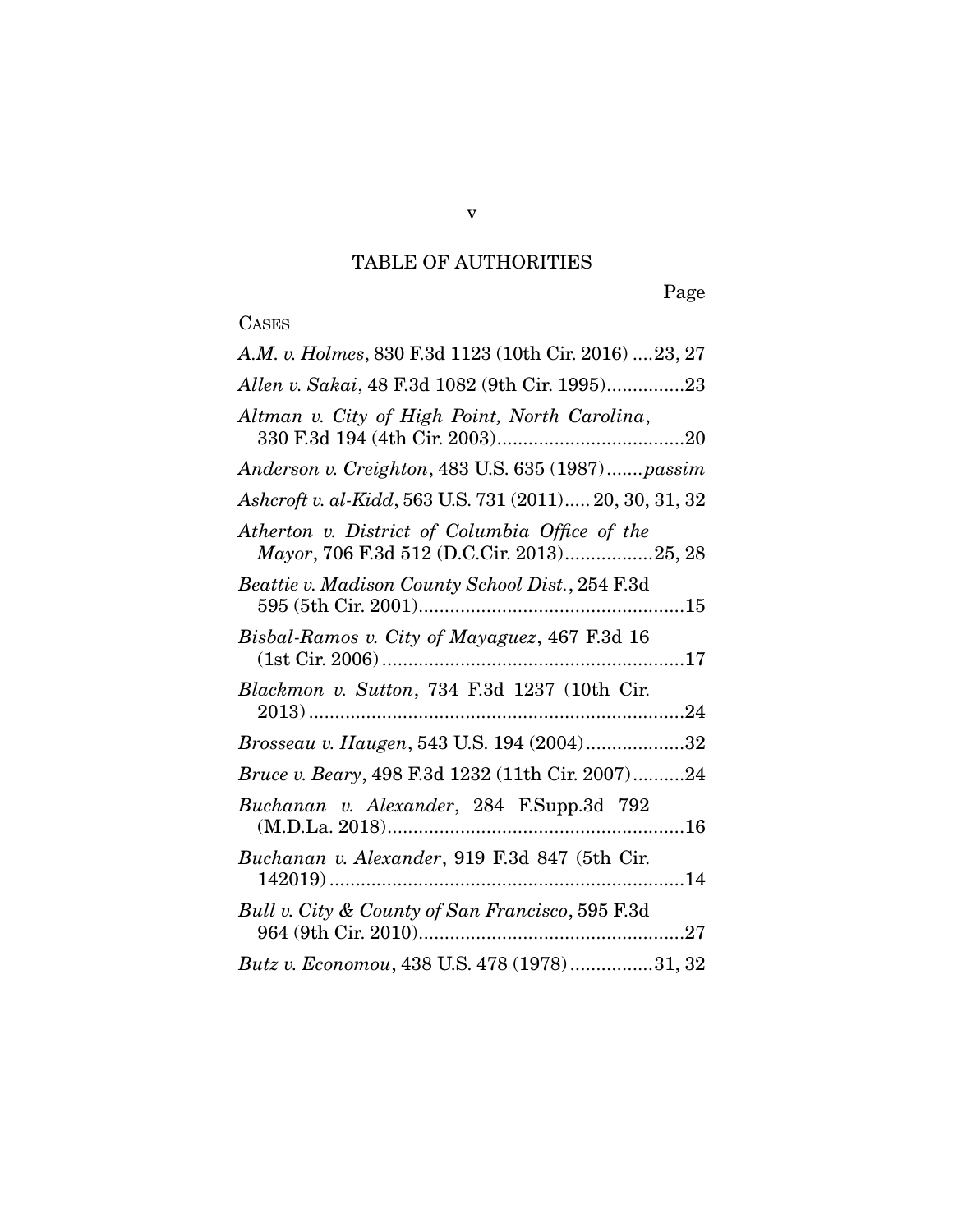| City & County of San Francisco v. Sheehan, 135                                      |
|-------------------------------------------------------------------------------------|
| City of Escondido, California v. Emmons, 139                                        |
| Coggins v. Buonora, 776 F.3d 108 (2d Cir. 2015) 19                                  |
| Conner v. Reinhard, 847 F.2d 384 (7th Cir. 1988) 21                                 |
| Cookish v. Powell, 945 F.2d 441 (1st Cir. 1991)  18, 27                             |
| Culbertson v. Lykos, 790 F.3d 608 (5th Cir.                                         |
| Davenport v. Borough of Homestead, 870 F.3d                                         |
| Davis v. Matagorda County, 2019 WL 1015341                                          |
| Davis v. Scherer, 468 U.S. 183 (1984) 26, 29, 31, 32                                |
| Davis v. United States, 854 F.3d 594 (9th Cir.                                      |
| Dean v. Searcy, 893 F.3d 504 (8th Cir. 2018) 27                                     |
| District of Columbia v. Wesby, 138 S.Ct. 577                                        |
| El-Bawab v. Jackson State University, 2018 WL<br>543040 (S.D.Miss. Jan. 24, 2018)16 |
| Elder v. Holloway, 510 U.S. 510 (1994)  29, 30, 31                                  |
| Ellins v. City of Sierra Madre, 710 F.3d 1049 (9th                                  |
| Flythe v. District of Columbia, 791 F.3d 13                                         |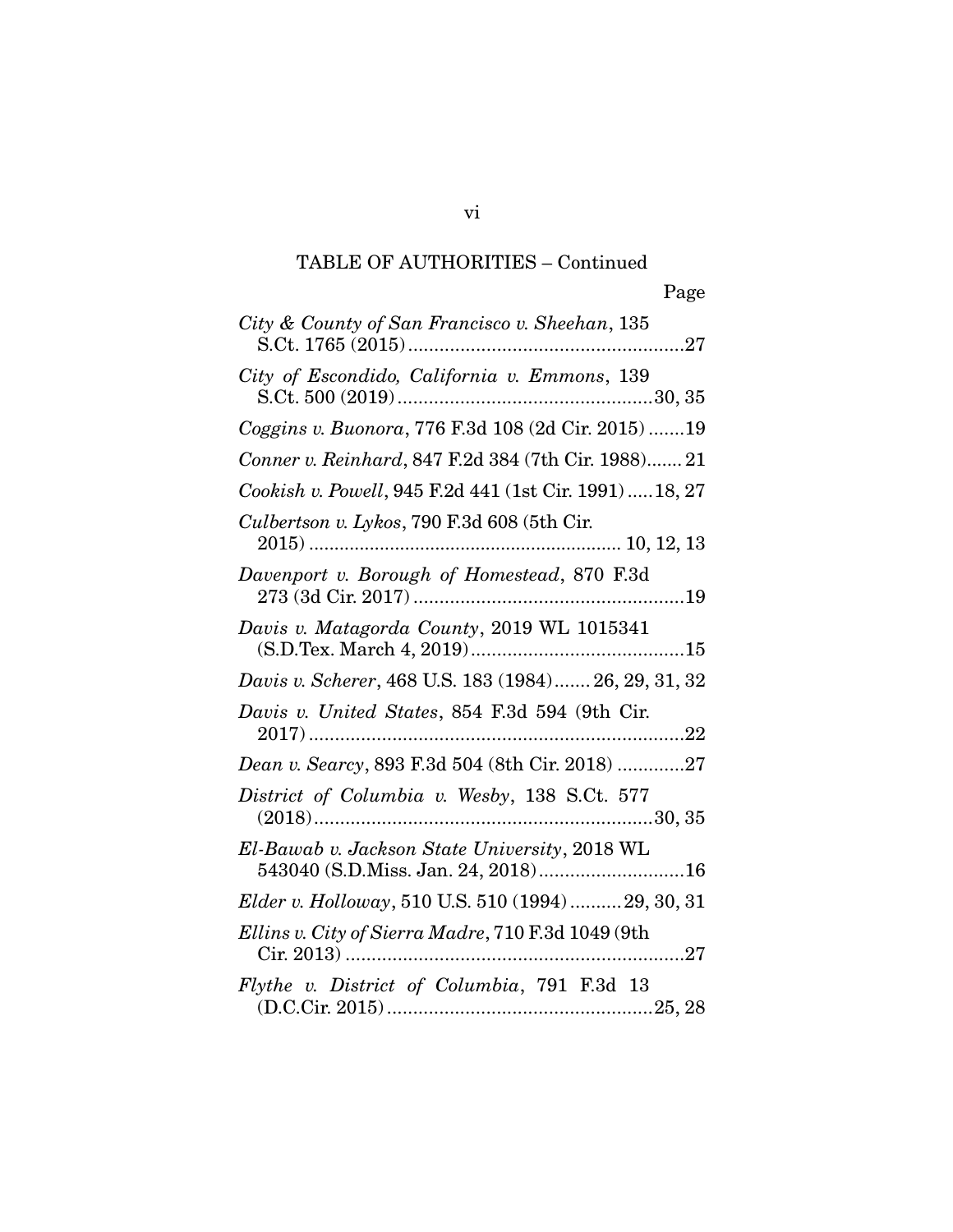*Ford v. McGinnis*, 352 F.3d 582 (2d Cir. 2003)..... 18, 27 *Graham v. Gagnon*, 831 F.3d 176 (4th Cir. 2016) ...... 20 *Grayden v. Rhodes*, 345 F.3d 1225 (11th Cir. 2003) ........................................................................ 24 *Harlow v. Fitzgerald*, 457 U.S. 800 (1982) ......... *passim Harrison v. Dahm*, 911 F.3d 37 (8th Cir. 1990) .......... 22 *Hedgpeth v. Rahim*, 893 F.3d 802 (D.C.Cir. 2018).... 24, 28 *Hope v. Pelzer*, 536 U.S. 730 (2002)........... 22, 29, 31, 32 *Hopper v. Plummer*, 887 F.3d 744 (6th Cir. 2018) ....... 27 *Hupp v. Cook*, 931 F.3d 307 (4th Cir. 2019) ................ 20 *Hutsell v. Sayre*, 5 F.3d 996 (6th Cir. 1993) ................ 21 *International Action Center v. U.S.*, 365 F.3d 20 (D.C.Cir. 2004) ................................................... 25, 27 *Jackson v. Leighton*, 168 F.3d 903 (6th Cir. 1999)....... 21 *Jackson v. Stair*, 938 F.3d 966 (8th Cir. 2019) ........... 27 *Johnson v. Houston County Georgia*, 758 Fed.App'x 911 (11th Cir. 2018) ............................... 24 *Johnson v. Louisiana*, 369 F.3d 826 (5th Cir. 2004) ........................................................................ 15 *Joseph v. Patterson*, 795 F.3d 549 (6th Cir. 1986) ...... 21 *Kermode v. University of Mississippi Medical Center*, 2010 WL 2683095 (S.D.Miss. July 2, 2010) ........................................................................ 15 *Kisela v. Hughes*, 138 S.Ct. 1148 (2018) ............... 30, 35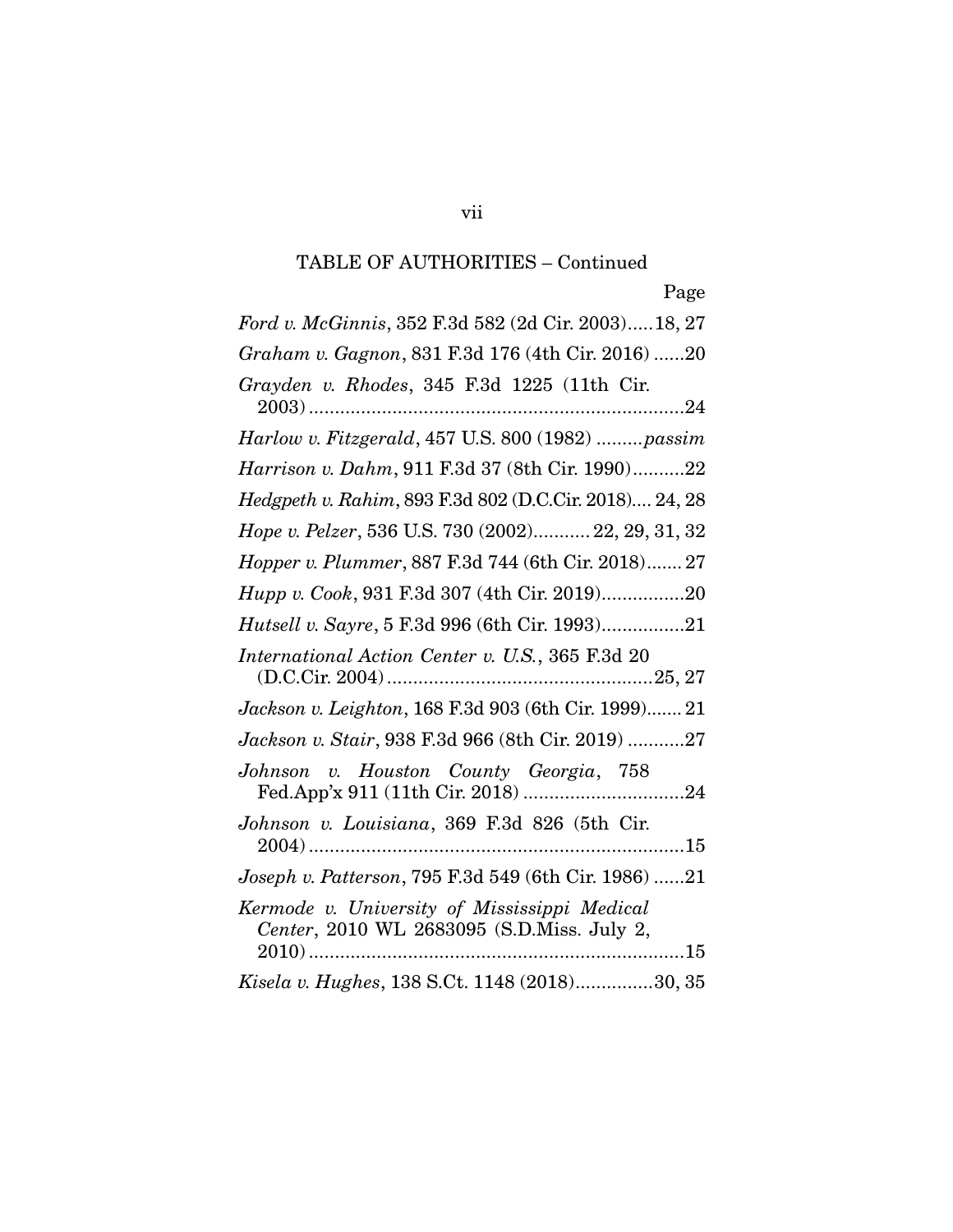viii

| La v. Hayducka, 122 Fed.App'x 557 (3d Cir.                                                       |
|--------------------------------------------------------------------------------------------------|
| League of Women Voters of Pennsylvania v. Com-<br>monwealth of Pennsylvania, 921 F.3d 378 (3d    |
| Lenea v. Lane, 882 F.2d 1171 (7th Cir. 1989)21                                                   |
| Lexmark International, Inc. v. Static Control<br>Components, Inc., 572 U.S. 118 (2014)34         |
| Lowe v. City of Monrovia, 775 F.2d 998 (9th Cir.                                                 |
| Martin v. District of Columbia Police Dept., 812                                                 |
| Martin v. Malhoyt, 830 F.2d 237 (D.C.Cir.                                                        |
| McGreevy v. Stroup, 413 F.3d 359 (3d Cir. 2005) 19                                               |
| Mitchell v. Forsyth, 472 U.S. 511 (1985)30, 31                                                   |
| Morales v. Ramirez, 906 F.2d 784 (1st Cir. 1990) 18                                              |
| Moran v. Clarke, 359 F.3d 1058 (8th Cir. 2004)22                                                 |
| Morgan v. Morgensen, 465 F.3d 1041 (9th Cir.                                                     |
| Mullenix v. Luna, 136 S.Ct. 305 (2015) 25, 29, 30, 32, 35                                        |
| Oliver v. Buckberry, 687 Fed.App'x 480 (6th Cir.                                                 |
| Oscar Renda Contracting, Inc. v. City of Lubbock,<br>Texas, 2008 WL 11429735 (N.D.Tex. March 28, |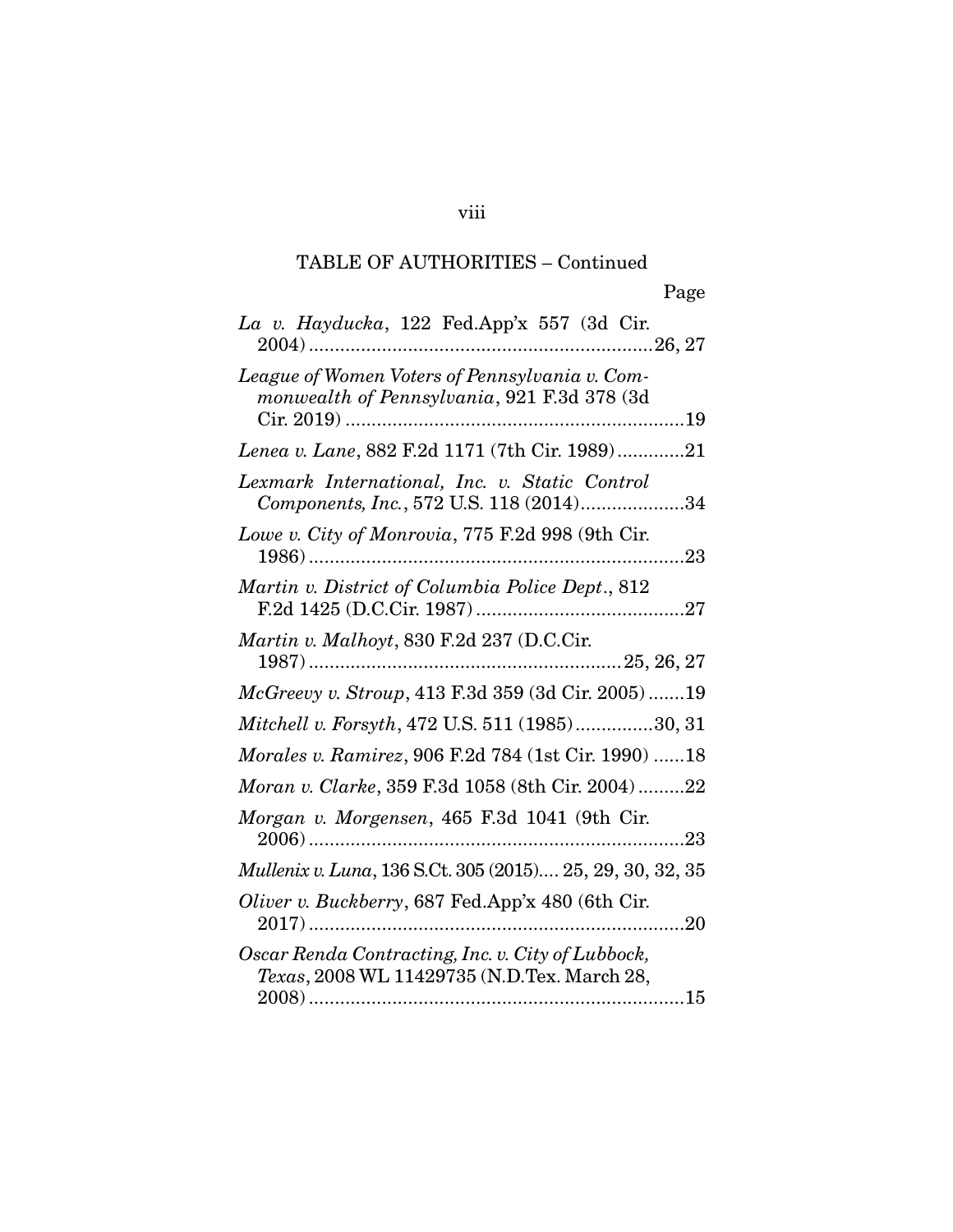| Page                                                                                         |
|----------------------------------------------------------------------------------------------|
| Osolinski v. Kane, 92 F.3d 934 (9th Cir. 1996)23                                             |
| Owens v. Baltimore City State's Attorneys Office,                                            |
| Papin v. University of Mississippi Medical Cen-<br>ter, 347 F.Supp.3d 274 (S.D.Miss. 2018)16 |
| Pearson v. Callahan, 555 U.S. 223 (2009) 23, 30, 31                                          |
| Pennypacker v. City of Pearl, 689 Fed.App'x 332                                              |
| Plumhoff v. Rickard, 134 S.Ct. 2012 (2014)25                                                 |
| Powers v. Northside Ind. School Dist., 143<br>F.Supp.3d 545 (W.D.Tex. 2015)16                |
| Procunier v. Navarette, 434 U.S. 555 (1978)11, 29                                            |
| Reichle v. Howards, 132 S.Ct. 2088 (2012)25                                                  |
| Reichle v. Howards, 566 U.S. 658 (2012)30                                                    |
| Rivera v. Murphy, 979 F.2d 259 (1st Cir. 1992)18, 27                                         |
| Robin v. City of Frisco, Texas, 2017 WL 5483883                                              |
| Salim v. Proulx, 93 F.3d 86 (2d Cir. 1996)19                                                 |
| Saucier v. Katz, 533 U.S. 194 (2001) 21, 22, 29, 31, 32                                      |
| Sims v. City of Madisonville, 894 F.3d 632 (5th                                              |
| Skrtich v. Thornton, 280 F.3d 1295 (11th Cir.<br>26                                          |
| Smith v. City of Madison, Mississippi, 346                                                   |

ix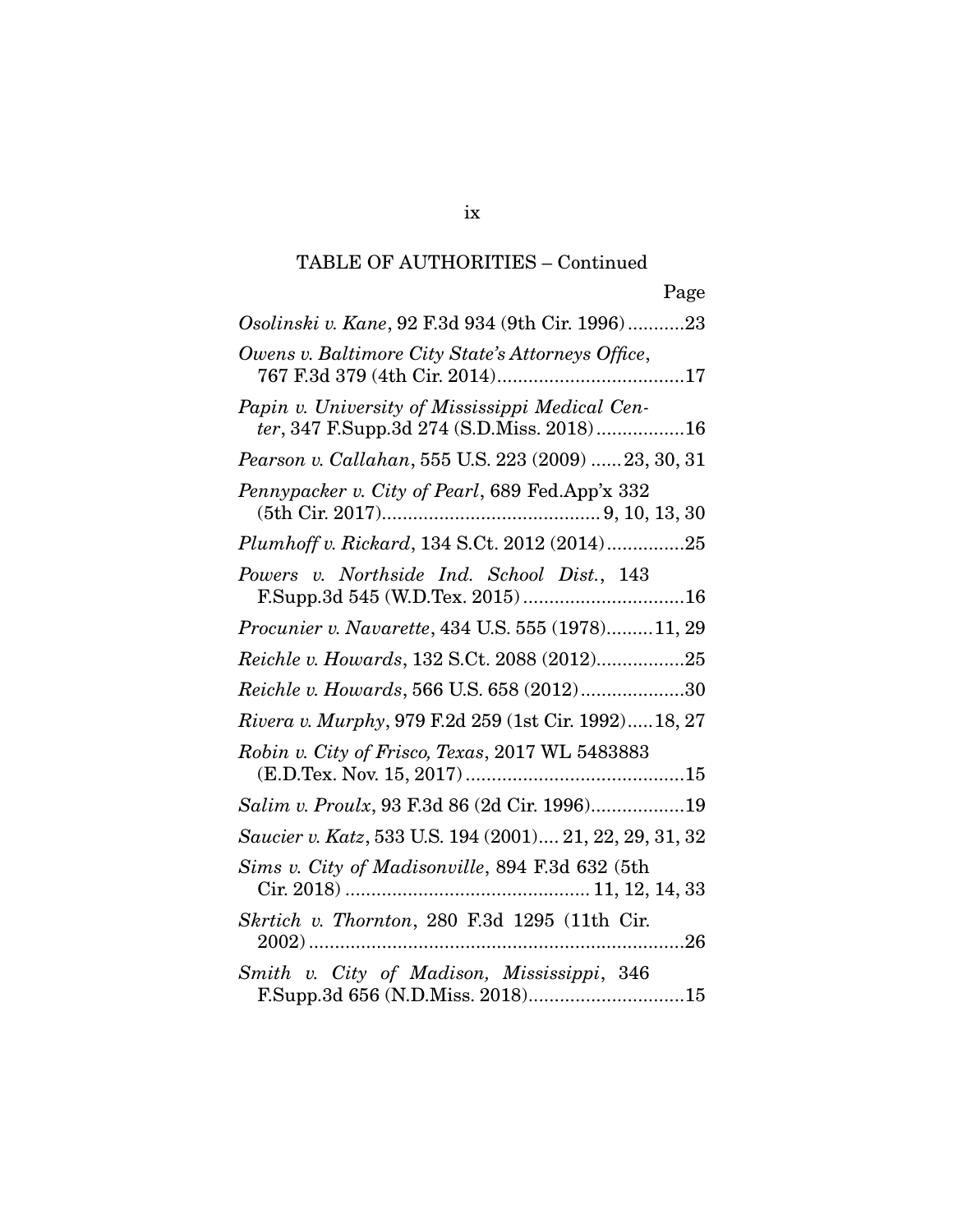| Sockwell v. Town of Calhoun City, Mississippi,<br>2019 WL 3558173 (N.D.Miss. Aug. 5, 2019) 16 |
|-----------------------------------------------------------------------------------------------|
| Tejada-Batista v. Morales, 424 F.3d 97 (1st Cir.                                              |
| Thompson v. Rahr, 885 F.3d 582 (9th Cir. 2018) 22                                             |
|                                                                                               |
| Triplett v. Palmer, 592 Fed.App'x 534 (8th Cir.                                               |
| Weise v. Casper, 593 F.3d 1163 (10th Cir. 2010)23                                             |
| White v. Pauly, 137 S.Ct. 548 (2017)30, 35                                                    |
| Whitney v. City of Milan, 677 F.3d 292 (6th Cir.                                              |
| Williams v. Greifinger, 97 F.3d 699 (2d Cir. 1996)  19                                        |
| Wilson v. Layne, 526 U.S. 603 (1999)31                                                        |
|                                                                                               |
| Ziglar v. Abbasi, 137 S.Ct. 1843 (2017)28, 34                                                 |
| <b>CONSTITUTIONAL PROVISIONS</b>                                                              |

|--|--|--|--|--|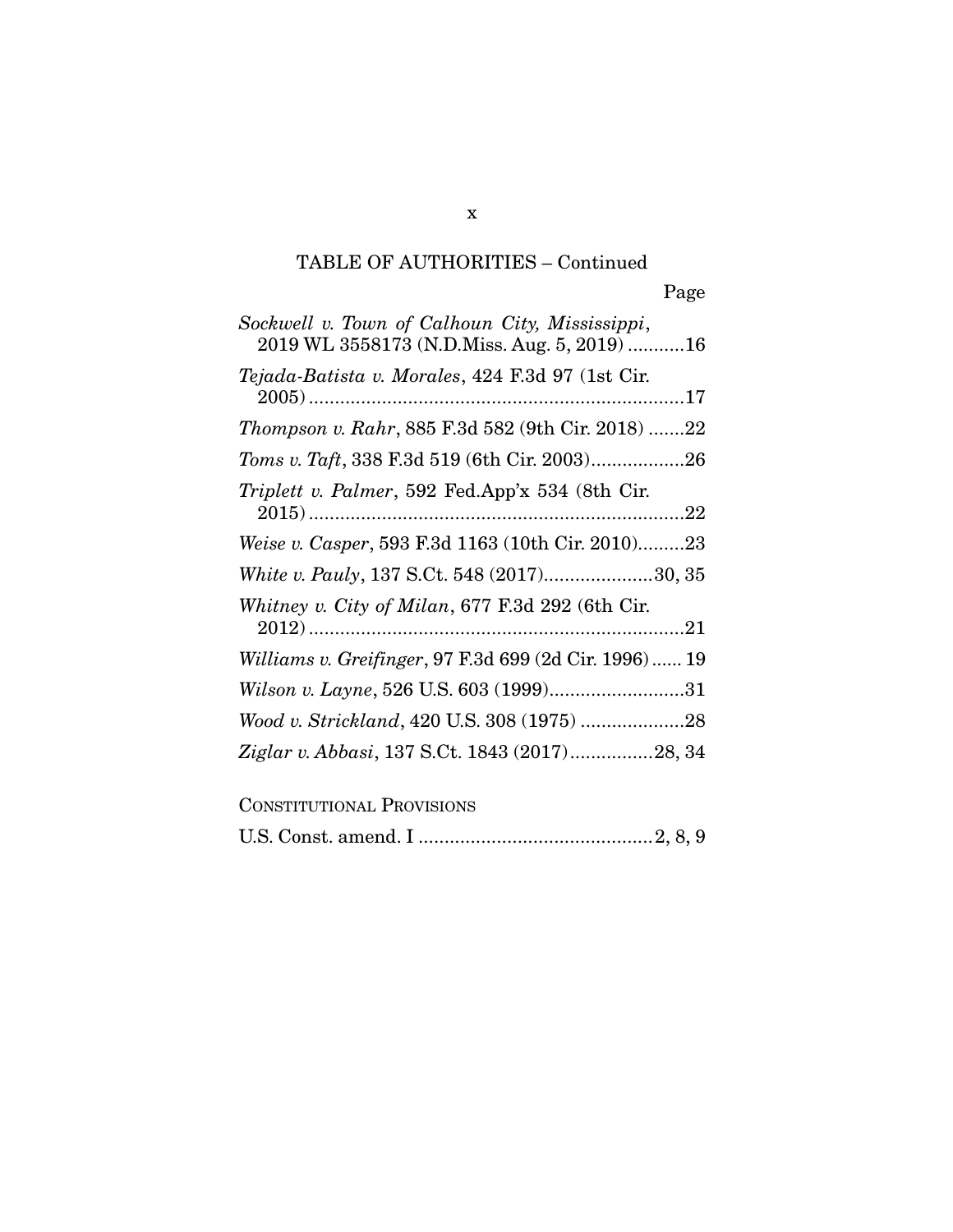Page

| <b>STATUTES</b> |  |
|-----------------|--|
|                 |  |
|                 |  |
|                 |  |
|                 |  |
|                 |  |
|                 |  |

 $xi$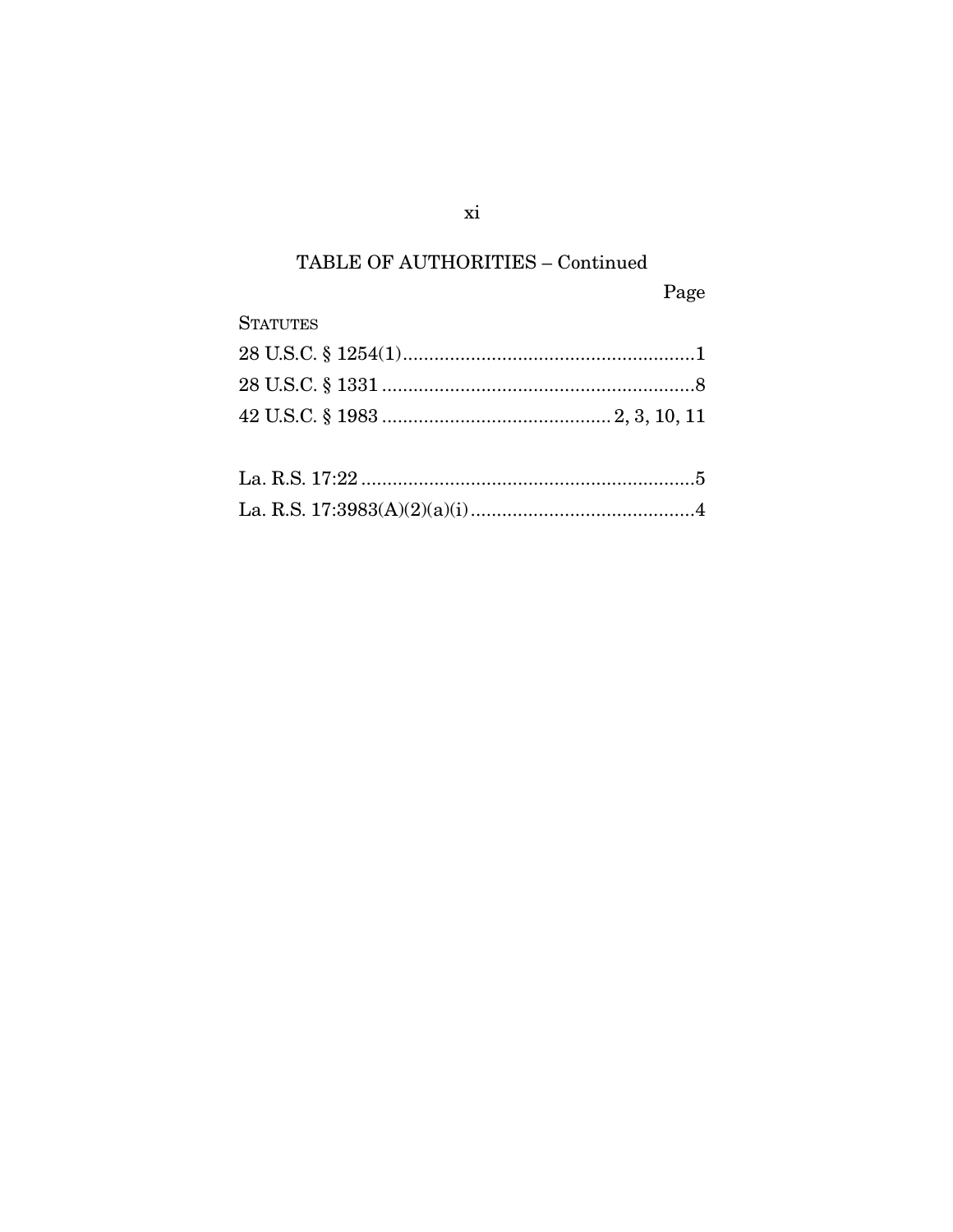Petitioners Aleashia Clarkston, *et al*., respectfully pray that this Court grant a writ of certiorari to review the judgment of the United States Court of Appeals for the Fifth Circuit, entered on December 4, 2019.

**OPINIONS BELOW** 

--------------------------------- ♦ ---------------------------------

 The December 4, 2019 opinion of the Court of Appeals, which is reported at 943 F.3d 988 (5th Cir. 2010), is set out at pp. 1a-8a of the Appendix.1 The September 14, 2018, opinion of the District Court, which is unofficially reported at 2018 WL 4387620 (M.D.La.), is set out at pp. 9a-15a of the Appendix.

#### **JURISDICTION**

--------------------------------- ♦ ---------------------------------

 The original decision of the Court of Appeals was issued on October 25, 2019. Petitioners filed a timely petition for rehearing. On December 4, 2019, the court of appeals denied rehearing, but modified its earlier opinion. This Court has jurisdiction pursuant to 28 U.S.C. § 1254(1).

 $\overbrace{\hspace{2.5cm}}^{\bullet}$   $\overbrace{\hspace{2.5cm}}^{\bullet}$ 

<sup>1</sup> An earlier opinion, reported at 941 F.3d 229 (5th Cir. 2019), was withdrawn and replaced by the December 4 opinion. The opinions differ only in the wording of footnote 5.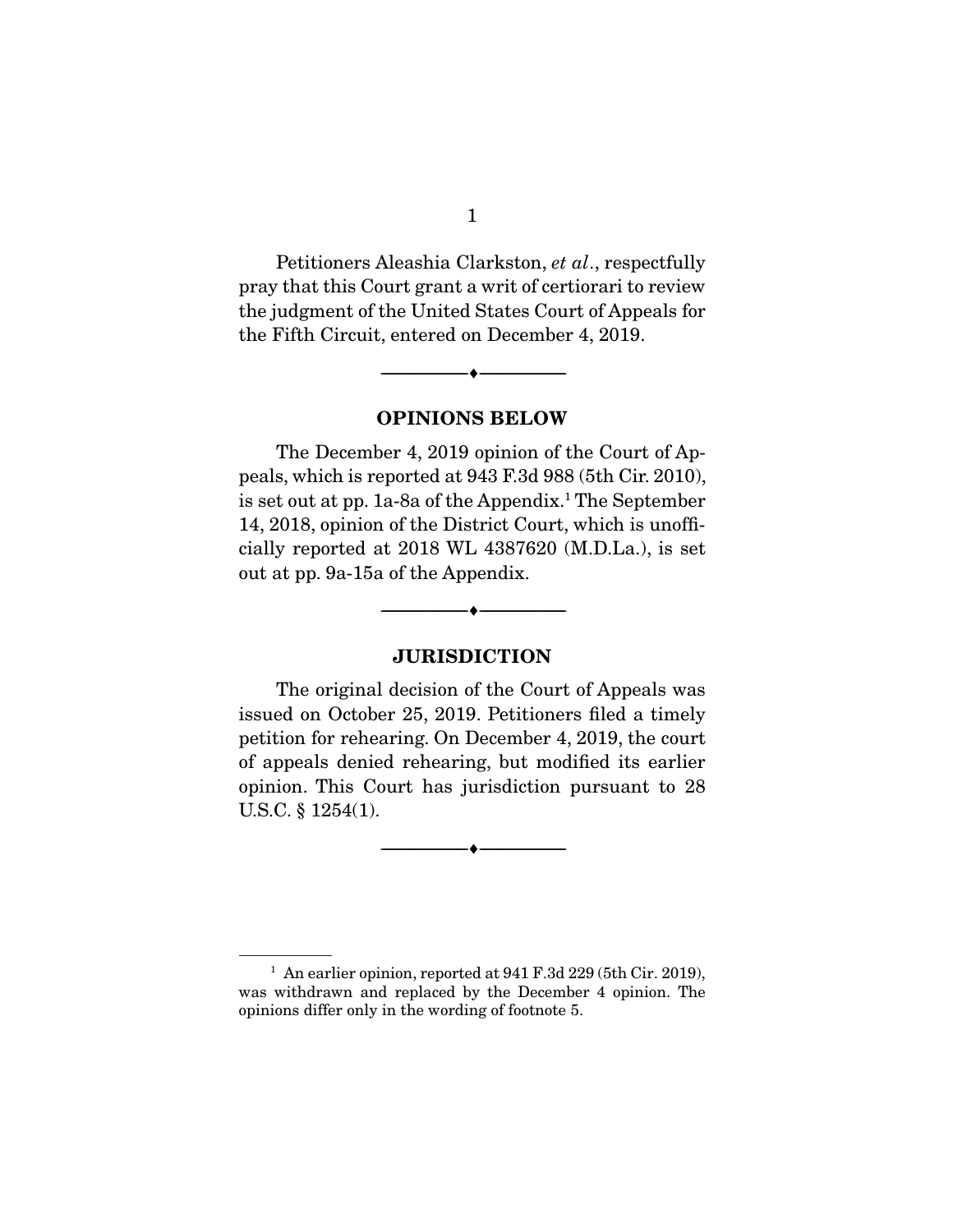# **CONSTITUTIONAL PROVISION AND STATUTE INVOLVED**

 The First Amendment to the Constitution states in pertinent part, "Congress shall make no law ... abridging the freedom of speech...."

42 U.S.C. § 1983 provides in pertinent part:

Every person who, under color of any statute, ordinance, regulation, custom, or usage, of any State or Territory or the District of Columbia, subjects, or causes to be subjected, any citizen of the United States or other person within the jurisdiction thereof to the deprivation of any rights, privileges, or immunities secured by the Constitution and Laws, shall be liable to the party injured in an action at law, suit in equity, or other proper proceeding for redress....

# **STATEMENT OF THE CASE**

--------------------------------- ♦ ---------------------------------

#### **Legal Background**

 Government officials sued in federal court for constitutional violations may ordinarily assert qualified immunity from such claims. Whether qualified immunity is available turns on whether a defendant's conduct violated the plaintiff 's clearly established constitutional rights. Resolution of a qualified immunity claim thus is determined by an assessment of the constitutional decisions of this Court and the lower courts at

2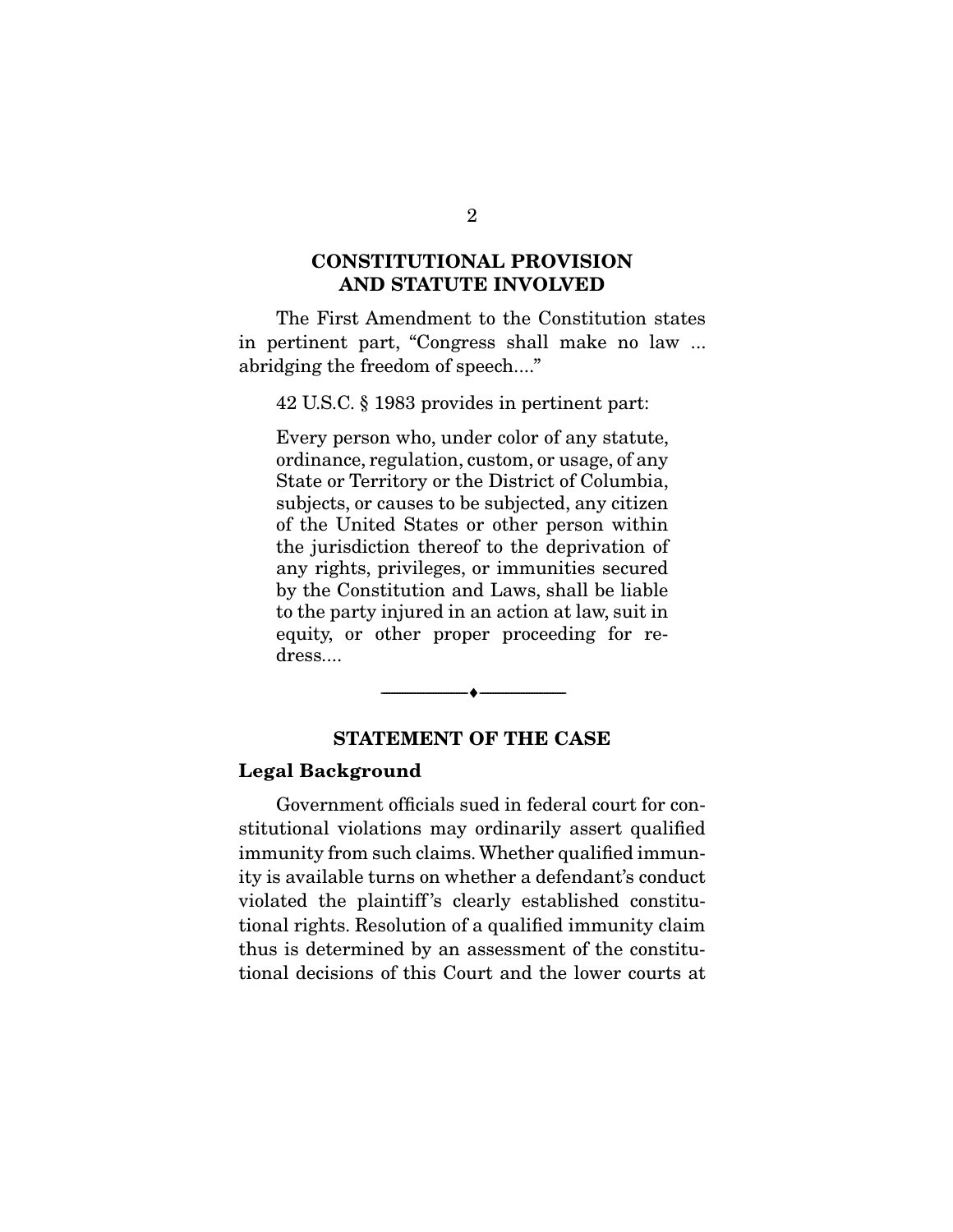the point in time when the asserted constitutional violation occurred.

 This case concerns a new type of qualified immunity, first devised by the Fifth Circuit in 2015. This novel form of immunity turns, not on the state of the law regarding the constitutional *rights* of the plaintiff, but on the state of the law regarding whether section 1983 provides a *remedy* for the alleged violation. 42 U.S.C. § 1983. Section 1983 provides the private cause of action usually relied on by plaintiffs asserting constitutional claims against state or local officials. Section 1983 does not itself contain any substantive rights, and an official cannot violate section 1983. The terse wording of section 1983, adopted in 1871, does not address the numerous remedial issues that a more modern statute would often deal with expressly, such as who can be sued, under what conditions, when, and for what remedies. For that reason, section 1983 has been the subject of considerable, and continuing litigation, both in this Court and in the lower courts. Under the novel Fifth Circuit qualified immunity doctrine, a government official is entitled to qualified immunity, even though he or she violated clearly established federal constitutional rights, if (at the time of the violation) the availability of relief under section 1983 was not yet clearly established. This new Fifth Circuit qualified immunity, unlike the qualified immunity recognized by the decisions of this Court and all other circuits, is provided to government officials "no matter how unconstitutional their motives."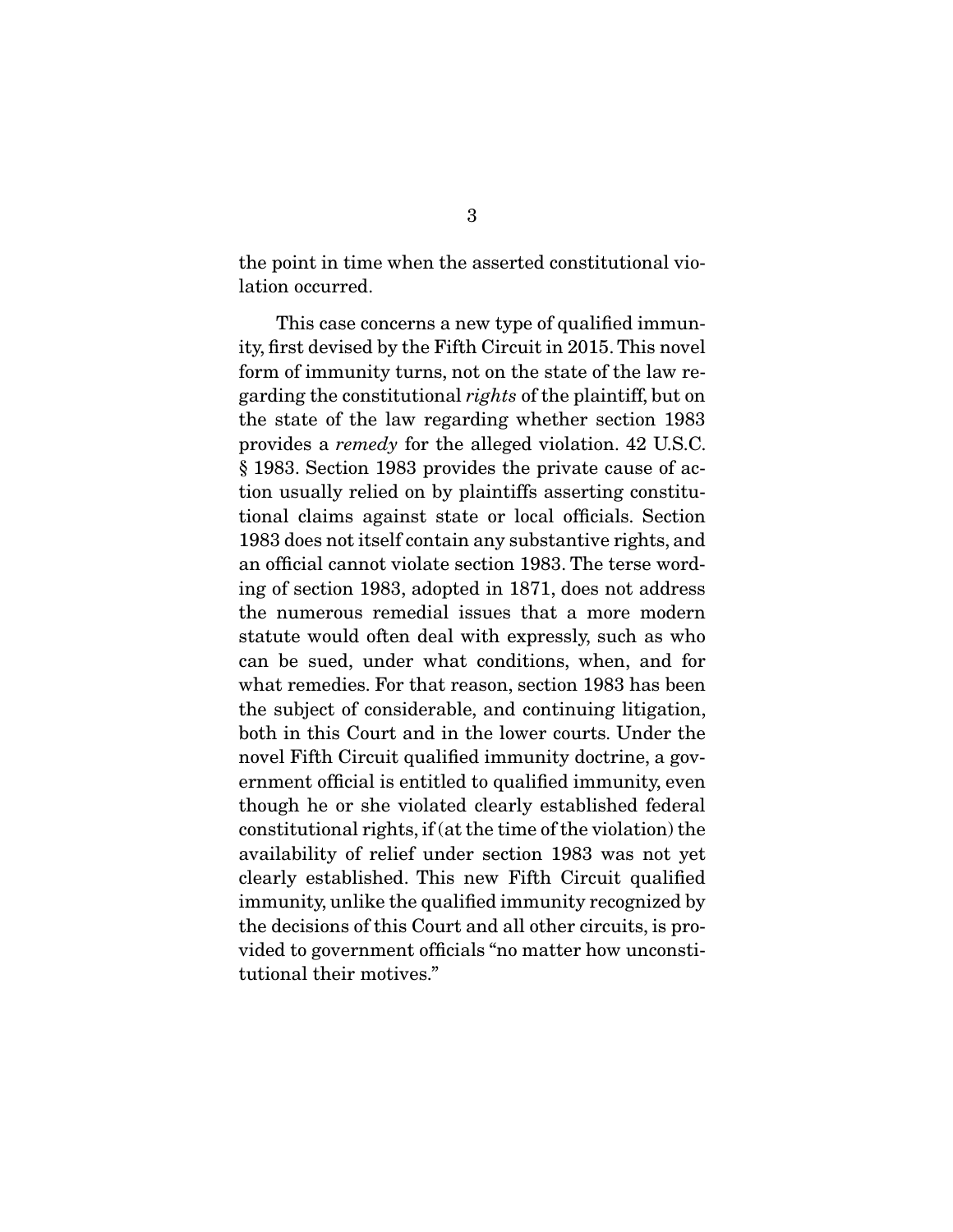#### **Factual Background**

 This case arises out of an application to operate a charter school in Lafayette Parish, Louisiana. That application was submitted in early 2015 by Kingdom Builders Community Development Corporation ("Kingdom Builders"). Dr. Aleashia Clarkston is the CEO of Kingdom Builders.

 The application was initially submitted to the Lafayette Parish School Board. The local school board turned down the application for technical reasons, concluding that the application lacked sufficient information on a number of relevant matters. App. 3a, 10a.

 State law permits an applicant in such circumstances to submit a new application to the Louisiana Board of Elementary and Secondary Education ("BESE"). La. R.S. 17:3983 $(A)(2)(a)(i)$ . Applicants may include in that BESE application material not contained in their initial application to the local school board. The local school board is not a party to the application proceeding before BESE, and BESE passes on such a new application de novo.

 Pursuant to these state procedures, Kingdom Builders submitted an application to BESE in June 2015. This application contained additional material that addressed the concerns that had been raised by the local school board. Consistent with state law, BESE referred the application to an outside firm, School Works, for evaluation. School Works concluded that the application met all relevant standards, and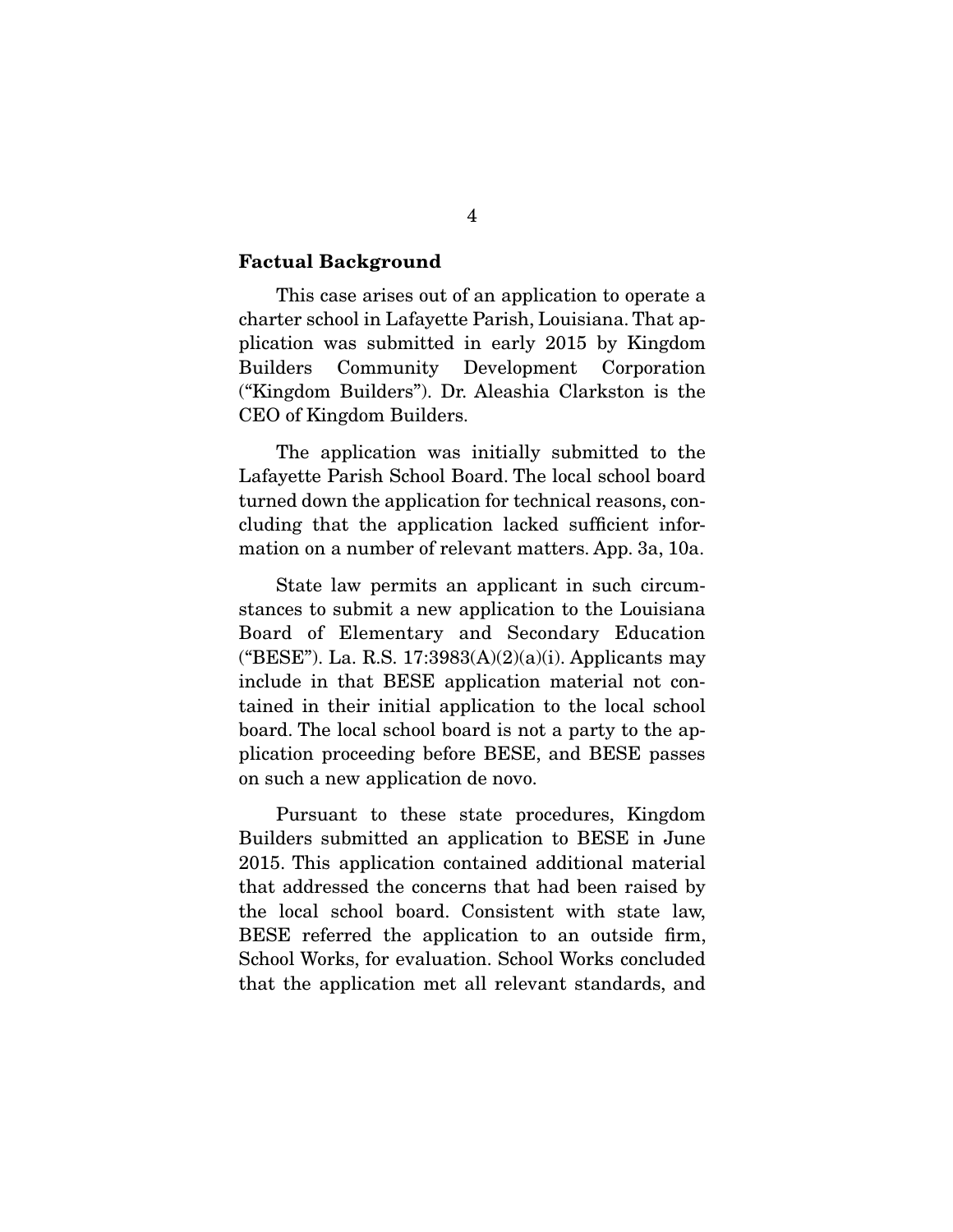recommended that BESE approve the application for the proposed charter school. App. 3a, 10a.

 Under state law, however, the Superintendent of the Louisiana Department of Education is also authorized to make recommendations to BESE. La. R.S. 17:22. White testified that it was "rare" for BESE to disagree with his recommendations regarding charter school applications.<sup>2</sup> In November of 2015 the Superintendent, defendant John White, notified Kingdom Builders and Dr. Clarkston by telephone that he intended to oppose approval of the application. Both White and Clarkston testified that the reason that White gave for his opposition concerned the fact that almost three years earlier, in 2013, Dr. Clarkston had appeared on one episode of a television show, *Supernanny.*<sup>3</sup>

 On December 1, 2015, at a public meeting of BESE, White opposed approval of the application. White testified that in addition to that public opposition, he met privately with BESE members and indicated to them that he opposed the application because of Dr. Clarkston's appearance on *Supernanny.*<sup>4</sup> Over the course of the subsequent litigation, White gave

<sup>&</sup>lt;sup>2</sup> ROA 562.

<sup>3</sup> Dep. of Aleashia Clarkston, p. 38 (ROA 527) ("Superintendent White specifically stated that the model of our school was sound, it would be a good fit, all of the above, you know, a lot of accolades for all of our hard work, and he said his only reason for denial was based on the Supernanny show."); Dep. of John White, p. 38 (ROA 620)).

 $4$  Dep. of John White, pp. 33-34, 56 (ROA 615-16, 636).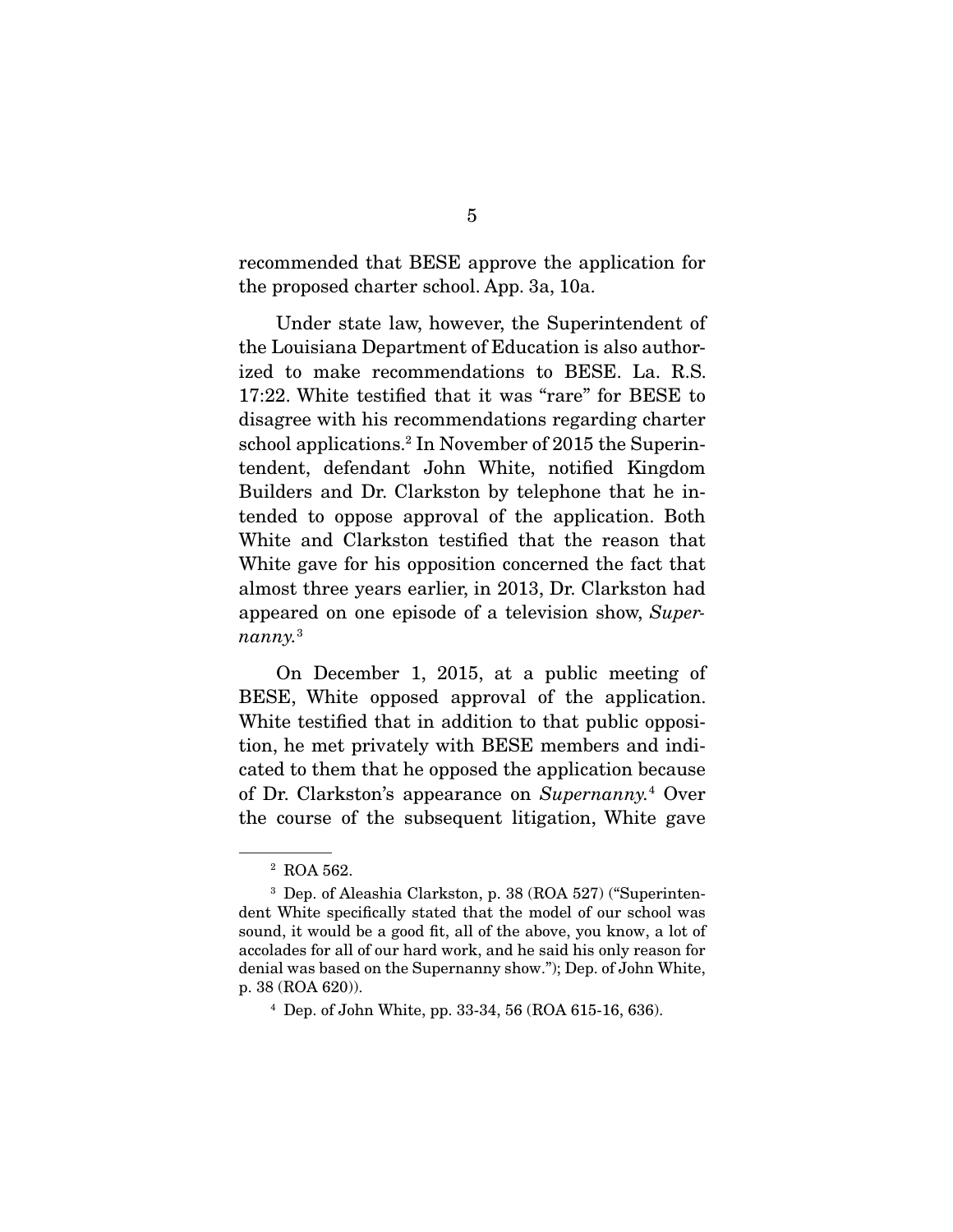varying accounts of why he objected to Dr. Clarkston's appearance on the television show. Initially defendant indicated that the objection related to Dr. Clarkston's comments about how she disciplined her own children.5 Defendant's most recent account was that he objected to discussing disciplinary issues at all "on national television," and that he did not care or even recall what Dr. Clarkston had said on the program.6

 At its December 1 meeting, BESE rejected the charter school application. Plaintiff objected to that action, at least in part because the applicable standard for approving a charter school concerned only the content of the proposal, not criticism of prior television appearances by an officer of the entity that had

<sup>5</sup> Memorandum in Support of Defendant's Motion for Summary Judgment, Doc. 28-1, p. 13 ("[it was permissible for Clarkston's] statements regarding an issue which is pertinent to education, such as corporal punishment in the case at hand, taken into consideration....").

<sup>6</sup> Original brief for Defendant-Appellee John White, available at 2019 WL 829254, at \*4:

Defendant-Appellee's basis of his recommendation was that he did not think the airing of children's disciplinary issues on national television reflects the kind of leadership judgement that he would require of a principal that he would hire or recommend to the board that they hire. Defendant-Appellee's decision had nothing to do with corporal punishment, but about a leader's decision to air issues with children on national television. In fact, Defendant-Appellee does not even recall the substance of what Plaintiff-Appellant Clarkson said on the television show; nor does he recall her opinion on corporal punishment on the television show.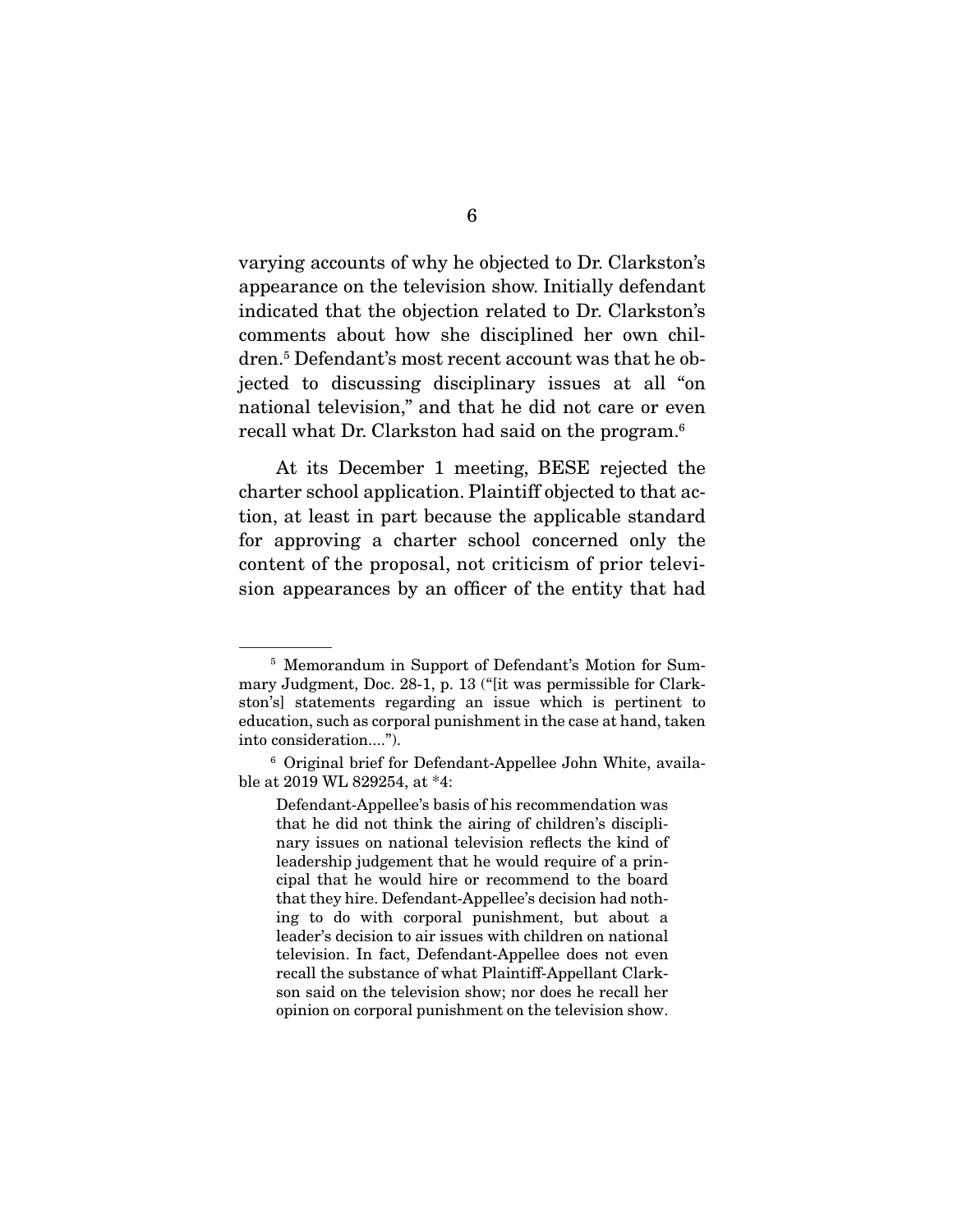submitted the application. In January 2016, BESE relented, and decided to refer to the application for a second outside evaluation by a different firm, Transcendent Legal. Transcendent Legal was directed to assess the concerns raised by White regarding Clarkston's appearance on *Supernanny.*<sup>7</sup>

 Transcendent Legal's report to BESE was inconclusive; it contained no recommendation regarding whether the application should be approved. The report did express some concerns about Dr. Clarkston, but all were expressly based only the objection that White had raised about her appearance three years earlier on *Supernanny.*<sup>8</sup> White again urged BESE to disapprove the application, explaining that the objection he had expressed earlier about Dr. Clarkston's appearance on the program had not been alleviated.9 In March 2016, BESE voted to disapprove the application; it gave no reasons of its own for that action.

 $7$  Doc. 9-1, p. 6. This document refers to the views of "LDE," the Louisiana Department of Education. In the litigation below, the Department and its head, defendant White, are referred to interchangeably.

<sup>8</sup> Without question, Mrs. Clarkston's deficiencies in any given norm resulted solely from Mrs. Clarkston's decision to participate in the reality show *Supernanny* and/or the related publicizing of her participation [on] that television show just three (3) short years ago.

App. 4a.

<sup>9</sup> Doc. 9-1, p. 7.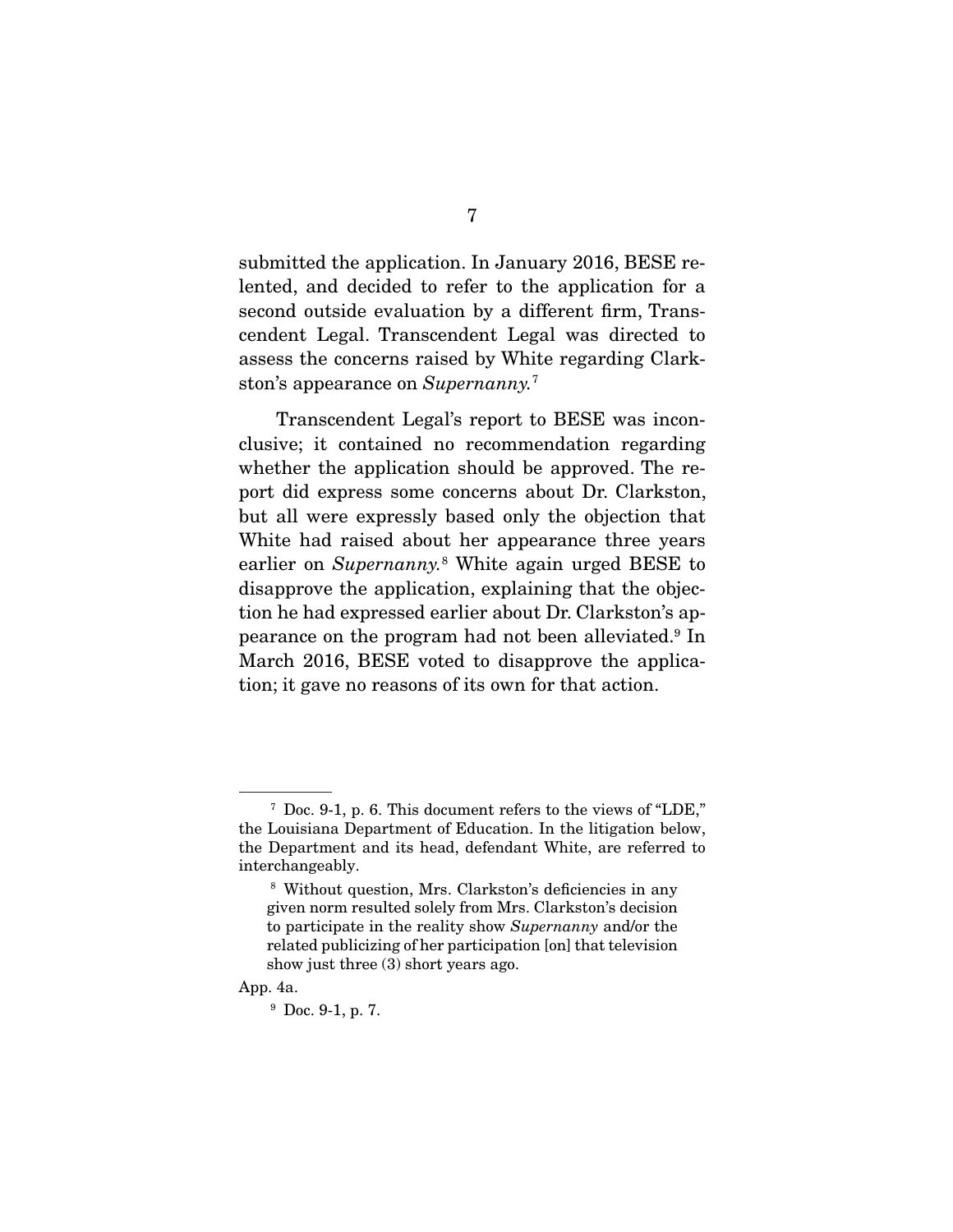#### **Proceedings Below**

 Dr. Clarkston and Kingdom Builders brought this action against White in federal district court, alleging that White had violated their First Amendment rights by successfully opposing the charter school application because Dr. Clarkston had appeared on *Supernanny.*  The plaintiffs asserted that White's adverse recommendation had caused BESE to reject the charter school application, causing financial injury to Clarkston.10 The complaint sought redress under the private cause of action in section 1983. The district court had jurisdiction pursuant to 28 U.S.C. § 1331.

 After a period of discovery, White moved for summary judgment on a variety of grounds. The district court concluded that White's "primary concern" in opposing the application was Dr. Clarkston's appearance on the television show. App. 10a. The district judge did not address whether denying the application on that ground violated the First Amendment, or whether by 2015 Dr. Clarkston had a clearly established constitutional right to appear on the television program. Instead, the district court held, somewhat surprisingly, that there was no evidence that White's repeated opposition had caused BESE to reject the charter school application. "Plaintiffs ... have not shown that Superintendent White caused them to suffer an injury...." App. 14a-15a.

 On appeal, the Fifth Circuit affirmed the award of summary judgment, but on a different ground. Like

 $10$  Doc. 1, pp. 1-4.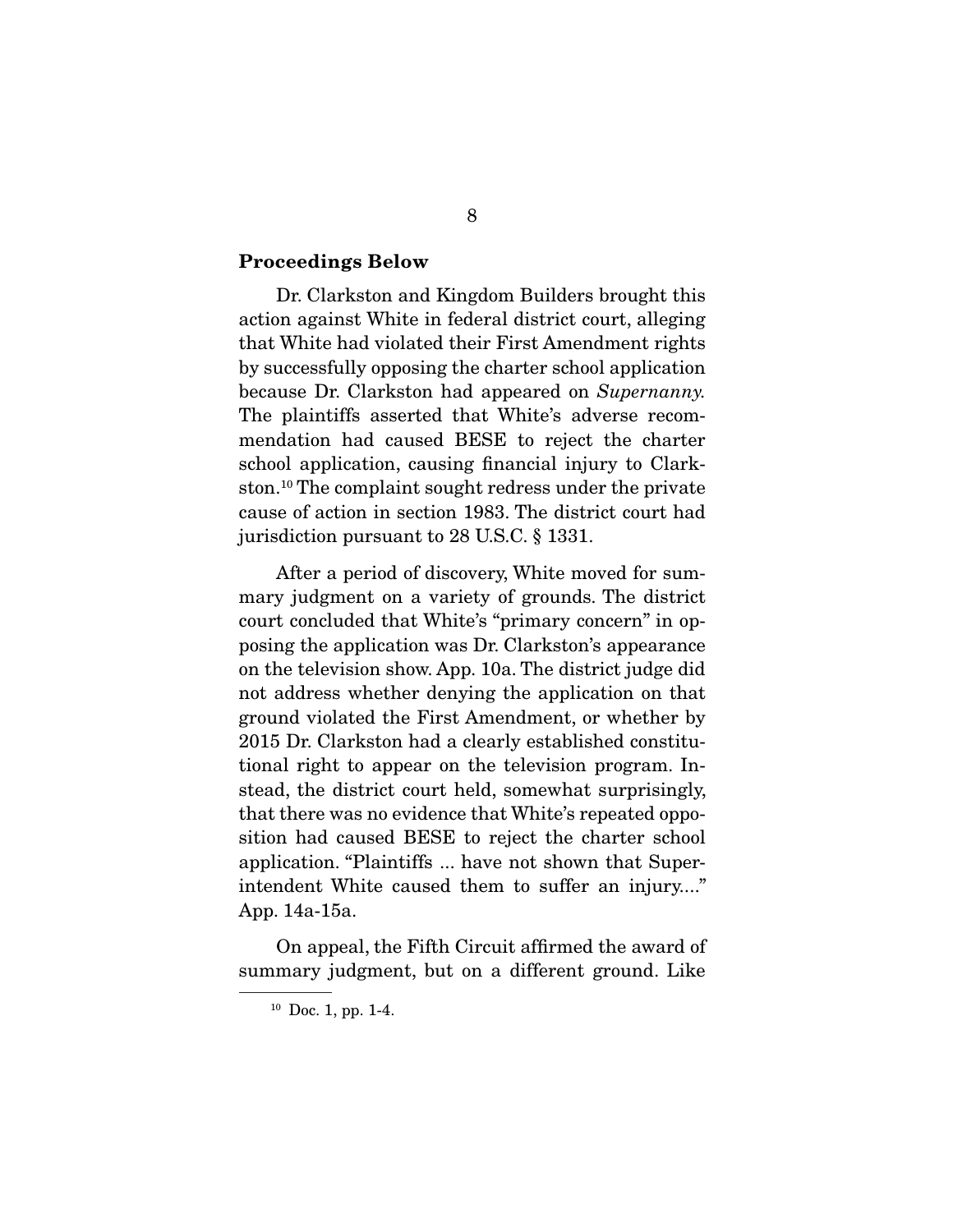the district court, the Court of Appeals did not resolve the merits of Dr. Clarkston's First Amendment claim; nor did it address whether her First Amendment rights were clearly established when White allegedly retaliated against her in 2015 and 2016. Instead, the Fifth Circuit held that White was entitled to qualified immunity because at the time of the alleged First Amendment violation it was not clear that an official in White's position was subject to suit at all under section 1983, no matter how clear the alleged constitutional violation. The problem, according to the court of appeals, was that White had merely recommended that the charter application be denied; the final decision was actually made by BESE. "It [was] not clearly established in this circuit whether [non-final decisionmakers] may be held personally liable for First Amendment retaliation under § 1983." (quoting *Pennypacker v. City of Pearl*, 689 Fed.App'x 332, 332 (5th Cir. 2017) (per curiam)). App. 8a n.5.

At the time White allegedly violated plaintiffs' rights ... this court's jurisprudence was ambiguous regarding whether First Amendment liability could attach to a public official who did not possess final decisionmaking authority. Because White was not a final decisionmaker, it was not clearly established that he could be liable for his recommendation to the BESE.

--------------------------------- ♦ ---------------------------------

App. 8a.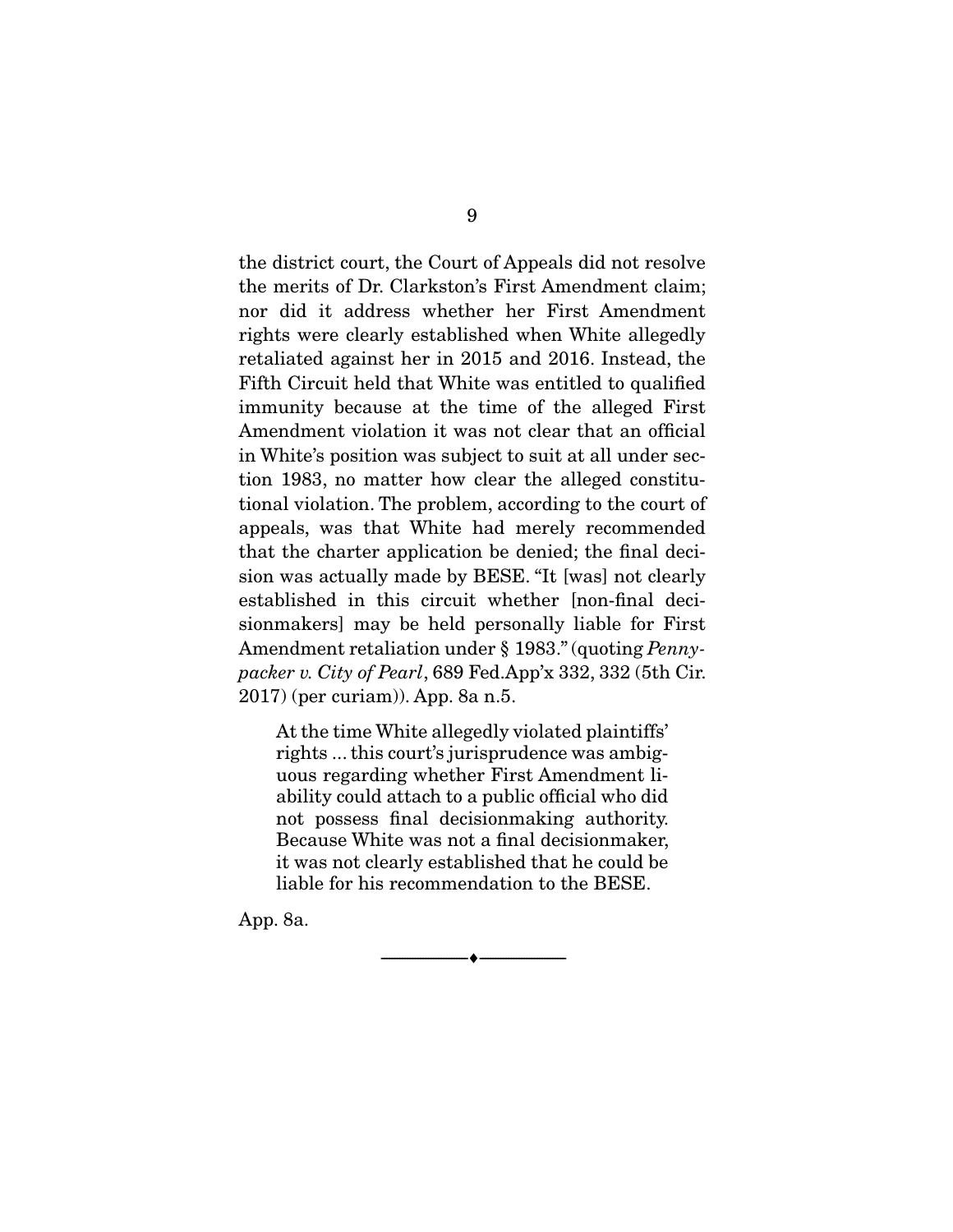#### **REASONS FOR GRANTING THE WRIT**

**I. THERE IS AN IMPORTANT CIRCUIT CON-FLICT REGARDING WHETHER QUALIFIED IMMUNITY CAN BE AWARDED, DESPITE THE VIOLATION OF A CLEARLY ESTAB-LISHED CONSTITUTIONAL RIGHT, BASED MERELY ON UNCERTAINTY AS TO THE AVAILABILITY OF RELIEF UNDER SEC-TION 1983** 

 This is the most recent of a series of Fifth Circuit decisions holding that qualified immunity can be based on uncertainty as to the availability of relief under section 1983, even though the constitutional right at issue was clearly established. Every other circuit has expressly held that the existence of a clearly established constitutional right precludes qualified immunity.

# **A. The Fifth Circuit Recognizes Qualified Immunity, Despite A Violation of A Clearly Established Constitutional Right, If The Availability of Relief Under Section 1983 Was Not Clearly Established**

 Since 2015, the Fifth Circuit has held that a defendant is entitled to qualified immunity, even if he or she violates the clearly established constitutional rights of the plaintiff, if there was uncertainty as to whether those rights could be enforced in an action "under section 1983." *Culbertson v. Lykos*, 790 F.3d 608, 627 (5th Cir. 2015) (qualified immunity because it was "unsettled" whether the plaintiff could obtain relief "under section 1983"); *Pennypacker v. City of Pearl*, 689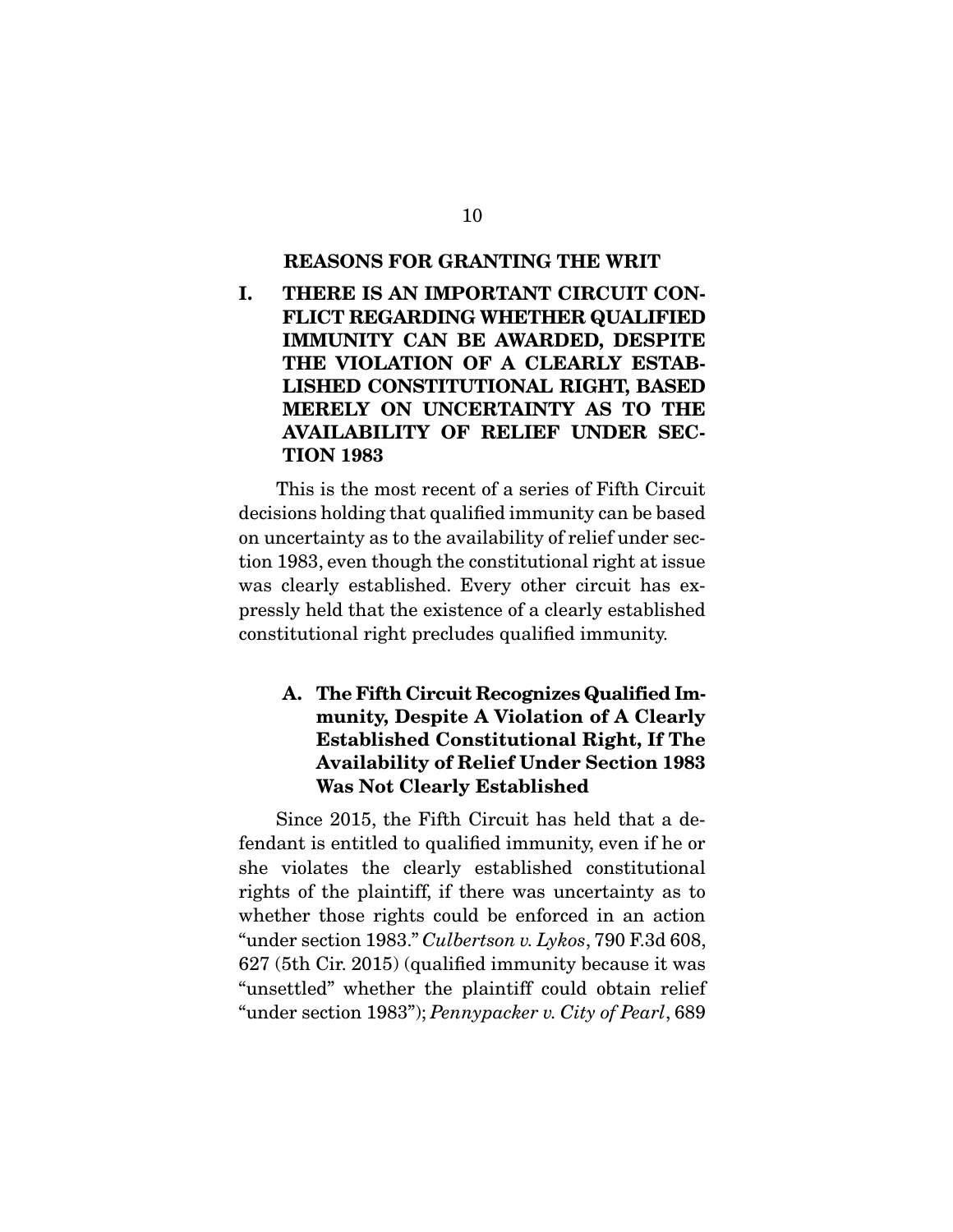Fed.App'x 332, 332 (5th Cir. 2017) (per curiam) (qualified immunity because "[i]t is not clearly established in this circuit" whether the plaintiff could obtain relief "under § 1983"); *Sims v. City of Madisonville*, 894 F.3d 632, 641 (5th Cir. 2018) (same); App. 8a n.5.

 This new type of qualified immunity is fundamentally different from the qualified immunity recognized by this Court, and all other circuits, because it concerns uncertainty about the availability of relief under section 1983, not (as elsewhere) uncertainty as to whether the defendant's conduct violated the federal Constitution or laws. Section 1983 provides the private cause of action that is usually invoked to seek redress for constitutional violations. Although section 1983 itself creates no substantive rights, there has been and remains considerable litigation about when, against whom, under what circumstances, and for what remedies a plaintiff may maintain a civil action under that section. The procedural and remedial issues that arise about the scope of section 1983 actions are fundamentally different in kind from disputes about the scope of substantive constitutional rights.

 Traditional qualified immunity law rests on the premise that government officials should not be subject to suit for damages unless the state of the relevant caselaw provides them with notice as to what *conduct* is unlawful. Those officials cannot be "expected to predict the future course of constitutional law." *Procunier v. Navarette*, 434 U.S. 555, 562 (1978). The novel Fifth Circuit qualified immunity doctrine rests on the premise that government officials are also entitled to fair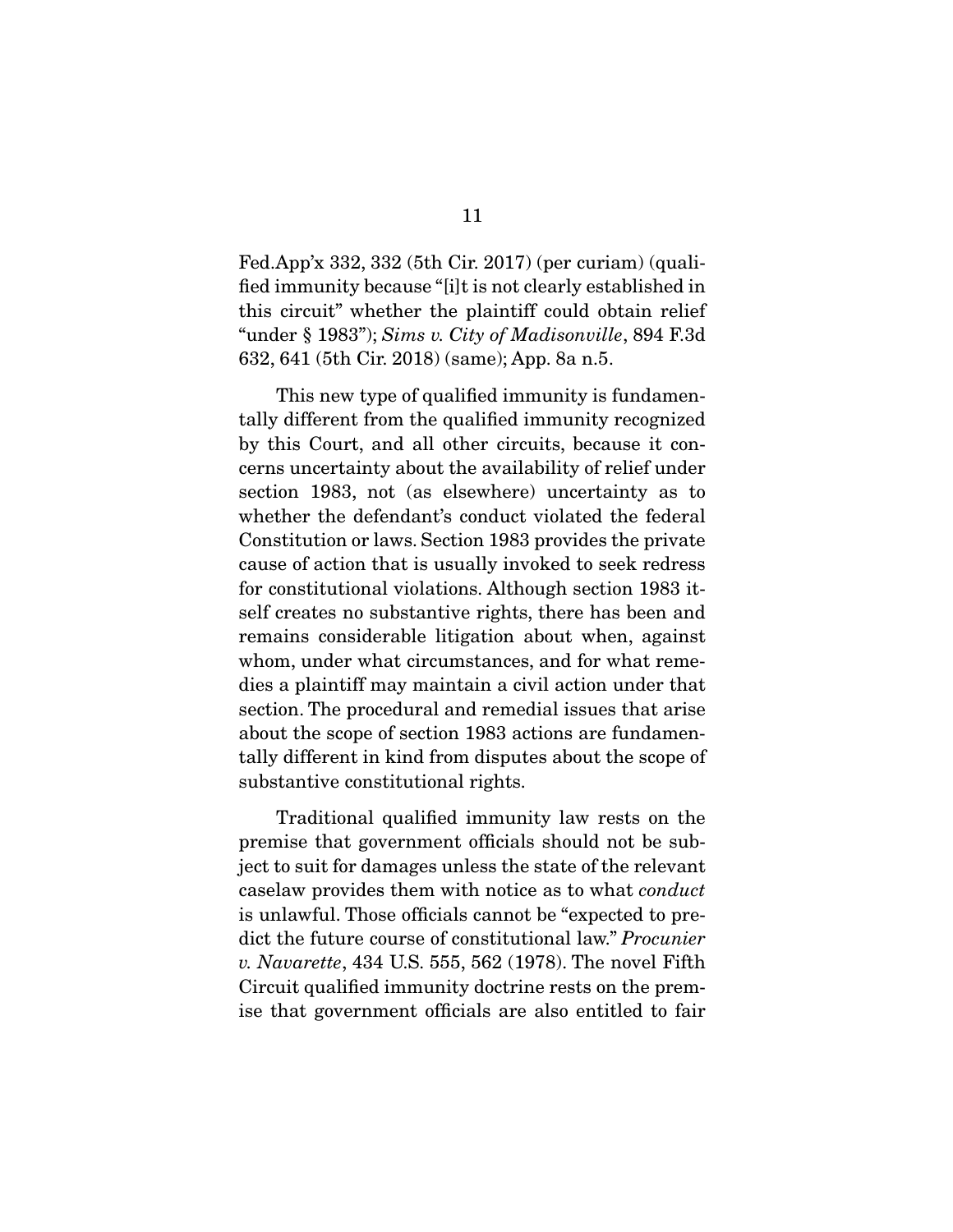warning regarding whether section 1983 will be construed to provide a *remedy* for a particular constitutional violation. "[L]aw enforcement officials should not be expected to have a ... nuanced understanding of section 1983 law." *Sims v. City of Madisonville*, 894 F.3d at 641. So in the Fifth Circuit it is not sufficient that a plaintiff 's constitutional rights were clearly established; a defendant is entitled to qualified immunity, despite the clarity of those substantive legal rights, if there was uncertainty as to whether the official could be sued under section 1983.

 In the 2015 Fifth Circuit decision in *Culbertson*, the plaintiffs alleged that an Assistant District Attorney had retaliated against them because the plaintiffs had made a statement to the local newspaper that the city's breath alcohol testing equipment might be defective, and because one of the plaintiffs had so testified when subpoenaed in several criminal cases. The Fifth Circuit acknowledged that "speech about the unreliability of the breath alcohol testing can be considered a matter of public concern." 790 F.3d at 619, and that "there is enough in the complaint to support the claim that [the defendant]'s actions violated the plaintiffs' constitutional rights." 790 F.3d at 627. The plaintiffs worked for a local firm that had a longstanding contract to analyze the data from the city's breath alcohol testing machines. The Assistant District Attorney recommended to county officials that they not renew the firm's contract, and the complaint alleged that her recommendation caused those county officials to end the county contract with the firm. 790 F.3d at 615-16. The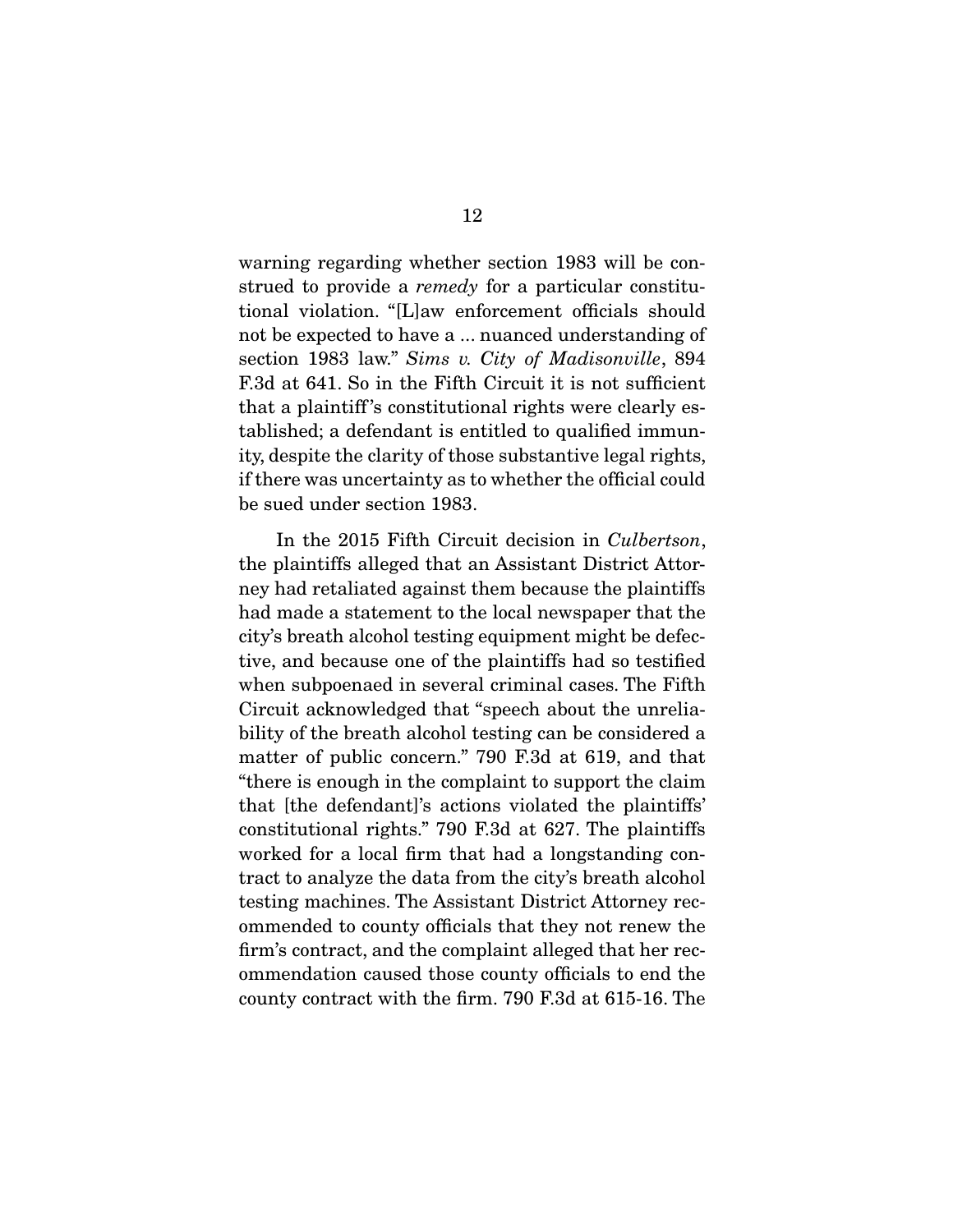termination of that contract resulted in the dismissal of the plaintiffs. The Fifth Circuit recognized that this likely violated the Constitution, and did not question whether the plaintiffs' constitutional rights were clearly established. The court of appeals nonetheless held that the Assistant District Attorney was entitled to qualified immunity, on the ground that it was not clear whether in a section 1983 action a plaintiff could obtain relief against an official who violated the Constitution but who was not herself the final decisionmaker. "It was unsettled at the time of [the Assistant District Attorney's] actions, and remains so now, whether someone who is not a final decisionmaker and makes a recommendation that leads to the plaintiff being harmed can be liable for retaliation under Section 1983." 790 F.3d at 627.

 In *Pennypacker*, the plaintiffs alleged that they had been fired because they had reported misuse of city resources. The city's mayor fired the plaintiffs, but his decision was subject to review by the city Board of Aldermen, which sustained the terminations. 689 Fed.App'x at 332. The Fifth Circuit did not address whether the dismissal, if retaliatory, violated the plaintiffs' clearly established First Amendment right. Instead, the court of appeals held that the mayor and another official was entitled to qualified immunity because they were "not the final decision-makers responsible for their terminations." *Id*. "It is not clearly established in this circuit whether these individual defendants may be personally liable for First Amendment retaliation under § 1983."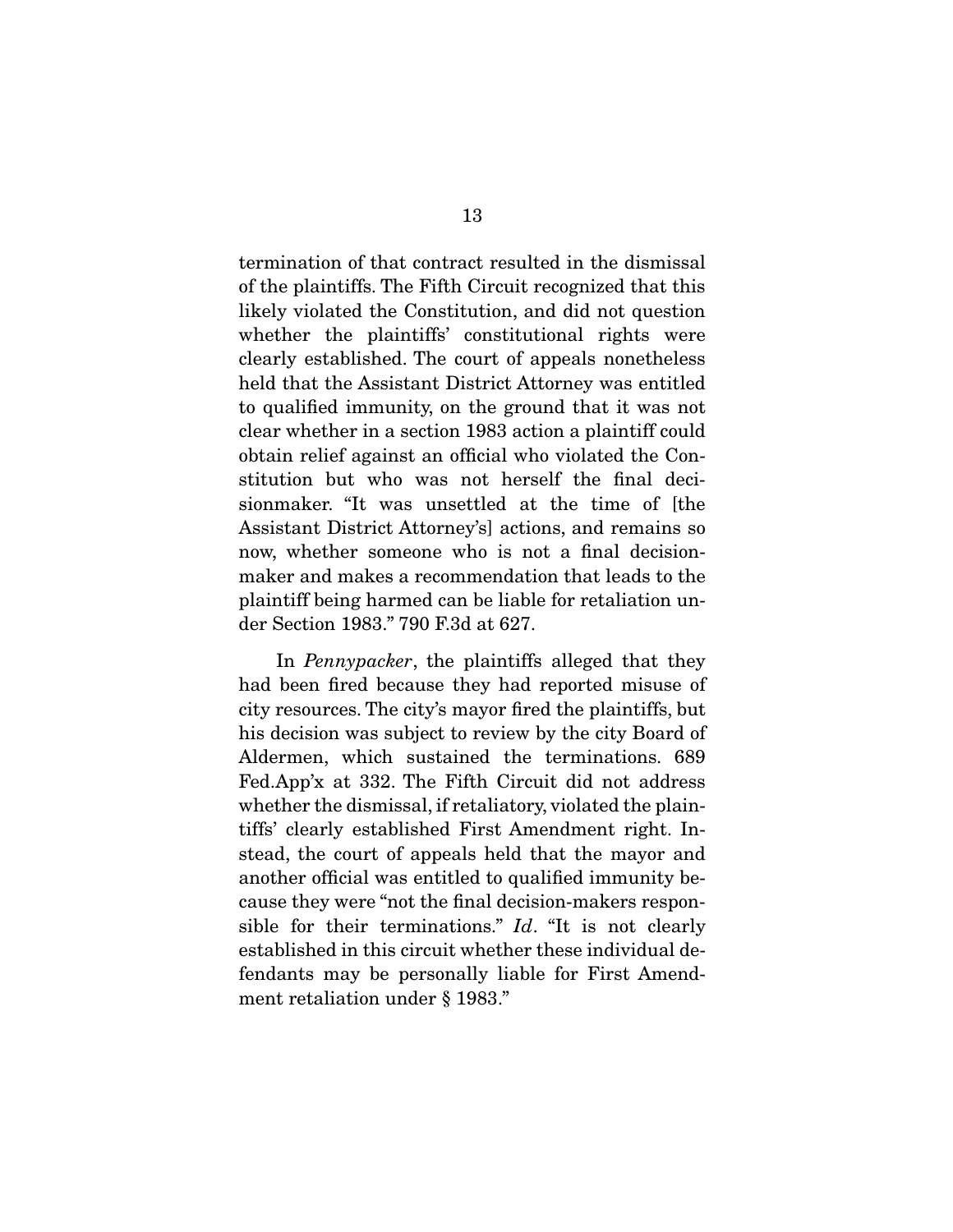In *Sims*, the plaintiff alleged that he was retaliated against by his supervisor for having reported to higher ranking officials, and to the Texas Rangers, that the supervisor was attempting to plant drugs on a third party. The plaintiff asserted that the retaliation violated his First Amendment rights, but the Fifth Circuit did not resolve whether Sims had a clearly established constitutional right to report the alleged misconduct. Instead, the court of appeals held that the supervisor was entitled to qualified immunity. The supervisor had the authority to "make a disciplinary recommendation," and the plaintiff alleged that the supervisor engineered the plaintiff's dismissal by providing false information to higher officials. 894 F.3d at 640 and n.3. The final decision to dismiss the plaintiff, however, had been made by a higher ranking official. The court of appeals reasoned that, even if the supervisor had caused Sims' dismissal, and had done so for an unconstitutional purpose, he was still entitled to qualified immunity because at the time it was unclear whether in a section 1983 action "liability can attach to a public official who did not make the final employment decision...." 894 F.3d at 641.11

 As these Fifth Circuit decisions make clear, because this novel type of qualified immunity rests on a showing of uncertainty as to the availability of a remedy under section 1983, this form of qualified immunity is available regardless of whether the defendant's

 $11$  The Fifth Circuit also applied this qualified immunity doctrine in *Buchanan v. Alexander*, 919 F.3d 847, 856 (5th Cir. 2019) (quoting *Sims*).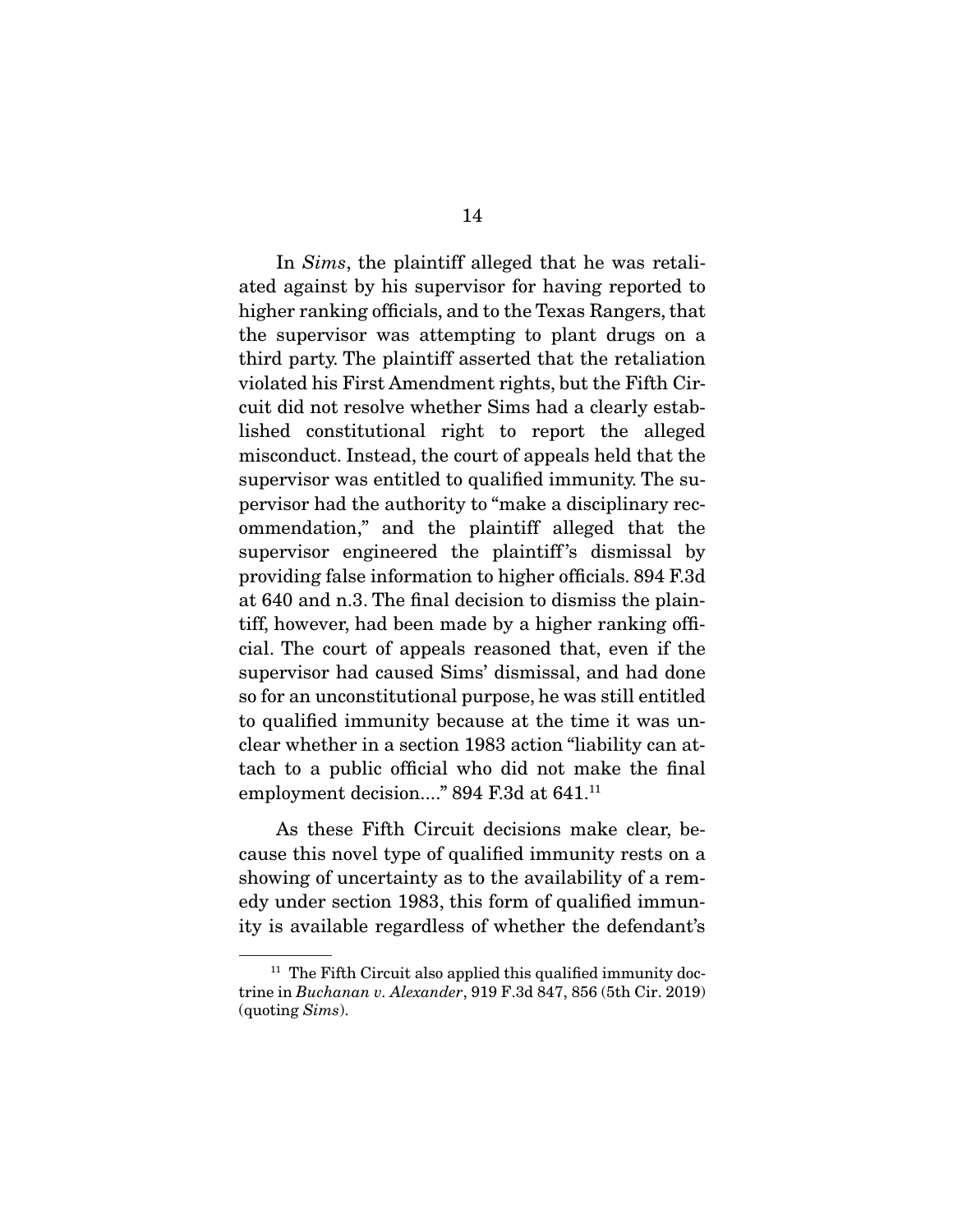actions violated clearly established constitutional rights. The Fifth Circuit emphasized in *Johnson v. Louisiana*, 369 F.3d 826 (5th Cir. 2004), a decision cited in *Sims*, *Pennypacker* and *Culbertson*, that defendants who merely recommended (but caused) adverse actions against a plaintiff "could not be liable under § 1983 if they did not make the final decision ... , 'no matter how unconstitutional their motives.'" 369 F.3d at 831 (quoting *Beattie v. Madison County School Dist.*, 254 F.3d 595, 605 (5th Cir. 2001)); see *Kermode v. University of Mississippi Medical Center*, 2010 WL 2683095 at \*3 (S.D.Miss. July 2, 2010) (defendants not liable "no matter how unconstitutional their motives" (citing *Johnson*)); *Oscar Renda Contracting, Inc. v. City of Lubbock, Texas*, 2008 WL 11429735 at \*18 (N.D.Tex. March 28, 2008) (same).

 District courts in the Fifth Circuit have repeatedly applied that circuit's novel qualified immunity doctrine. *Davis v. Matagorda County*, 2019 WL 1015341 at \*9, \*12 (S.D.Tex. March 4, 2019) (defendant entitled to qualified immunity in First Amendment case even though "the Court finds that [the plaintiff] has sufficiently alleged that he spoke as a citizen on a matter of public concern"); *Smith v. City of Madison, Mississippi*, 346 F.Supp.3d 656, 661-62, 662 (N.D.Miss. 2018) (defendant entitled to qualified immunity in First Amendment case even though plaintiff 's speech was about a matter of "quintessential public concern"); *Robin v. City of Frisco, Texas*, 2017 WL 5483883 at \*18 (E.D.Tex. Nov. 15, 2017) (defendant entitled to qualified immunity in First Amendment case even though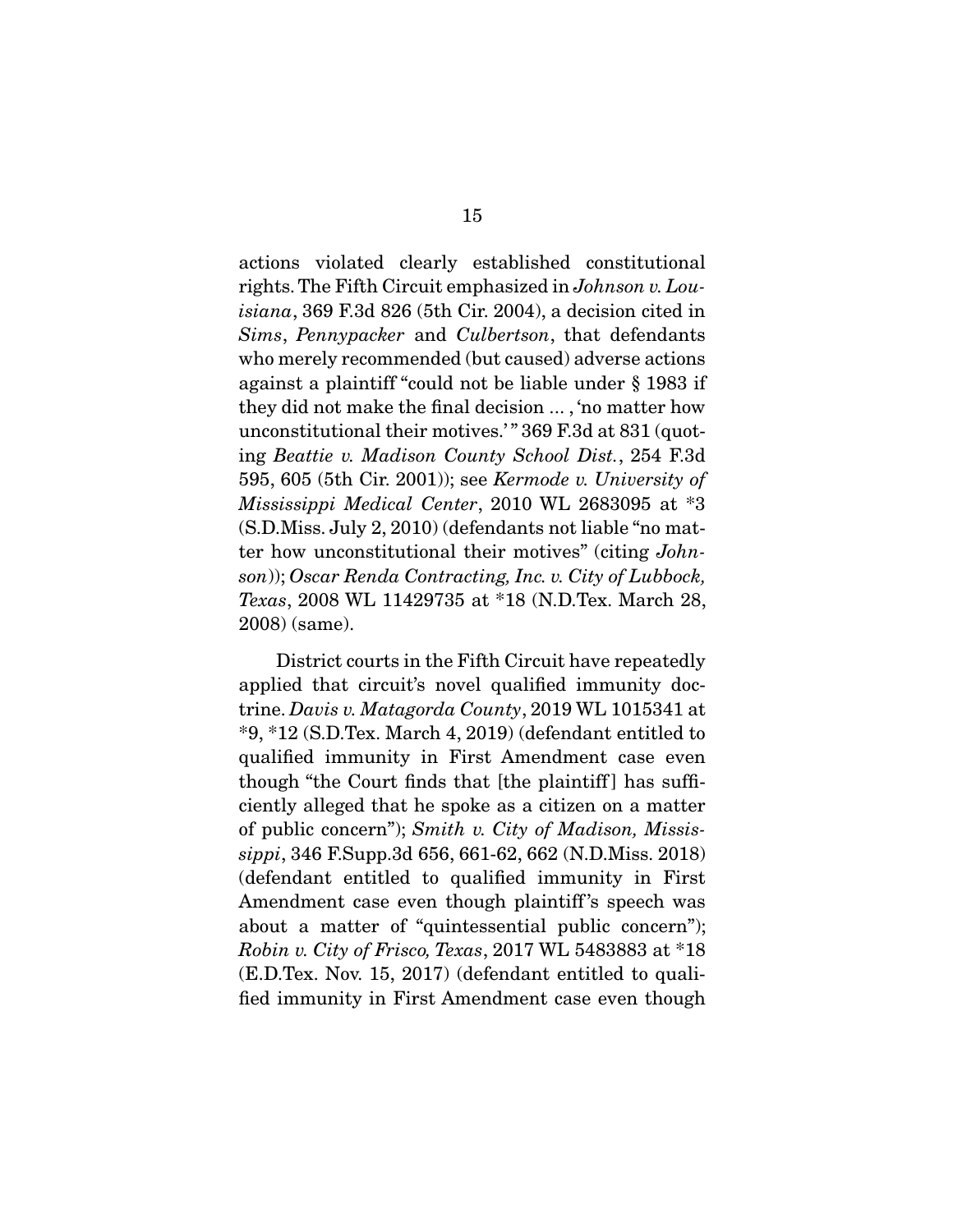"[i]t is undisputed that Plaintiff engaged in conduct protected by § 1981 when she filed a formal charge of race discrimination...."); *Powers v. Northside Ind. School Dist.*, 143 F.Supp.3d 545, 550-51 (W.D.Tex. 2015) (defendant entitled to qualified immunity even though the complaint "adequately stated a ... claim for First Amendment retaliation against [the defendant]."); *Sockwell v. Town of Calhoun City, Mississippi*, 2019 WL 3558173 at \*3 (N.D.Miss. Aug. 5, 2019); *Papin v. University of Mississippi Medical Center*, 347 F.Supp.3d 274, 278 (S.D.Miss. 2018); *El-Bawab v. Jackson State University*, 2018 WL 543040 at \*6 (S.D.Miss. Jan. 24, 2018); *Buchanan v. Alexander*, 284 F.Supp.3d 792, 811-14 (M.D.La. 2018).

# **B. All Other Circuits Limit Qualified Immunity To Cases in Which The Plaintiff 's Constitutional Rights Were Not Clearly Established**

 Every circuit other than the Fifth has consistently held that qualified immunity is not available if the defendant's conduct violated the plaintiff 's clearly established constitutional right. Outside the Fifth Circuit, the dispositive issue raised by an assertion of qualified immunity is whether the constitutional rights asserted by the plaintiff were clearly established at the time of the alleged violation. If they were, qualified immunity is uniformly rejected.

 As the Fourth Circuit explained, in terms that are the precise opposite of the Fifth Circuit rule, "[i]n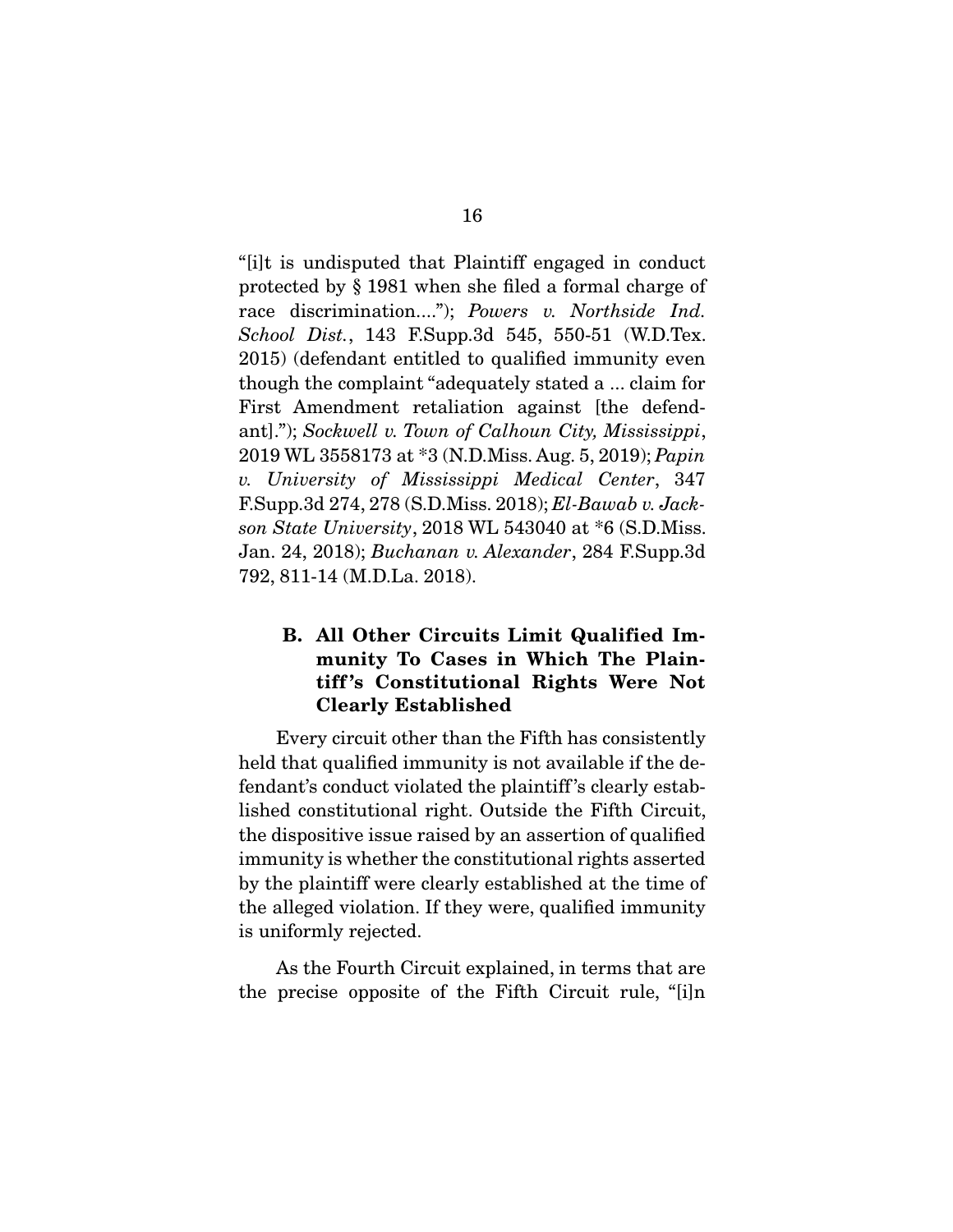evaluating whether qualified immunity exists, we must keep in mind that it is the plaintiff 's constitutional *right* that must be clearly established, not a plaintiff 's access to a monetary *remedy*." *Owens v. Baltimore City State's Attorneys Office*, 767 F.3d 379, 398 (4th Cir. 2014) (emphasis in original).

 In *Tejada-Batista v. Morales*, 424 F.3d 97 (1st Cir. 2005), after a jury finding of intentional retaliation against a plaintiff who had engaged in constitutionally protected speech, the defendant suggested that he was still entitled to qualified immunity. The defendant conceded that the plaintiff 's speech was "protected speech under the governing case law." 424 F.3d at 100. The First Circuit summarily rejected the claim of qualified immunity, commenting "[g]iven that the jury almost surely found that appellants' *purpose* was improper retaliation, it is not clear how a qualified immunity defense could easily have prevailed." *Id.* at 103 (emphasis in original).

 More broadly, every circuit other than the Fifth has expressly held that qualified immunity is barred if the alleged actions violated the plaintiff 's clearly established constitutional rights.

#### **First Circuit**

*Bisbal-Ramos v. City of Mayaguez*, 467 F.3d 16, 25 (1st Cir. 2006) (emphasis added):

A public officer is *not* entitled to qualified immunity if he violated a plaintiff's constitutional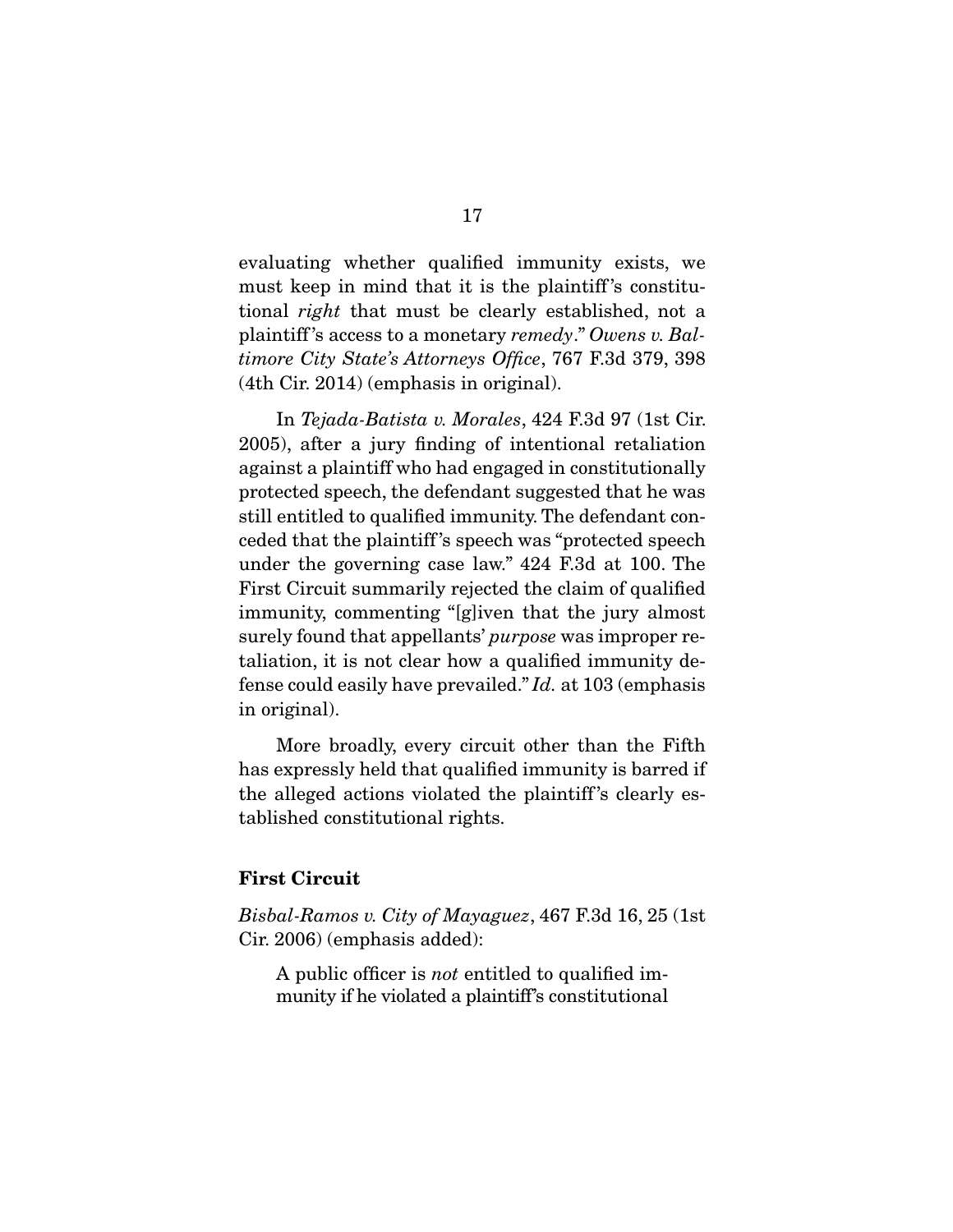right and if, at the time of the violation, the right was so clearly established that it would have been clear to a reasonable officer that his conduct was unlawful in the situation he confronted.

*Rivera v. Murphy*, 979 F.2d 259, 262-63 (1st Cir. 1992) (opinion joined by Breyer, J.) (emphasis added):

The Supreme Court announced the general rule of qualified immunity in *Harlow* [*v. Fitzgerald*], when it stated that "government officials performing discretionary functions, generally are shielded from liability for civil damages *insofar as* their conduct does not violate clearly established statutory or constitutional rights of which a reasonable person would have known." 457 U.S. [800,] 818 [(19 82)].

*Cookish v. Powell*, 945 F.2d 441, 442 (1st Cir. 1991) (per curiam) (opinion joined by Breyer, J.) (quoting *Morales v. Ramirez*, 906 F.2d 784, 787 (1st Cir. 1990)) (emphasis added):

Qualified immunity operates to shield government officials exercising discretionary powers from liability for civil damages *insofar as* their conduct does not violate clearly established statutory or constitutional rights of which a reasonable person would have known.

### **Second Circuit**

*Ford v. McGinnis*, 352 F.3d 582, 597 (2d Cir. 2003) (opinion by Sotomayor, J.) (quoting *Williams*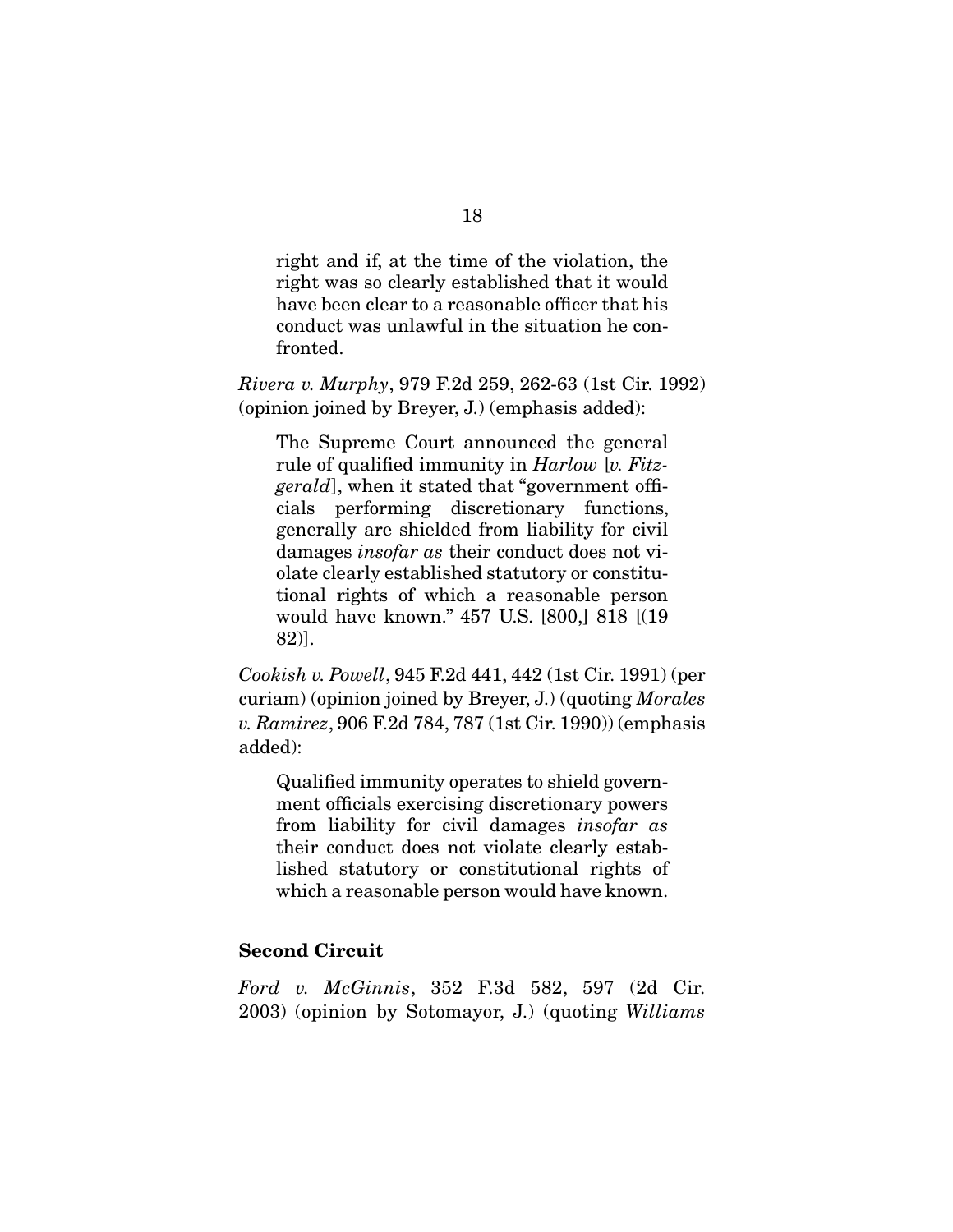*v. Greifinger*, 97 F.3d 699, 703 (2d Cir. 1996)) (emphasis added):

Summary judgment for defendants on grounds of qualified immunity is ... appropriate "*only* 'if the court find that the asserted rights were not clearly established, or if ... no rational jury could fail to conclude that it was objectively reasonable for the defendants to believe that they were acting in a fashion that did not violate a clearly established right."

*Coggins v. Buonora*, 776 F.3d 108, 114 (2d Cir. 2015) (quoting *Salim v. Proulx*, 93 F.3d 86, 89 (2d Cir. 1996)) (emphasis added):

Qualified immunity protects public officials from civil liability *only* "if (a) the defendant's action did not violate clearly established law, or (b) it was objectively reasonable for the defendant to believe that his action did not violate such law."

# **Third Circuit**

*League of Women Voters of Pennsylvania v. Commonwealth of Pennsylvania*, 921 F.3d 378, 386 n.5 (3d Cir. 2019) ("An official is *not* entitled to qualified immunity if the official violates a 'clearly established' right....") (emphasis added); *McGreevy v. Stroup*, 413 F.3d 359, 364 (3d Cir. 2005) ("Defendants are entitled to qualified immunity *only* if the constitutional or statutory violation alleged is not clearly established.") (emphasis added); *Davenport v. Borough of Homestead*, 870 F.3d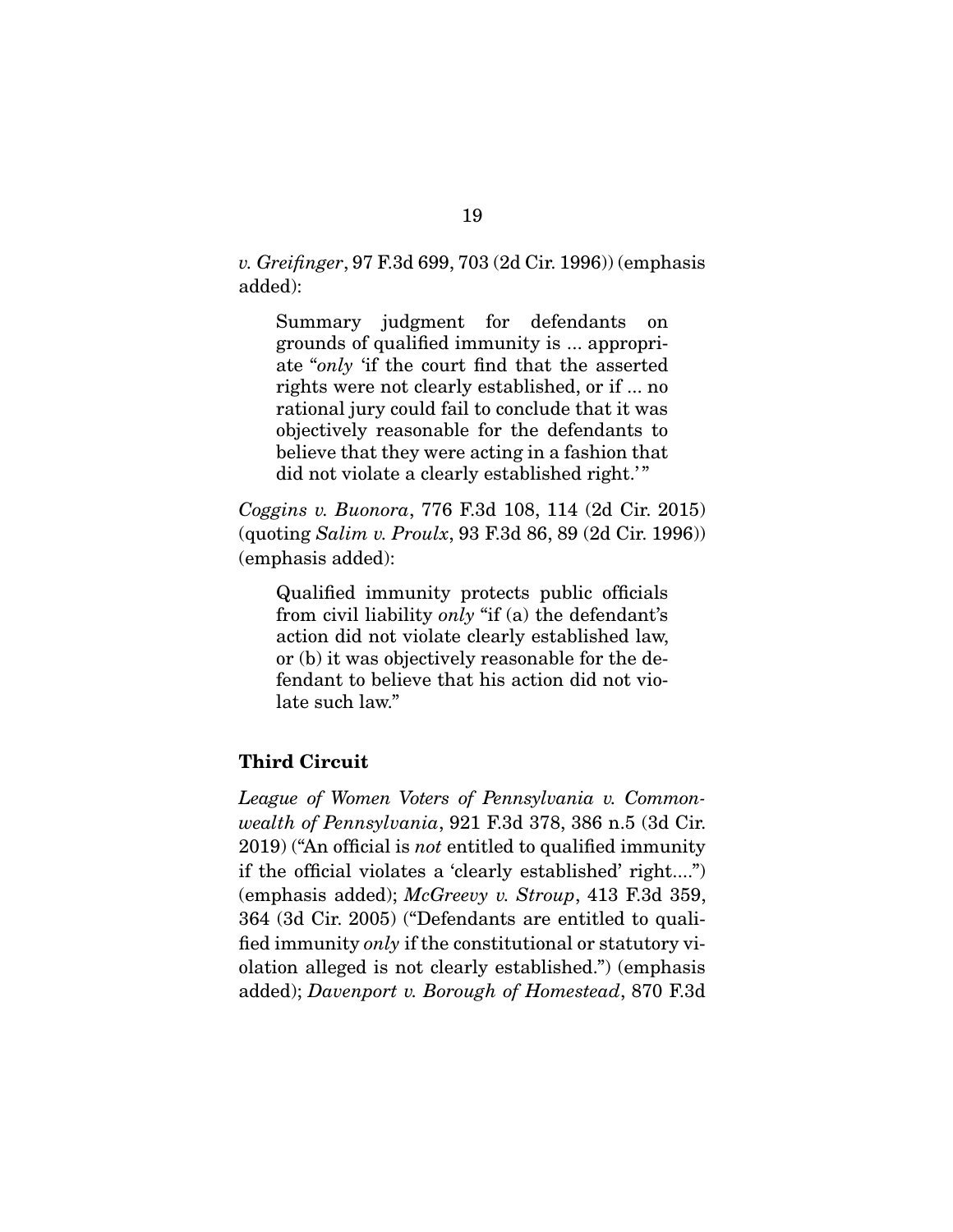273, 281 (3d Cir. 2017) (quoting *Ashcroft v. al-Kidd*, 563 U.S. 731, 741 (2011)) (emphasis added):

[A]n officer is not entitled to qualified immunity if "at the time of the challenged conduct, the contours of [the] right [were] sufficiently clear that every reasonable official would have understood that what he [was] doing violates that right."

### **Fourth Circuit**

*Hupp v. Cook*, 931 F.3d 307, 317 (4th Cir. 2019) ("An official is *not* entitled to qualified immunity if he or she deprived an individual of a constitutional right and that right was clearly established at the time of the violation.") (emphasis added); *Graham v. Gagnon*, 831 F.3d 176, 812 (4th Cir. 2016) ("The shield of qualified immunity is *lost* when a government official (1) violates a constitutional right and (2) that right was clearly established.") (emphasis added); *Altman v. City of High Point, North Carolina*, 330 F.3d 194, 210 (4th Cir. 2003) ("an officer is *not* entitled to qualified immunity when he violates clearly established federal law.") (emphasis added).

### **Sixth Circuit**

*Oliver v. Buckberry*, 687 Fed.App'x 480, 483 (6th Cir. 2017) ("[A]n official is *not* entitled to qualified immunity if, viewing the fact in the light most favorable to the plaintiff, the record shows that (1) the officer violated a constitutional right and (2) the right was clearly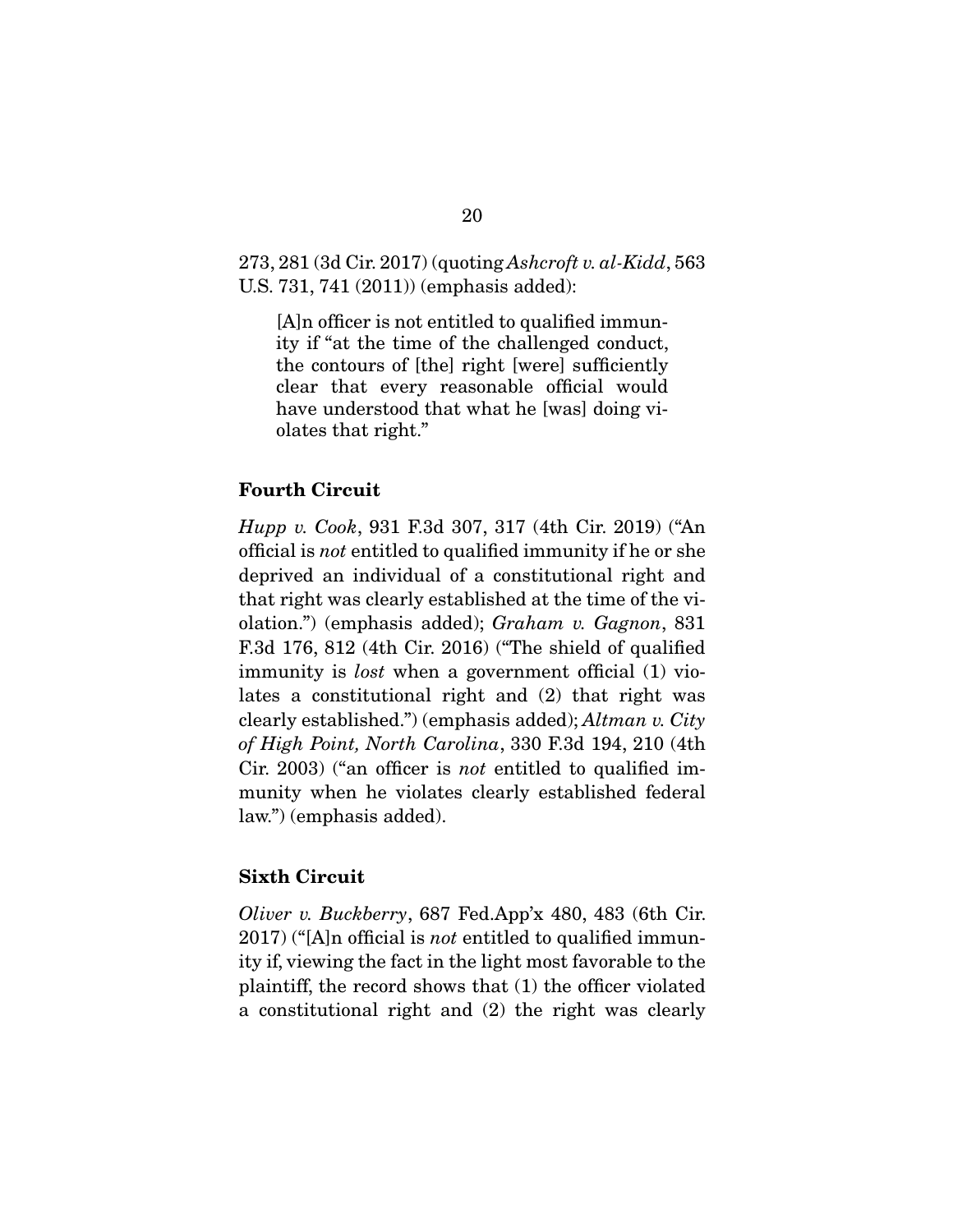established at the time of the violation.") (emphasis added); *Whitney v. City of Milan*, 677 F.3d 292, 298 (6th Cir. 2012) ("[Defendant] is entitled to qualified immunity *only* if the right was not clearly established such that 'a reasonable official would understand that what he is doing violates' the [Constitution].") (quoting *Saucier v. Katz*, 533 U.S. 194, 202 (2001)) (emphasis added); *Joseph v. Patterson*, 795 F.3d 549, 560 (6th Cir. 1986) ("*If* the law which the defendant's conduct is alleged to have violated is clearly established, then the qualified immunity defense must *fail*....") (emphasis added); *Jackson v. Leighton*, 168 F.3d 903, 909 (6th Cir. 1999) (quoting *Hutsell v. Sayre*, 5 F.3d 996, 1003 (6th Cir. 1993)) (emphasis added):

A defendant is *not* entitled to qualified immunity if the plaintiff asserts a violation of a known civil constitutional right, and "the constitutional right was so clearly established at the time in question that a reasonable official in the defendant's position would have known that he was violating the plaintiff 's constitutional rights."

### **Seventh Circuit**

*Lenea v. Lane*, 882 F.2d 1171, 1177 (7th Cir. 1989) ("[Q]ualified immunity is available *only if* the official's conduct did not violate 'clearly established constitutional rights of which a reasonable person would have known.'") (quoting *Conner v. Reinhard*, 847 F.2d 384, 387-88 (7th Cir. 1988)) (emphasis added).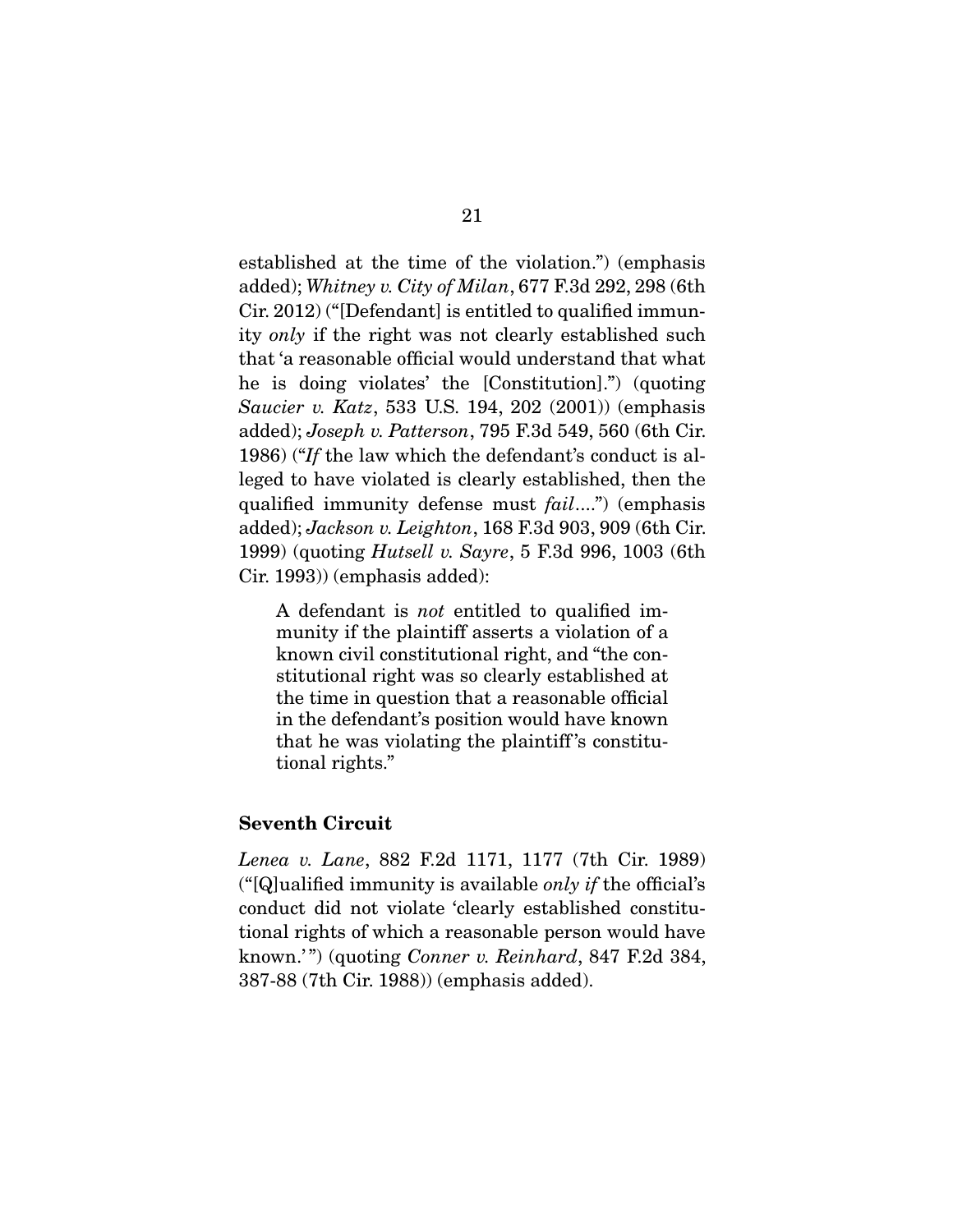#### **Eighth Circuit**

*Triplett v. Palmer*, 592 Fed.App'x 534, 535 (8th Cir. 2015) ("Defendants are *not* entitled to qualified immunity if the facts construed in a light most favorable to [the plaintiff] establish a violation of his constitutional rights, and if the right was clearly established at the time of the alleged violation.") (emphasis added); *Moran v. Clarke*, 359 F.3d 1058, 1061 (8th Cir. 2004) ("[Defendants] are *not* entitled to qualified immunity if they had 'fair warning' that their conduct violated [the plaintiff 's] rights." (quoting *Hope v. Pelzer*, 536 U.S. 730, 741 (2002))) (emphasis added); *Harrison v. Dahm*, 911 F.3d 37, 40 (8th Cir. 1990) (quoting *Anderson v. Creighton*, 483 U.S. 635, 640 (1987)) ("An official is *not* entitled to qualified immunity if the contours of the right allegedly violated are "sufficiently clear that a reasonable official would understand that what he is doing violates that right.") (emphasis added).

#### **Ninth Circuit**

*Thompson v. Rahr*, 885 F.3d 582, 585 (9th Cir. 2018) ("Police officers are *not* entitled to qualified immunity  $if(1)$  the fact '[t]aken in the light most favorable to the part asserting injury' show that 'the [officers'] conduct violated a constitutional right' and (2) 'the right was clearly established' at the time of the alleged violation.") (quoting *Saucier v. Katz*, 533 U.S. at 201) (emphasis added); *Davis v. United States*, 854 F.3d 594, 599 (9th Cir. 2017) ("A defendant is *not* entitled to qualified immunity if 'the facts that a plaintiff has alleged or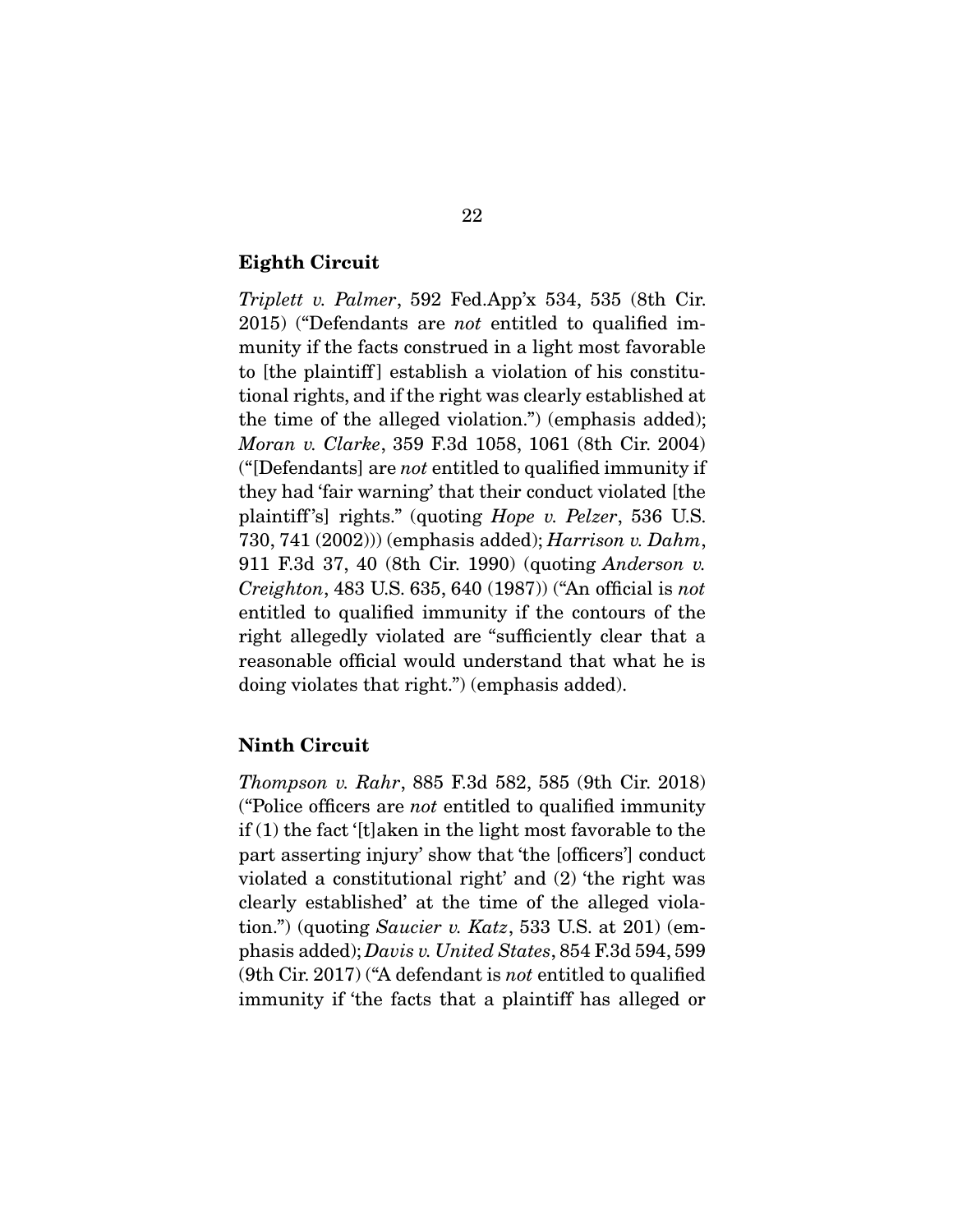show make out a violation of a constitutional right,' and that right was "clearly established" at the time of [the] defendant's alleged misconduct.' ") (quoting *Pearson v. Callahan*, 555 U.S. 223, 232 (2009)) (emphasis added); *Morgan v. Morgensen*, 465 F.3d 1041, 1046 (9th Cir. 2006) ("A[n] ... official is *not* entitled to qualified immunity if the law governing his conduct was clearly established such that a reasonable ... official would know that his conduct was unlawful.") (emphasis added); *Osolinski v. Kane*, 92 F.3d 934, 936 (9th Cir. 1996) ("A public official is *not* entitled to qualified immunity when the contours of the allegedly violated right were 'sufficiently clear that a reasonable official would understand that what he [was] doing violate[d] that right.' ") (quoting *Allen v. Sakai*, 48 F.3d 1082, 1087 (9th Cir. 1995)) (emphasis added); *Lowe v. City of Monrovia*, 775 F.2d 998, 1011 (9th Cir. 1986) ("Government officials are entitled to qualified immunity *only* if a reasonable person would not have been aware that the actions at issue violated well established ... constitutional rights.") (emphasis added).

# **Tenth Circuit**

*A.M. v. Holmes*, 830 F.3d 1123, 1134 (10th Cir. 2016) ("The defense of qualified immunity 'protects governmental officials from liability for civil damages *insofar as* their conduct does not violate "clearly established statutory or constitutional rights of which a reasonable person would have known."") (opinion joined by Gorsuch, J.) (quoting *Weise v. Casper*, 593 F.3d 1163, 1166 (10th Cir. 2010)) (emphasis added); *Blackmon v.*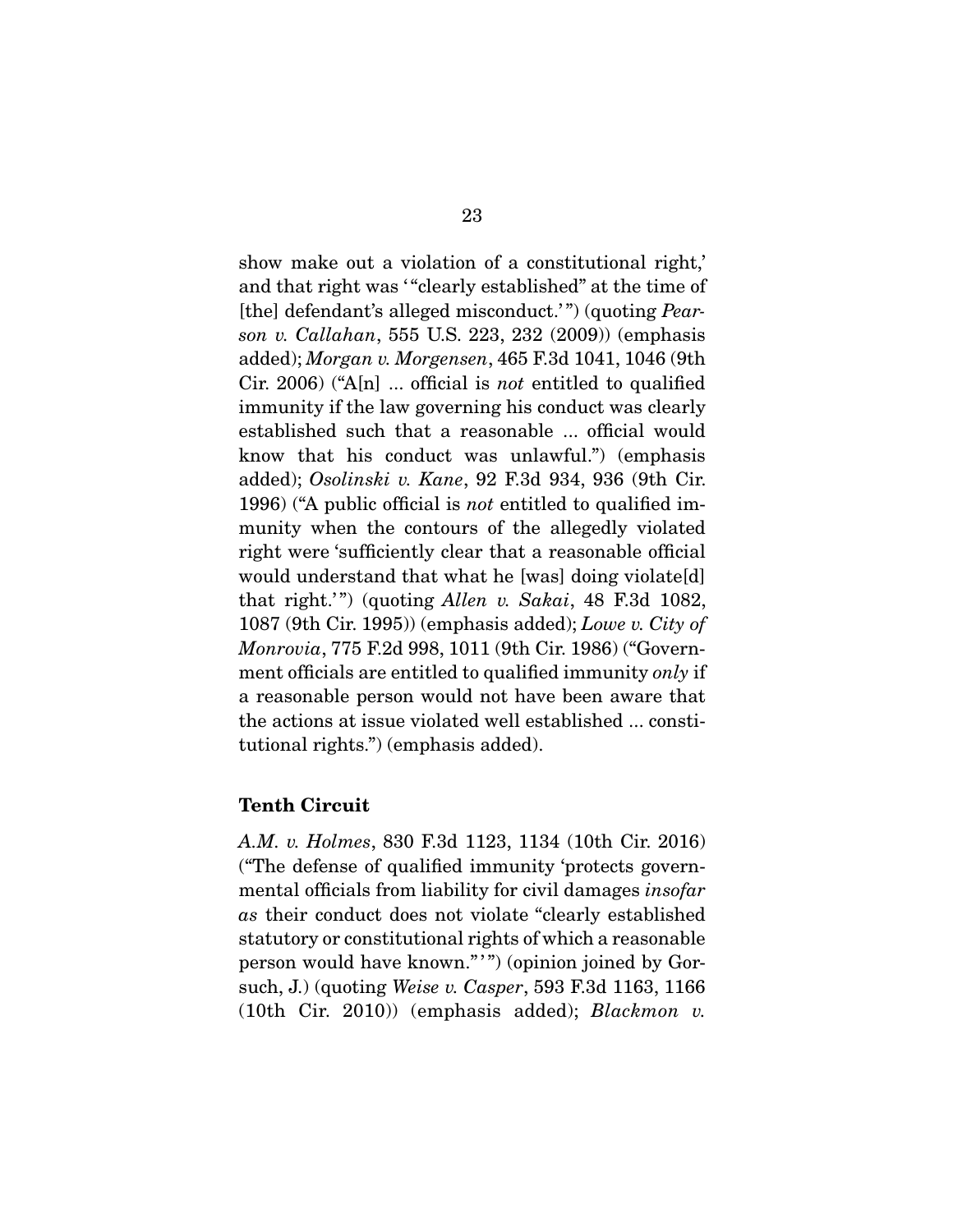*Sutton*, 734 F.3d 1237, 1239 (10th Cir. 2013) ("True, qualified immunity is strong stuff: the defense shields public officials from suit *as long as* their conduct didn't infringe any legal rights clearly established at the time.") (opinion by Gorsuch, J.) (emphasis added).

### **Eleventh Circuit**

*Johnson v. Houston County Georgia*, 758 Fed.App'x 911, 915 (11th Cir. 2018) ("qualified immunity offers *no* protection if the plaintiff can show that the defendant ... violated a constitutional right that was clearly established at the time of the misconduct.") (emphasis added); *Bruce v. Beary*, 498 F.3d 1232, 1249 (11th Cir. 2007) ("the officers are entitled to qualified immunity *only if* the law regarding the [constitutional right at issue] was not clearly established at the time the [violation] occurred.") (emphasis added); *Grayden v. Rhodes*, 345 F.3d 1225, 1231 (11th Cir. 2003) ("a government official is *not* entitled to qualified immunity if his or her conduct violated a clearly established ... constitutional right and if the contours of the right were defined with such clarity that a reasonable official would have understood, at the time, that the conduct at issue violated that right.") (emphasis added).

#### **District of Columbia Circuit**

*Hedgpeth v. Rahim*, 893 F.3d 802, 806 (D.C.Cir. 2018) ("The doctrine of qualified immunity shields officials from civil liability *so long as* their conduct 'does not violate clearly established ... constitutional rights of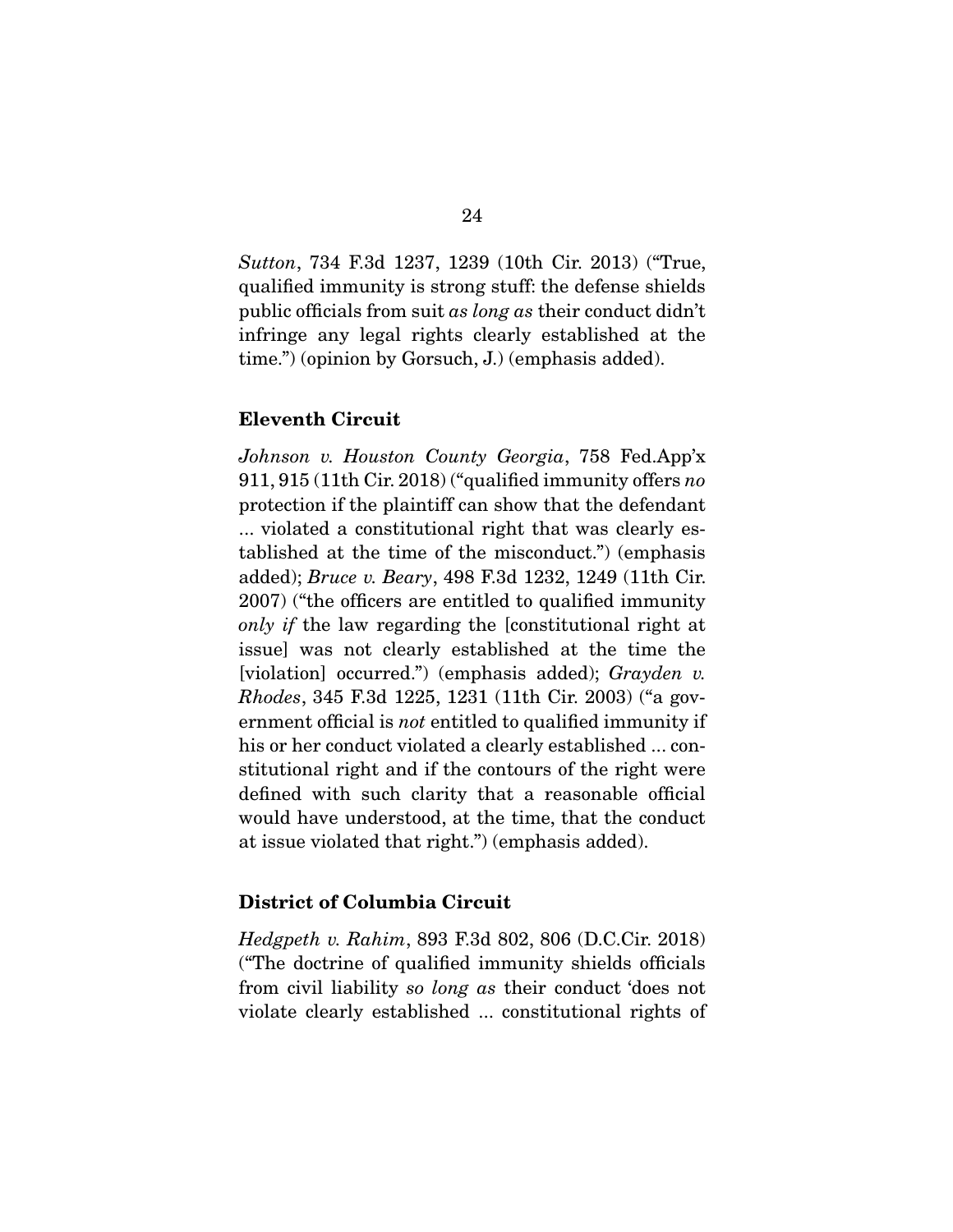which a reasonable person would have known." (quoting *Mullenix v. Luna*, 136 S.Ct. 305, 308 (2015)) (opinion joined by Kavanaugh, J.) (emphasis added); *Flythe v. District of Columbia*, 791 F.3d 13, 18 (D.C.Cir. 2015) ("An official sued under § 1983 is entitled to qualified immunity *unless* it is shown that the official violated a ... constitutional right that was clearly established at the time of the challenged conduct.") (quoting *Plumhoff v. Rickard*, 134 S.Ct. 2012, 2023 (2014)) (opinion joined by Kavanaugh, J.) (emphasis added); *Atherton v. District of Columbia Office of the Mayor*, 706 F.3d 512, 515 (D.C.Cir. 2013) ("Qualified immunity shields government officials from civil damages *unless* the official violated a ... constitutional right that was clearly established at the time of the challenged conduct.") (quoting *Reichle v. Howards*, 132 S.Ct. 2088, 2093 (2012)) (opinion joined by Kavanaugh, J.) (emphasis added); *International Action Center v. U.S.*, 365 F.3d 20, 24 (D.C.Cir. 2004) ("Qualified immunity protects government officials 'from liability for civil damages *insofar as* their conduct does not violate clearly established statutory or constitutional rights of which a reasonable person would have known." (quoting *Harlow v. Fitzgerald*, 457 U.S. at 818) (opinion by Roberts, J.) (emphasis added): *Martin v. District of Columbia Police Dept*., 812 F.2d 1425, 1432 (D.C.Cir. 1987) ("The Supreme Court in *Harlow* held that 'government officials performing discretionary functions, generally are shielded from liability for civil damages *insofar as their conduct does not violate clearly established rights* of which a reasonable person would have known.' ... 'Whether an official may prevail in this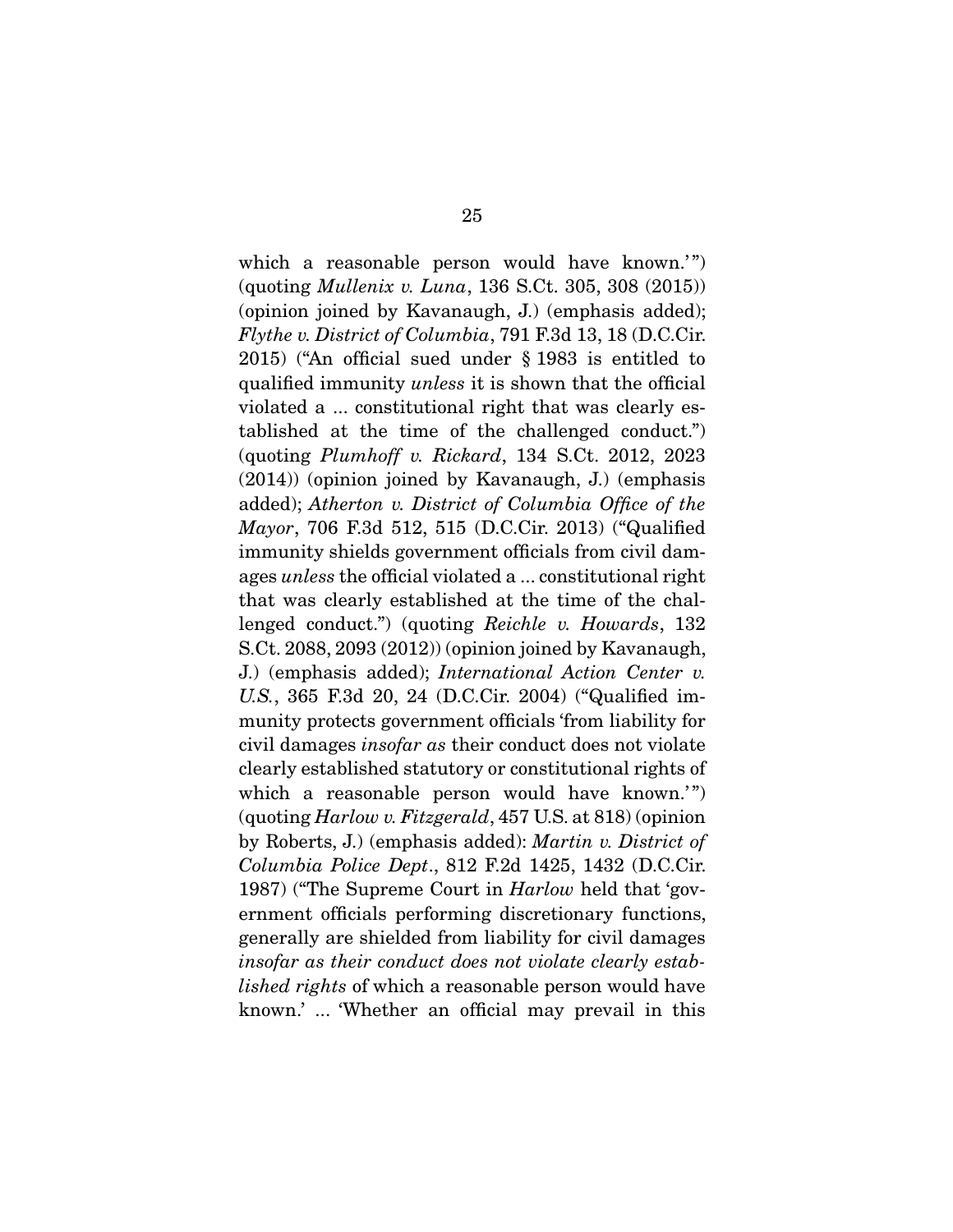qualified immunity defense depends upon the "objective reasonableness of [his] conduct as measured by reference to clearly established law." No other "circumstances" are relevant to this issue of qualified immunity.' ") (quoting *Harlow v. Fitzgerald*, 457 U.S. at 818, and *Davis v. Scherer*, 468 U.S. 183, 183 (1984)) (opinion by Ruth Bader Ginsburg, J.) (emphasis in court of appeals opinion); *Martin v. Malhoyt*, 830 F.2d 237, 252 (D.C.Cir. 1987) ("defendants are entitled to raise the federal 'qualified immunity' plea, as developed in *Harlow* and progeny, wherein they are 'shield[ed] ... from civil damages liability *as long as* their actions could reasonably have been thought consistent with the rights they are alleged to have violated.' ") (quoting *Anderson v. Creighton*, 483 U.S. 635, 638 (1987)) (opinion by Ruth Bader Ginsburg, J.) (emphasis added).

 Consistent with these decisions, courts of appeals other than the Fifth Circuit have repeatedly held that when qualified immunity is asserted, the sole, controlling issue is whether the defendant's conduct violated a clearly established right of the plaintiff, a holding that precludes consideration of the separate question of whether the existence of a remedy under section 1983 were clearly established. "The only question was whether [the defendants' actions] violated 'clearly established' law." *La v. Hayducka*, 122 Fed.App'x 557, 558 (3d Cir. 2004) (opinion joined by Alito, J.); see *Toms v. Taft*, 338 F.3d 519, 523 (6th Cir. 2003) ("the only question"); *Skrtich v. Thornton*, 280 F.3d 1295, 1302-03 (11th Cir. 2002) ("the only question"). "[T]the dispositive question is whether there was a 'fair and clear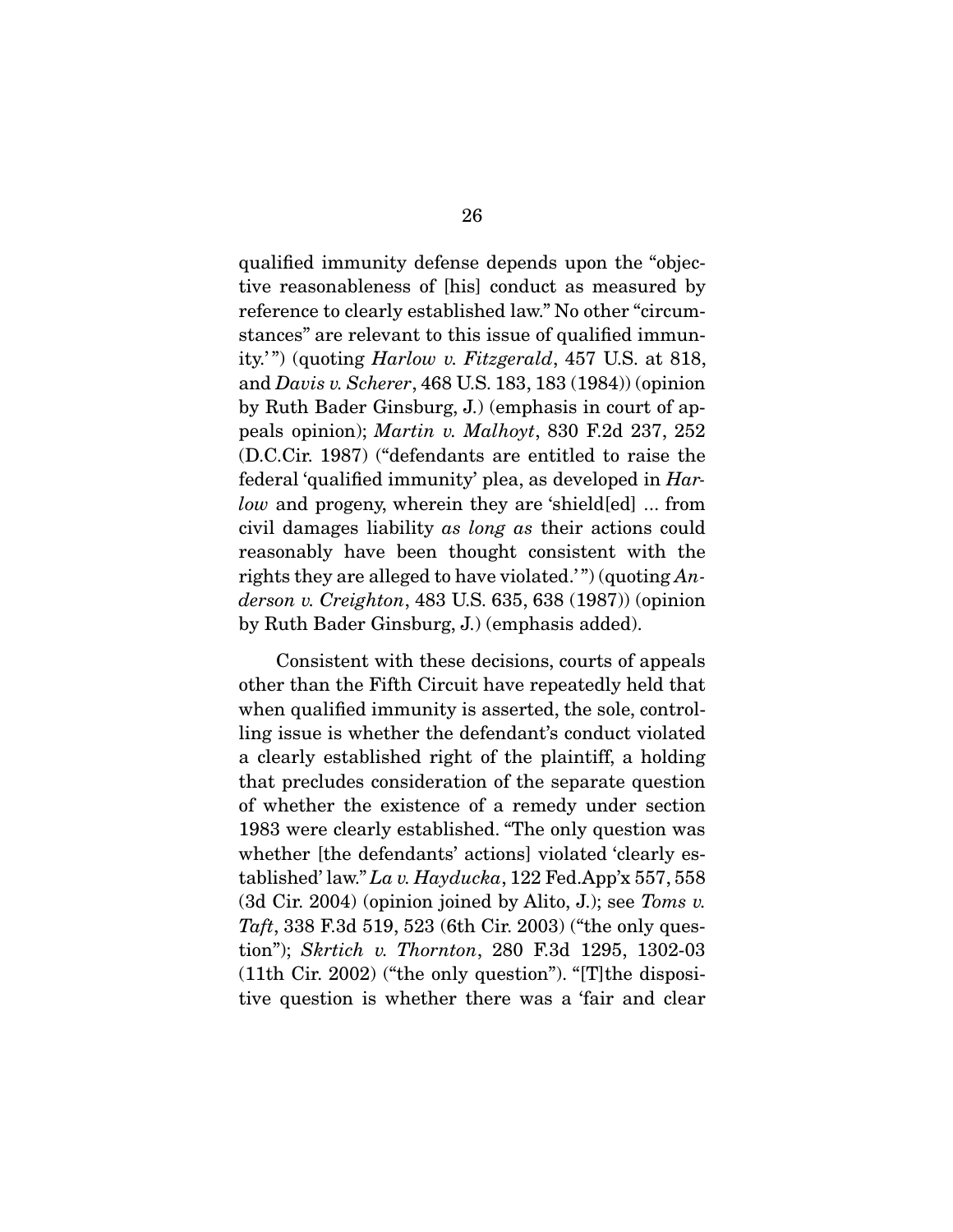warning of what the Constitution requires.'" *Dean v. Searcy*, 893 F.3d 504, 518 (8th Cir. 2018) (quoting *City & County of San Francisco v. Sheehan*, 135 S.Ct. 1765, 1778 (2015)). "The relevant question is whether 'the state of the law at the time gives officials fair warning that their conduct is unconstitutional.' " *Ellins v. City of Sierra Madre*, 710 F.3d 1049, 1064 (9th Cir. 2013) (quoting *Bull v. City & County of San Francisco*, 595 F.3d 964, 1003 (9th Cir. 2010)); see *Jackson v. Stair*, 938 F.3d 966, 972 (8th Cir. 2019) ("[t]he relevant question"); *Hopper v. Plummer*, 887 F.3d 744, 756 (6th Cir. 2018) ("[t]he relevant question").

 Most members of this Court, while serving on a court of appeals, wrote or joined opinions holding that qualified immunity is limited to cases in which the plaintiff 's constitutional right was not clearly established. The Chief Justice, while serving on the District of Columbia Circuit, wrote the opinion in *International Action Center v. U.S*. Justice Breyer, while serving on the First Circuit, joined the decisions in *Cookish v. Powell* and *Rivera v. Murphy*. Justice Ginsburg, while serving on the District of Columbia Circuit, wrote the opinions in *Martin v. District of Columbia Police Dept*. and *Martin v. Malhoyt*. Justice Alito, while on the Third Circuit, joined the opinion in *La v. Hayducka*. Justice Sotomayor, while on the Second Circuit, wrote the opinion in *Ford v. McGinnis*. Justice Gorsuch, while on the Third Circuit, wrote the opinion in *Blackmon v. Sutton* and joined the opinion in *A.M. v. Holmes*. Justice Kavanaugh, while serving on the District of Columbia Circuit, joined the opinions in *Hedgpeth v.*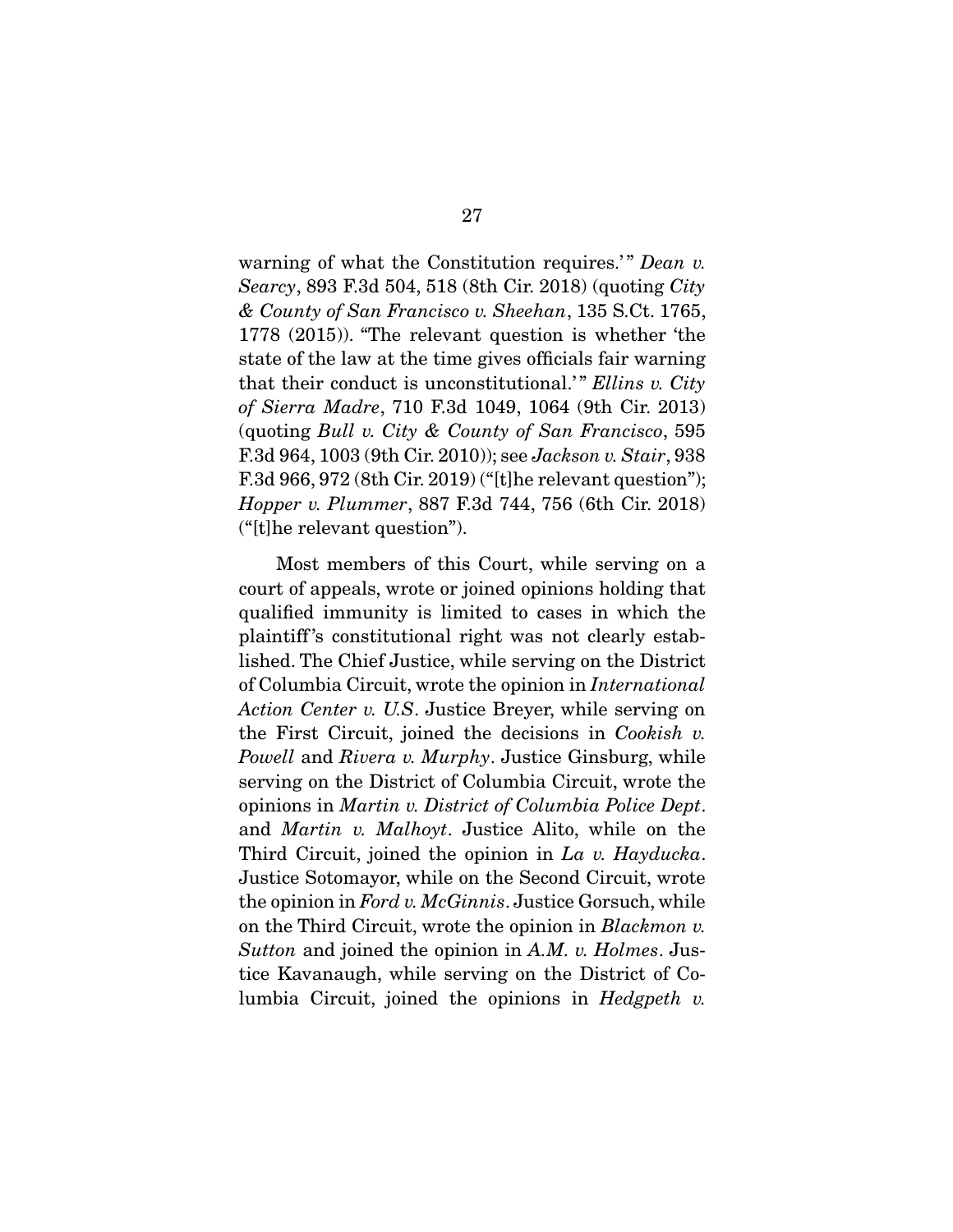*Rahim*, *Flythe v. District of Columbia*, and *Atherton v. District of Columbia Office of the Mayor*.

# **II. THE FIFTH CIRCUIT'S NEW QUALIFIED IMMUNITY DOCTRINE IS PALPABLY IN-CONSISTENT WITH THIS COURT'S QUALI-FIED IMMUNITY DECISIONS**

 The Fifth Circuit's novel qualified immunity rule is not merely unsound; it flouts almost half a century of this Court's qualified immunity decisions. Since 1975, this Court has with complete consistency made clear, time and time again, that qualified immunity is not available if a defendant violated the plaintiff 's clearly established constitutional rights. None of the Fifth Circuit decisions applying its idiosyncratic qualified immunity rule, which dramatically alters the balance struck by this Court's qualified immunity decisions, even attempts to explain how this additional form of immunity could be reconciled with this Court's decisions.

 The Court's seminal qualified immunity decision in *Wood v. Strickland*, 420 U.S. 308 (1975), made clear that "a [defendant] is *not* immune from liability for damages under § 1983 *if* he knew or reasonably should have known that the action he took within his sphere of official responsibility would violate the constitutional rights of the [individual] affected." 420 U.S. at  $322$  (emphasis added).<sup>12</sup> "Whe[n] an asserted federal

<sup>12</sup> *Ziglar v. Abbasi*, 137 S.Ct. 1843, 1867 (2017) ("a court must ask whether it would have been clear to a reasonable officer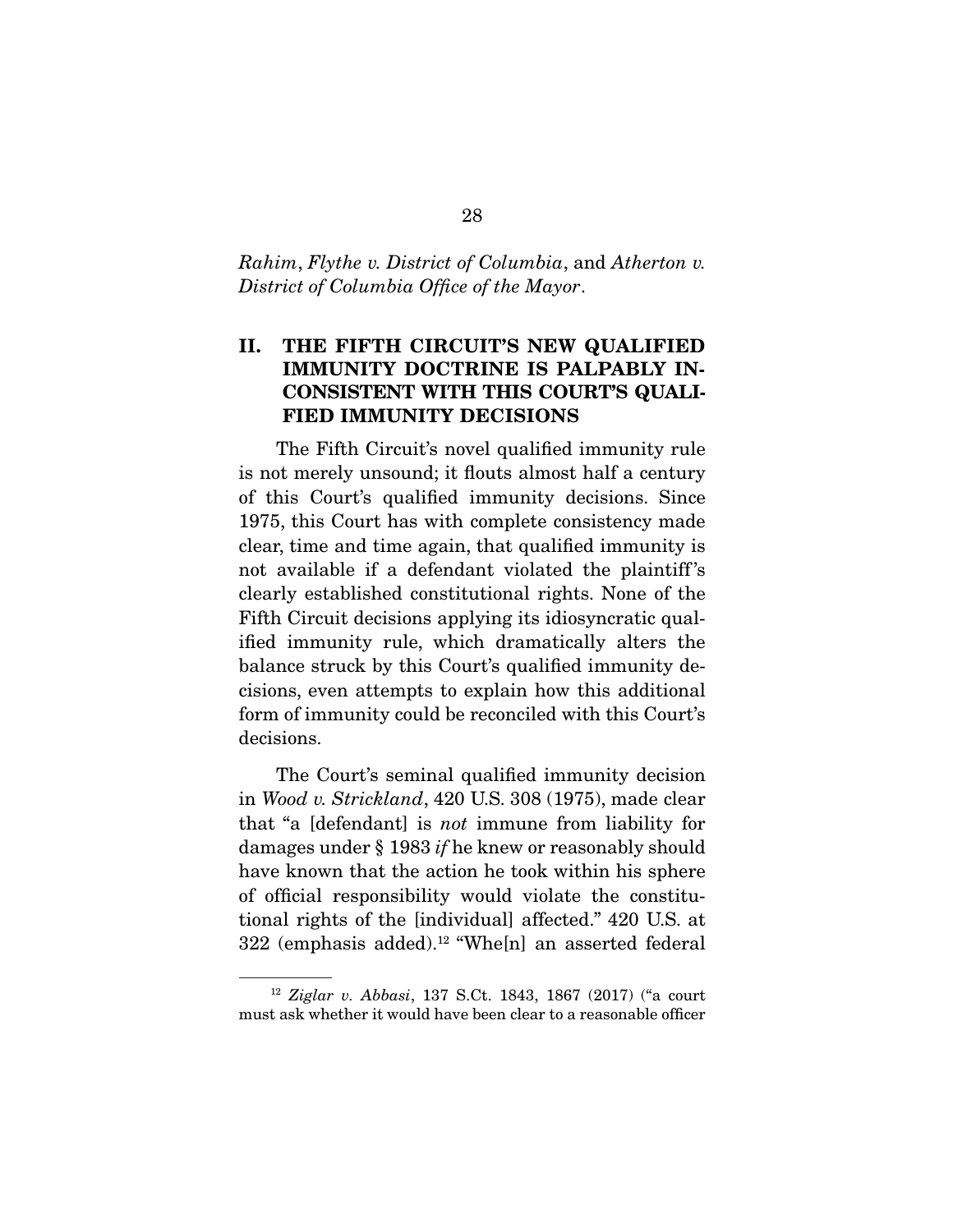right was clearly established at a particular time, ... a public official who allegedly violated the right has *no* qualified immunity from suit...." *Elder v. Holloway*, 510 U.S. 510, 516 (1994) (emphasis added). "*Harlow v. Fitzgerald* makes immunity available *only* to officials whose conduct conforms to a standard of 'objective legal reasonableness." Davis v. Scherer, 468 U.S. 183, 193 (1984) (quoting *Harlow*, 457 U.S. at 819) (emphasis added). "Our cases ... provid[e] government officials performing discretionary functions with a qualified immunity, shielding them from civil damages liability *so long as* their actions could reasonably have been thought consistent with the rights they are alleged to have violated." *Anderson v. Creighton*, 483 U.S. 635, 638 (1987) (emphasis added).<sup>13</sup> "Qualified immunity shields government officials from civil damages liability *unless* the official violated a statutory or constitutional right that was clearly established at the time of

that the alleged conduct 'was unlawful in the situation he confronted.' ... *If* so, then the defendant officer ... [is] not entitled to qualified immunity.") (emphasis added) (quoting *Saucier v. Katz*, 533 U.S. 194, 202 (2001)); *Hope v. Pelzer*, 536 U.S. 730, 746 (2002) ("no immunity is available for official acts *when* 'it would be clear to a reasonable officer that his conduct was unlawful in the situation he confronted.' ") (emphasis added) (quoting *Saucier*, 533 U.S. at 202); *Procunier v. Navarette*, 434 U.S. 555, 562 (1978) ("the immunity defense would be unavailing ... *if* the constitutional right allegedly infringed by them was clearly established at the time of their challenged conduct....") (emphasis added).

<sup>13</sup> See *Mullenix v. Luna*, 136 S.Ct. 305, 308 (2015) (qualified immunity only available "so long as" no clearly established constitutional right was violated).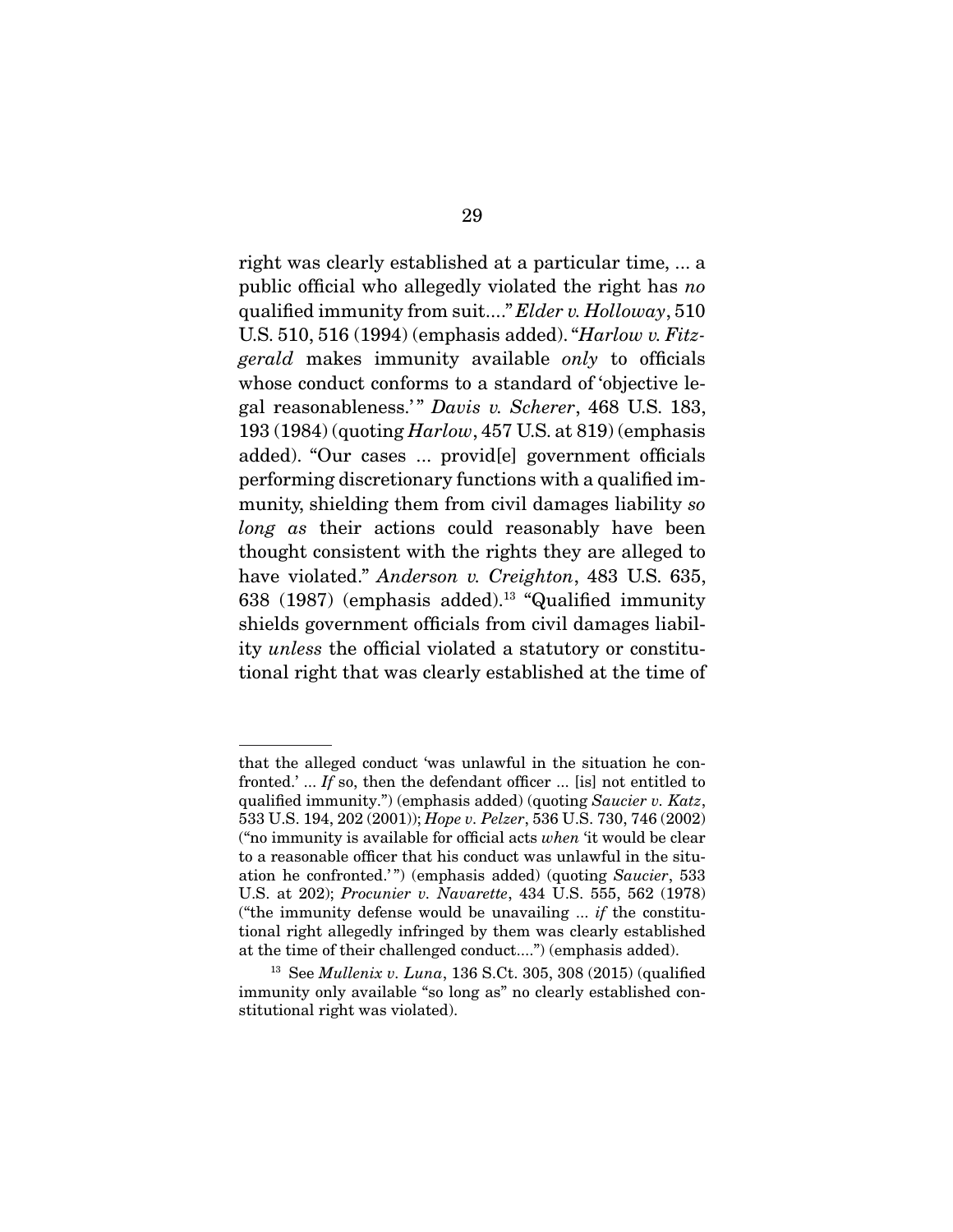the challenged conduct." *Reichle v. Howards*, 566 U.S. 658, 664 (2012) (emphasis added).14

 The Fifth Circuit held that the defendant was entitled to qualified immunity because at the time of the alleged constitutional violation "[i]t [was] not clearly established in this circuit whether [non-final decisionmakers] may be held personally liable ... under § 1983." App. 8a n.5 (quoting *Pennypacker v. City of Pearl*, 689 Fed.App'x at 332). But in sixteen decisions this Court has made clear that the only thing that must be "clearly established" to defeat qualified immunity is the existence of the statutory or constitutional right asserted by the plaintiff. "Qualified immunity attaches when an official's conduct does not violate clearly established statutory or constitutional rights of which a reasonable person would have known." *City of Escondido, California v. Emmons*, 139 S.Ct. 500 (2019) (per curiam).15

<sup>14</sup> See *Ashcroft v. al-Kidd*, 563 U.S. 731, 735 (2011) (qualified immunity available "unless" defendant violated a clearly established constitutional or statutory right); *Pearson v. Callahan*, 555 U.S. 223, 232 (2009) ("unless"); *Elder v. Holloway*, 510 U.S. 510, 512 (1994) ("unless"); *Mitchell v. Forsyth*, 472 U.S. 511, 528 (1985) ("unless").

<sup>15</sup> See *Kisela v. Hughes*, 138 S.Ct. 1148, 1152 (2018) ("clearly established statutory or constitutional rights"); *District of Columbia v. Wesby*, 138 S.Ct. 577, 590 (2018) ("[t]he 'clearly established' standard ... requires that the legal principle clearly prohibit the officer's conduct in the particular circumstances before him"); *White v. Pauly*, 137 S.Ct. 548, 551 (2017) ("clearly established statutory or constitutional rights"); *Mullenix v. Luna*, 136 S.Ct. 305, 308 (2015) ("clearly established statutory or constitutional rights"); *Reichle v. Howards*, 566 U.S. 658, 664 (2012) ("statutory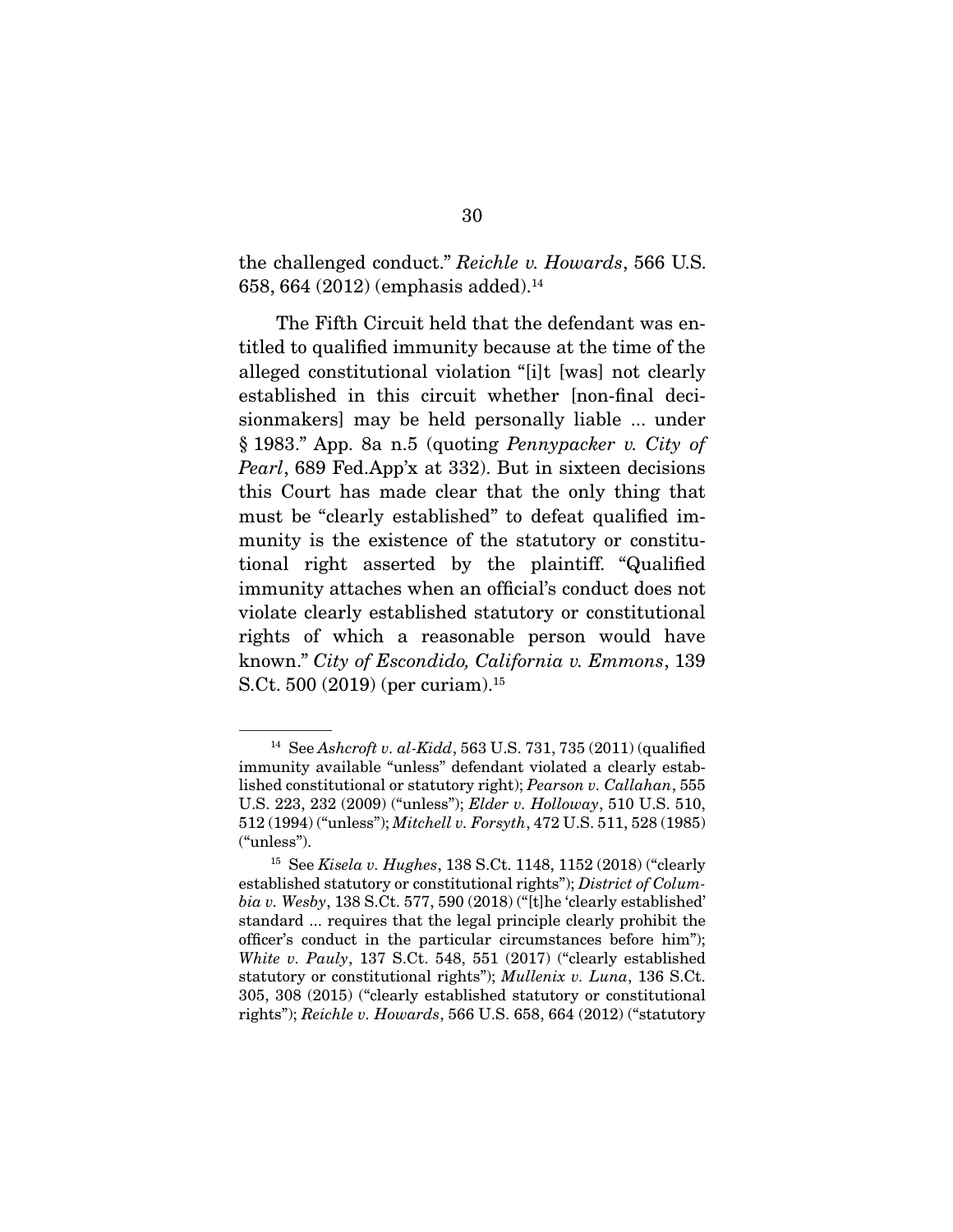The lower courts are not free to create a second type of qualified immunity, or to insist that a plaintiff who demonstrates a violation of clearly established constitutional rights must *also* show that the availability of relief "under section 1983" too was clearly established at the time of the alleged violation. "*All* [a court] need determine is ... whether the legal norms allegedly violated by the defendant were clearly established at the time of the challenged actions." *Mitchell v. Forsyth*, 472 U.S. 511, 528 (1985) (emphasis added). "Whether an official may prevail in his qualified immunity defense depends upon the 'objective reasonableness of [his] conduct as measured by reference to

or constitutional right that was clearly established at the time of the challenged conduct."); *Ashcroft v. al-Kidd*, 563 U.S. 731, 735 ("the right was 'clearly established' "), 741 ("[t]he contours of [a] right [are] sufficiently clear") (2011); *Pearson v. Callahan*, 555 U.S. 223, 231 ("violate clearly established statutory or constitutional rights"), 232 ("violated a clearly established constitutional right"), 237 ("[whether] a constitutional right is not clearly established") (2009); *Hope v. Pelzer*, 536 U.S. 730, 739 ("clearly established statutory or constitutional rights"; "[f ]or a constitutional right to be clearly established"), 740 ("a constitutional right was 'clearly established' ") (2002); *Saucier v. Katz*, 533 U.S. 194, 201 ("whether the right was clearly established"), 202 ("in determining whether a right is clearly established") (2001); *Wilson v. Layne*, 526 U.S. 603, 615 (1999) ("[whether] the right allegedly violated ... was clearly established"); *Elder v. Holloway*, 510 U.S. 510, 516 (1994) ("[w]hether an asserted federal right was clearly established at a particular time"); *Anderson v. Creighton*, 483 U.S. 635, 640 (1987) ("the right the official is alleged to have violated must have been 'clearly established' "); *Davis v. Scherer*, 468 U.S. 183, 197 (1984) ("rights were clearly established"); *Harlow v. Fitzgerald*, 457 U.S. 800, 818 (1982) ("clearly established statutory or constitutional rights"); *Butz v. Economou*, 438 U.S. 478, 507 (1978) ("clearly established constitutional limits").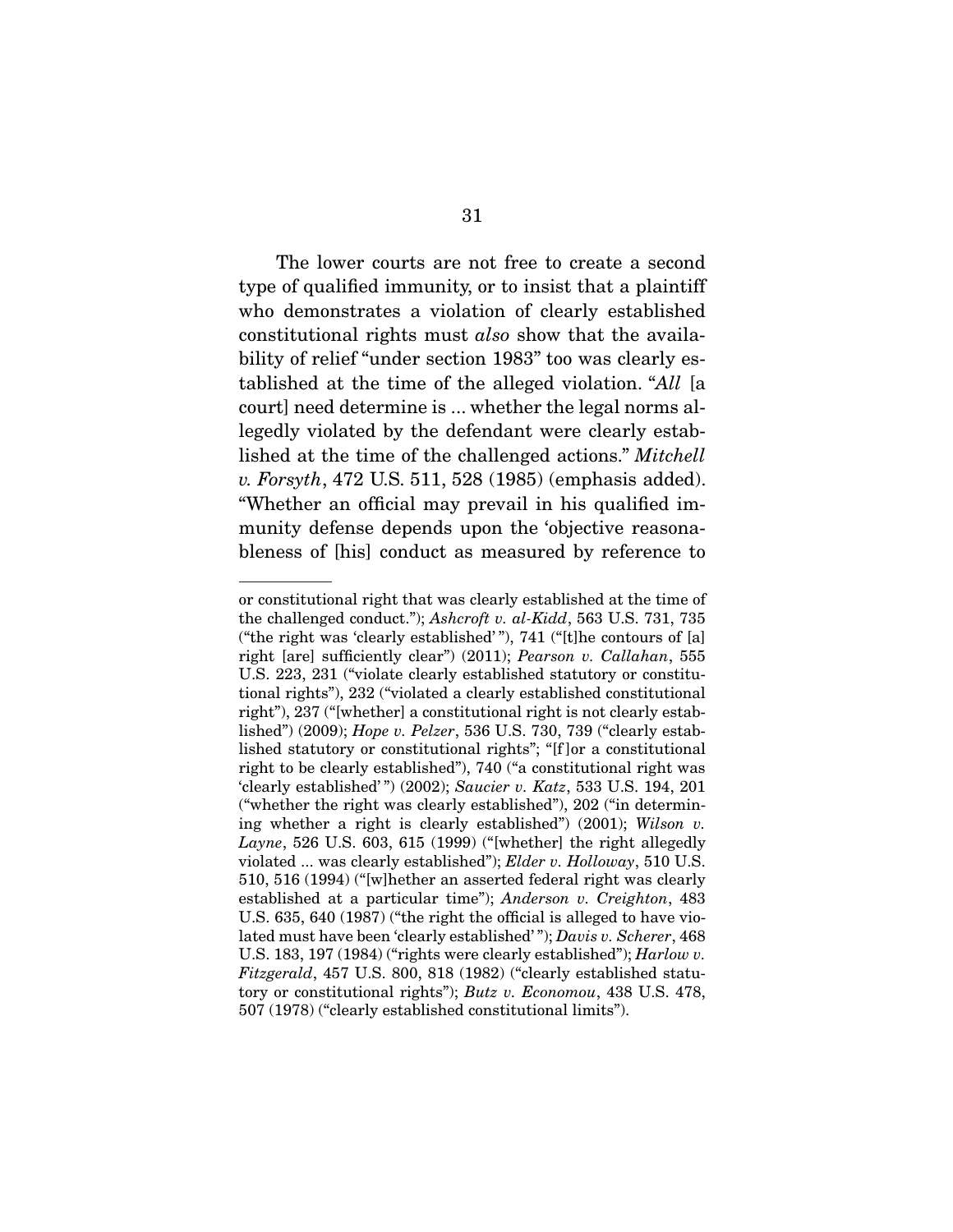clearly established law.' ... No other 'circumstances' are relevant to the issue of qualified immunity." *Davis v. Scherer*, 468 U.S. 183, 191 (1984) (quoting *Harlow*, 457 U.S. at 818). "The dispositive question is 'whether the violative nature of particular conduct is clearly established.'" *Mullenix v. Luna*, 136 S.Ct. 305, 308 (2015) (quoting *Ashcroft v. al-Kidd*, at 742) (emphasis omitted). This Court has resisted efforts to create exceptions to the general qualified immunity standard, stressing that "qualified immunity reflects a balance that has been struck 'across the board.'" *Anderson v. Creighton*, 483 U.S. 635, 642 (1987) (quoting *Harlow*, 457 U.S. at 821 (Brennan, J., concurring)). It is particularly inconsistent with this Court's qualified immunity decisions to recognize, as has the Fifth Circuit, a new form of qualified immunity that protects government officials who knowingly violate federal law, "no matter how unconstitutional their motives."

 The stated purpose of qualified immunity is "to ensure that before they are subjected to suit, officers are on notice their conduct is unlawful." *Saucier v. Katz*, 533 U.S. 194, 206 (2001); see *Hope v. Pelzer*, 536 U.S. 730, 739-40 (2002) ("entitled to 'fair warning' that his conduct deprived his victim of a constitutional right"); *Brosseau v. Haugen*, 543 U.S. 194, 198 (2004) ("the focus is on whether the officer had fair notice that her conduct was unlawful"). The Fifth Circuit believes that an official who knows that his action violates the Constitution has not been given adequate warning; he is *also* entitled to advance notice as to whether, if he chooses to deliberately break the law, section 1983 will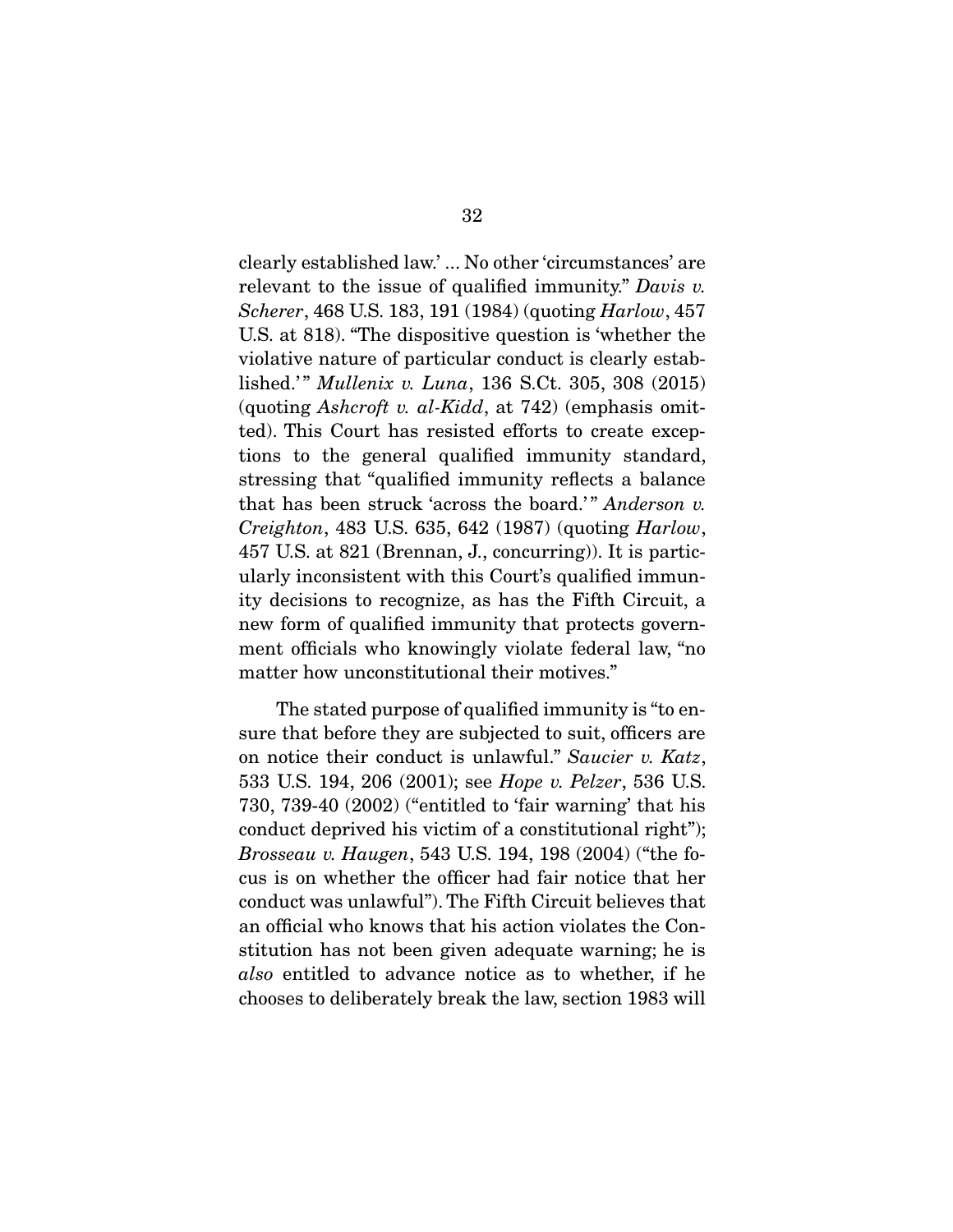provide a private cause of action entitling the victim to monetary relief. "[L]aw enforcement officials should not be expected to have a ... nuanced understanding of section 1983 law." *Sims v. City of Madisonville*, 894 F.3d at 641. But a government official sworn to uphold the Constitution and laws of the United States need not also be given notice, and should not care, whether knowingly engaging in unlawful conduct will be expensive. Government officials may be entitled to notice of what conduct will violate federal law, but they have no right to know in advance whether they will get away with a knowing violation scot free. "[I]t is not unfair to hold liable the official who knows or should know he is acting outside the law...." *Butz v. Economou*, 438 U.S. 478, 506 (1978). "Where an official could be expected to know that certain conduct would violate statutory or constitutional rights, he should be made to hesitate...." *Harlow v. Fitzgerald*, 457 U.S. at 819. Members of the public whose lives, liberty and property are affected by government action have a right to expect that government officials will obey clearly established federal law at all times, not obey that law only when doing otherwise would foreseeably be costly.

 The Fifth Circuit's suggestion that officials ought to have notice as to whether they will suffer actual financial injury—not merely to notice that they are violating the Constitution—calls into question the entire corpus of qualified immunity law. Government agencies almost invariably indemnify their employees for claims arising out of official activities, either by law, by custom, or under collective bargaining agreements. If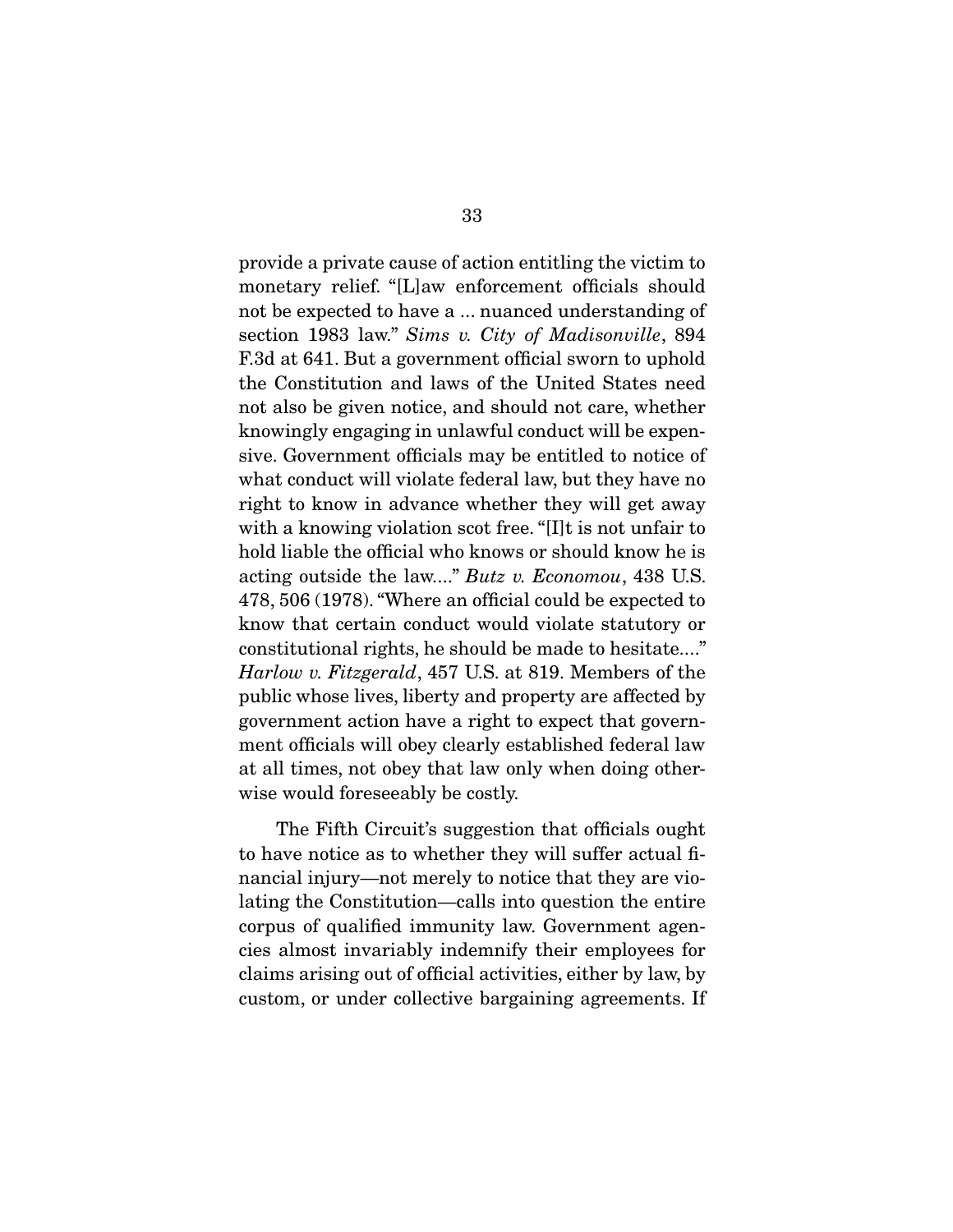the purpose of qualified immunity were to protect government officials from unanticipated financial harm, it would be essentially unnecessary.

As this Court explained in *Ziglar v. Abassi,*

[t]he qualified immunity rule seeks a proper balance between two competing interests. On one hand, damages suits "may offer the only realistic avenue for vindication of constitutional guarantees.".... "On the other hand, permitting damages suits against government officials can entail substantial social costs, including the risk that fear of personal monetary liability and harassing litigation will unduly inhibit officials in the discharge of their duties."

137 S.Ct. 1843, 1866 (2017) (quoting *Harlow v. Fitzgerald*, 457 U.S. 800, 814 (1982) and *Anderson v. Creighton*, 483 U.S. 635, 638 (1987)). The lower courts are not at liberty to alter the balance struck by this Court, either to create greater grounds for liability or, as here, to devise novel additional restrictions on the availability of redress for knowing violations of the Constitution. "Just as a court cannot apply its independent policy judgment to recognize a cause of action that Congress has denied, ... it cannot limit a cause of action that Congress has created merely because 'prudence' dictates." *Lexmark International, Inc. v. Static Control Components, Inc.*, 572 U.S. 118, 128 (2014).

 Because of the importance this Court attaches to the balance struck by its qualified immunity decisions, it has repeatedly granted review to correct erroneous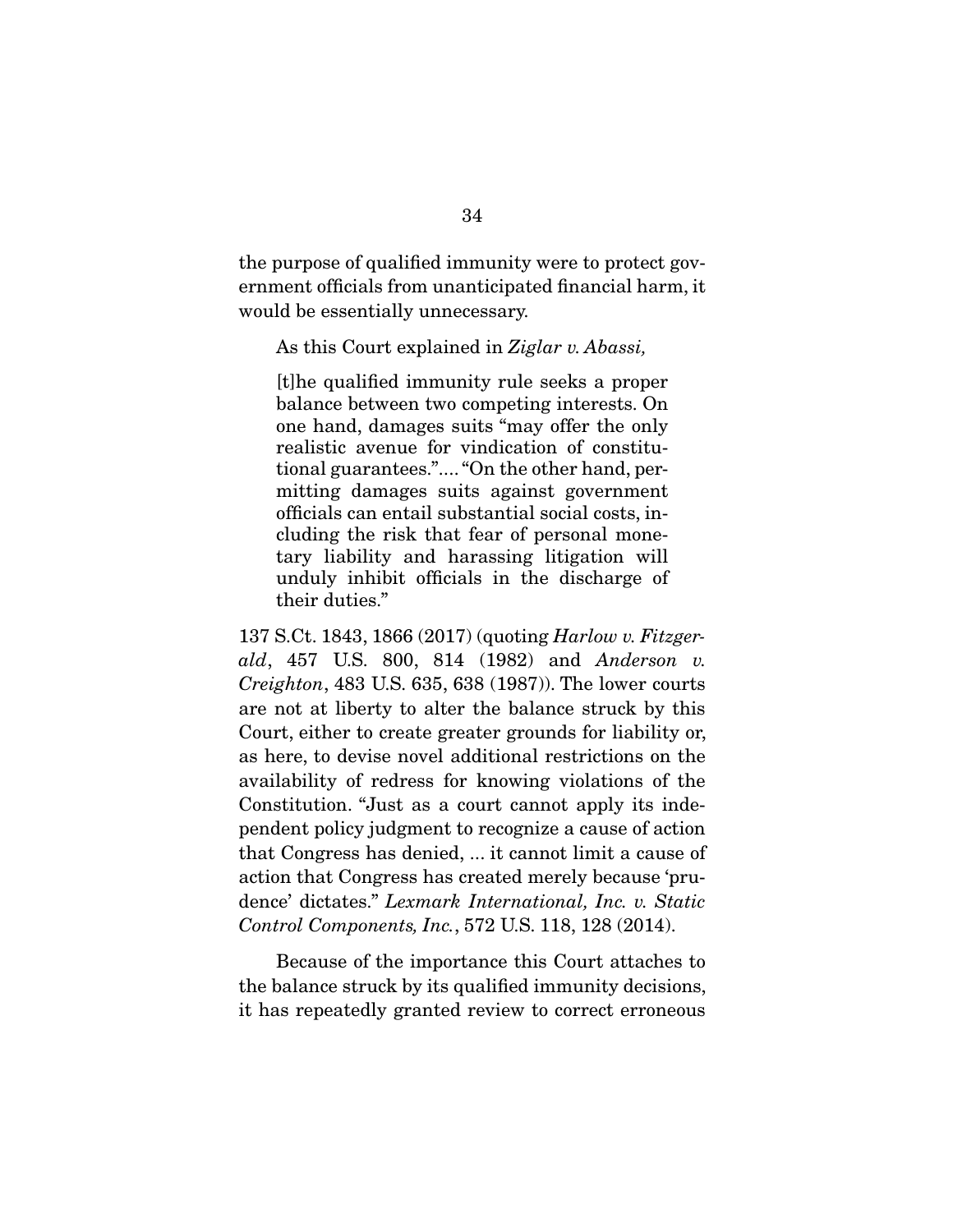applications of those decisions, $16$  even when the errors involve only fact-bound disputes presenting no general issue of law.17 Just as the substance of qualified immunity jurisprudence involves a balance of the interests of government officials and of victims of constitutional violations, so too should there be balance in the manner in which this Court exercises its discretionary jurisdiction to assure compliance with its qualified immunity decisions. Certiorari is particularly warranted here because the instant case presents a distinct question of law, applied in more than a dozen decisions in the Fifth Circuit, and a clear circuit conflict.

--------------------------------- ♦ ---------------------------------

<sup>16</sup> *E.g.*, *City of Escondido, California v. Emmons*, 139 S.Ct. 500 (2019) (per curiam); *Kisela v. Hughes*, 138 S.Ct. 1148 (2018) (per curiam); *District of Columbia v. Wesby*, 138 S.Ct. 577 (2018); *White v. Pauly*, 137 S.Ct. 548 (2017) (per curiam); *Mullenix v. Luna*, 136 S.Ct. 305 (2015) (per curiam).

<sup>17</sup> *E.g.*, *City of Escondido*, 139 S.Ct. at 503 ("[i]n this case, the Court of Appeals contravened ... settled principles"); *Kisela*, 138 S.Ct. at 1153 ("That is a necessary part of the qualified-immunity standard, and it is a part of the standard that the Court of Appeals here failed to implement in a correct way").